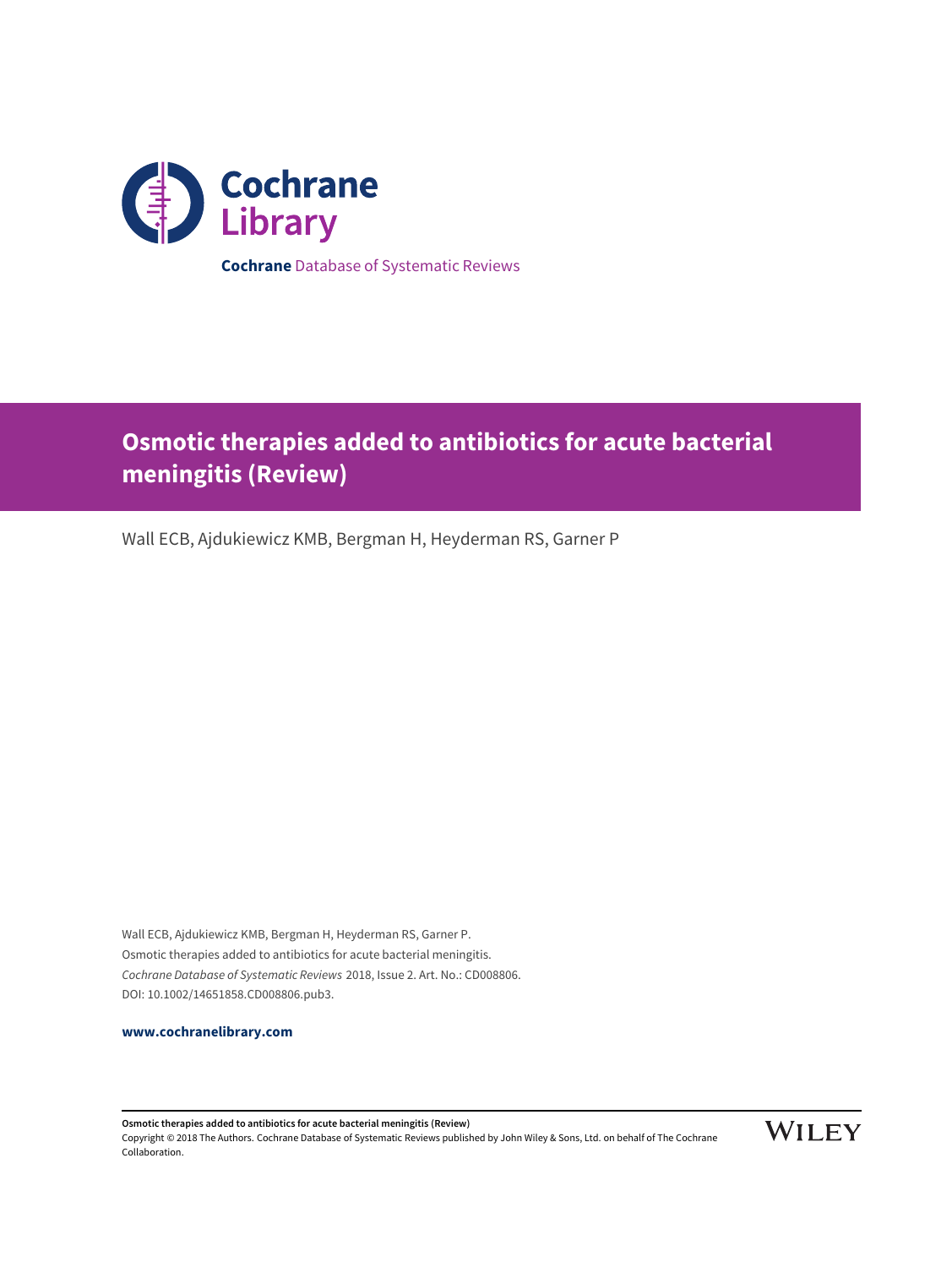# **TABLE OF CONTENTS**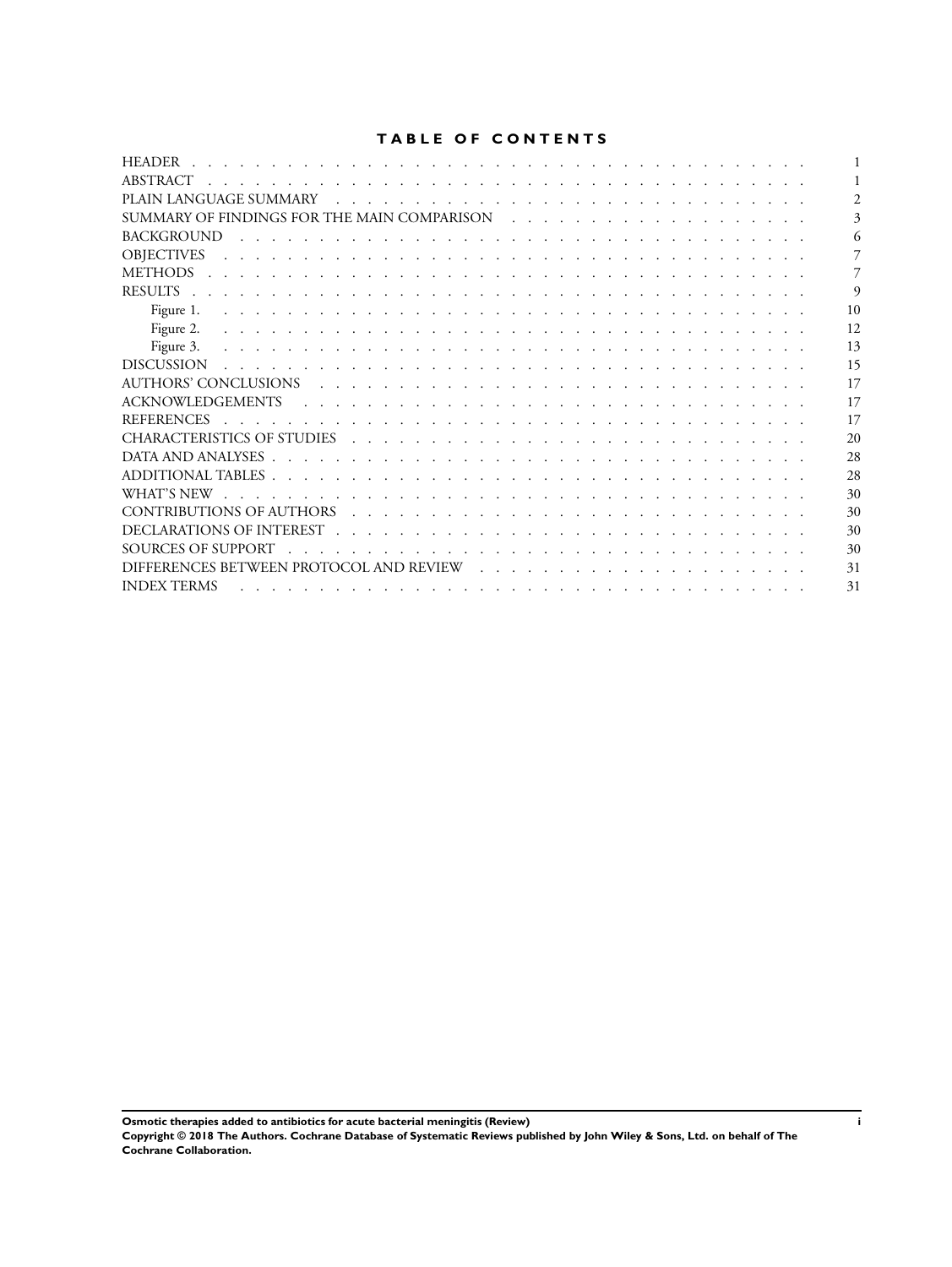**[Intervention Review]**

# **Osmotic therapies added to antibiotics for acute bacterial meningitis**

Emma CB Wall<sup>1</sup>, Katherine MB Ajdukiewicz<sup>2</sup>, Hanna Bergman<sup>3</sup>, Robert S Heyderman<sup>4</sup>, Paul Garner<sup>5</sup>

<sup>1</sup>Division of Infection and Immunity, University College London, London, UK. <sup>2</sup>Department of Infectious Diseases, Pennine Acute Hospitals NHS Trust, Manchester, UK. <sup>3</sup>Cochrane Response, Cochrane, London, UK. <sup>4</sup>Malawi-Liverpool-Wellcome Clinical Research Programme, University of Malawi College of Medicine, Blantyre, Malawi. <sup>5</sup>Department of Clinical Sciences, Liverpool School of Tropical Medicine, Liverpool, UK

Contact address: Emma CB Wall, Division of Infection and Immunity, University College London, Gower Street, London, WC1E 6BT, UK. [e.wall@ucl.ac.uk,](mailto:e.wall@ucl.ac.uk) [emma.wall@doctors.org.uk](mailto:emma.wall@doctors.org.uk).

**Editorial group:** Cochrane Acute Respiratory Infections Group. **Publication status and date:** New search for studies and content updated (no change to conclusions), published in Issue 2, 2018.

**Citation:** Wall ECB, Ajdukiewicz KMB, Bergman H, Heyderman RS, Garner P. Osmotic therapies added to antibiotics for acute bacterial meningitis. *Cochrane Database of Systematic Reviews* 2018, Issue 2. Art. No.: CD008806. DOI: 10.1002/14651858.CD008806.pub3.

Copyright © 2018 The Authors. Cochrane Database of Systematic Reviews published by John Wiley & Sons, Ltd. on behalf of The Cochrane Collaboration. This is an open access article under the terms of the [Creative Commons Attribution](http://creativecommons.org/licenses/by/4.0/) Licence, which permits use, distribution and reproduction in any medium, provided the original work is properly cited.

# **A B S T R A C T**

#### **Background**

Every day children and adults die from acute community-acquired bacterial meningitis, particularly in low-income countries, and survivors risk deafness, epilepsy and neurological disabilities. Osmotic therapies may attract extra-vascular fluid and reduce cerebral oedema, and thus reduce death and improve neurological outcomes.

This is an update of a Cochrane Review first published in 2013.

#### **Objectives**

To evaluate the effects of osmotic therapies added to antibiotics for acute bacterial meningitis in children and adults on mortality, deafness and neurological disability.

#### **Search methods**

We searched CENTRAL (2017, Issue 1), MEDLINE (1950 to 17 February 2017), Embase (1974 to 17 February 2017), CINAHL (1981 to 17 February 2017), LILACS (1982 to 17 February 2017) and registers of ongoing clinical trials (ClinicalTrials.com, WHO ICTRP) (21 February 2017). We also searched conference abstracts and contacted researchers in the field (up to 12 December 2015).

#### **Selection criteria**

Randomised controlled trials testing any osmotic therapy in adults or children with acute bacterial meningitis.

#### **Data collection and analysis**

Two review authors independently screened the search results and selected trials for inclusion. Results are presented using risk ratios (RR) and 95% confidence intervals (CI) and grouped according to whether the participants received steroids or not. We used the GRADE approach to assess the certainty of the evidence.

**Osmotic therapies added to antibiotics for acute bacterial meningitis (Review) 1**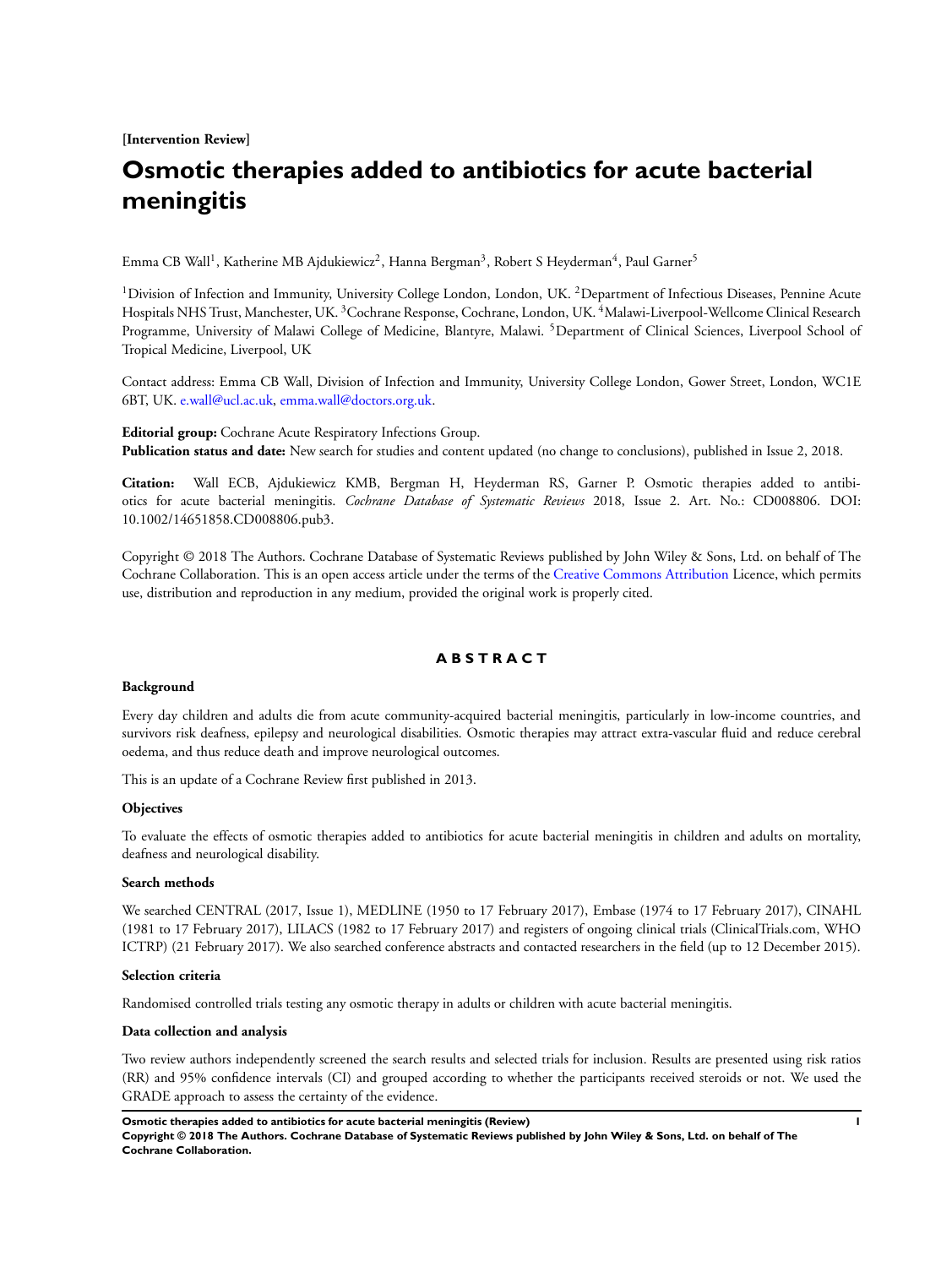# **Main results**

We included five trials with 1451 participants. Four trials evaluated glycerol against placebo, and one evaluated glycerol against 50% dextrose; in addition three trials evaluated dexamethasone and one trial evaluated acetaminophen (paracetamol) in a factorial design. Stratified analysis shows no effect modification with steroids; we present aggregate effect estimates.

Compared to placebo, glycerol probably has little or no effect on death in people with bacterial meningitis (RR 1.08, 95% CI 0.90 to 1.30; 5 studies, 1272 participants; *moderate-certainty evidence*), but may reduce neurological disability (RR 0.73, 95% CI 0.53 to 1.00; 5 studies, 1270 participants; *low-certainty evidence*).

Glycerol may have little or no effect on seizures during treatment for meningitis (RR 1.08, 95% CI 0.90 to 1.30; 4 studies, 1090 participants; *low-certainty evidence*).

Glycerol may reduce the risk of subsequent deafness (RR 0.64, 95% CI 0.44 to 0.93; 5 studies, 922 participants; *low to moderatecertainty evidence*).

Glycerol probably has little or no effect on gastrointestinal bleeding (RR 0.93, 95% CI 0.39 to 2.19; 3 studies, 607 participants; *moderate-certainty evidence*). The evidence on nausea, vomiting and diarrhoea is uncertain (RR 1.09, 95% CI 0.81 to 1.47; 2 studies, 851 participants; *very low-certainty evidence*).

### **Authors' conclusions**

Glycerol was the only osmotic therapy evaluated, and data from trials to date have not demonstrated an effect on death. Glycerol may reduce neurological deficiency and deafness.

# **P L A I N L A N G U A G E S U M M A R Y**

# **Osmotic therapies added to antibiotics for acute bacterial meningitis**

#### **What is the aim of this review?**

The aim of this Cochrane Review is to collect and analyse trials evaluating osmotic therapies given orally or intravenously to people with acute bacterial meningitis. Cochrane authors collected and analysed all relevant studies to answer this question; they found five relevant studies.

### **Key messages**

Giving glycerol, an osmotic diuretic, probably has little or no effect on death (*moderate-certainty evidence*), but may reduce subsequent deafness (*moderate-certainty evidence)* or neurological disability (*low-certainty evidence*). The evidence is current to 17 February 2017.

### **What was studied in the review?**

In meningitis, the cerebrospinal fluid that surrounds the brain and spinal cord is infected, usually as a result of spread from the blood. Any form of meningitis can result in death or severe disability, but acute bacterial meningitis is rapidly fatal without treatment. Even with antibiotics, 10% to 15% of children with bacterial meningitis die in high-income countries with much higher rates in low-income settings. The infection causes the brain to swell, and this is thought to contribute to death and to long-term brain damage in survivors. Osmotic therapies increase the concentration of the blood by exerting an osmotic pressure across a semi-permeable membrane (such as a cell wall or blood vessel lining in the brain). This draws water from the brain into the blood, thereby reducing pressure in the brain. Potentially osmotic therapies could increase the rate of survival, or they could do harm.

### **What are the main results of the review?**

We included five trials that compared glycerol with placebo in a total of 1451 patients with bacterial meningitis. In the studies steroids were often given as well, but this did not appear to modify any of the effects seen with glycerol.

This review detected no benefit from glycerol relating to death. There appeared to be marginal protection against deafness and against neurological disability. No effect on epileptic seizures at follow-up was noted. Glycerol was not associated with any severe adverse effects. The number of trials included was small and only two tested a large number of participants. All trials were from different healthcare settings and examined either adults or children.

**Osmotic therapies added to antibiotics for acute bacterial meningitis (Review) 2**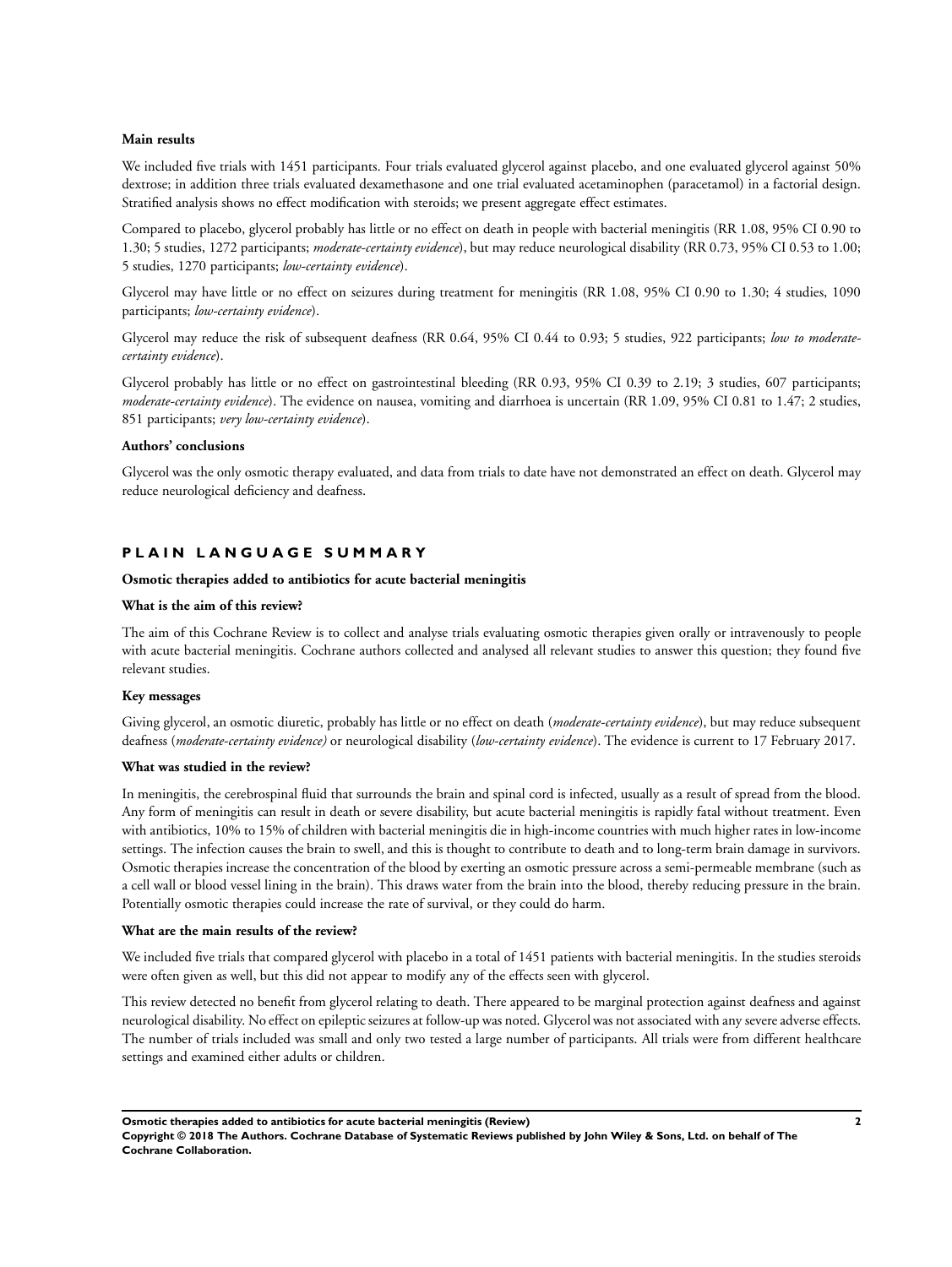# <span id="page-4-0"></span>SUMMARY OF FINDINGS FOR THE MAIN COMPARISON *[\[Explanation\]](http://www.thecochranelibrary.com/view/0/SummaryFindings.html)*

# **Glycerol for acute bacterial meningitis**

**Patient or population:** children and adults with acute bacterial meningitis

**Settings:** Finland, India, South America, Malawi

**Intervention:** glycerol with or without steroids compared with placebo. All participants received broad-spectrum antibiotics

| <b>Outcomes</b>                   |                     | Illustrative comparative risks* (95% CI) | <b>Relative effect</b><br>(95% CI)          | <b>Number of participants</b><br>(studies) | Quality of the evidence Comments<br>(GRADE)                 |                                                                                                                 |
|-----------------------------------|---------------------|------------------------------------------|---------------------------------------------|--------------------------------------------|-------------------------------------------------------------|-----------------------------------------------------------------------------------------------------------------|
|                                   | <b>Assumed risk</b> | <b>Corresponding risk</b>                |                                             |                                            |                                                             |                                                                                                                 |
|                                   | <b>Control</b>      | Glycerol                                 |                                             |                                            |                                                             |                                                                                                                 |
| Death                             | 19 per 100          | 21 per 100<br>(17 to 25)                 | RR 1.08<br>$(0.90 \text{ to } 1.30)$        | 1272<br>(5 studies)                        | $\oplus \oplus \oplus \bigcirc$<br>Moderate $1,2,3,4$       | Downgraded for impre-<br>cision.<br>Glycerol probably has<br>little or no effect on<br>death                    |
| Neurological disability 9 per 100 |                     | 6 per 100<br>(5 to 9)                    | <b>RR0.73</b><br>$(0.53 \text{ to } 1.00)$  | 1270<br>(5 studies)                        | $\oplus \oplus \bigcirc \bigcirc$<br>Low <sup>1,3,4,5</sup> | Downgraded for impre-<br>cision and inconsis-<br>tency.<br>Glycerol<br>may reduce<br>disability                 |
| <b>Seizures</b>                   | 32 per 100          | 35 per 100<br>(29 to 42)                 | RR 1.08<br>$(0.90 \text{ to } 1.30)$        | 1090<br>(4 studies)                        | $\oplus \oplus \odot \odot$<br>Low <sup>1,3,4,6</sup>       | Downgraded for incon-<br>sistency and impreci-<br>sion.<br>Glycerol may have little<br>or no effect on seizures |
| <b>Hearing loss</b>               | 16 per 100          | 10 per 100<br>(7 to 15)                  | <b>RR 0.64</b><br>$(0.44 \text{ to } 0.93)$ | 922<br>(5 studies)                         | $\oplus \oplus \oplus \bigcirc$<br>Moderate $1,2,3,7$       | Downgraded for impre-<br>cision.<br>Glycerol probably re-<br>duces hearing loss                                 |

 $\omega$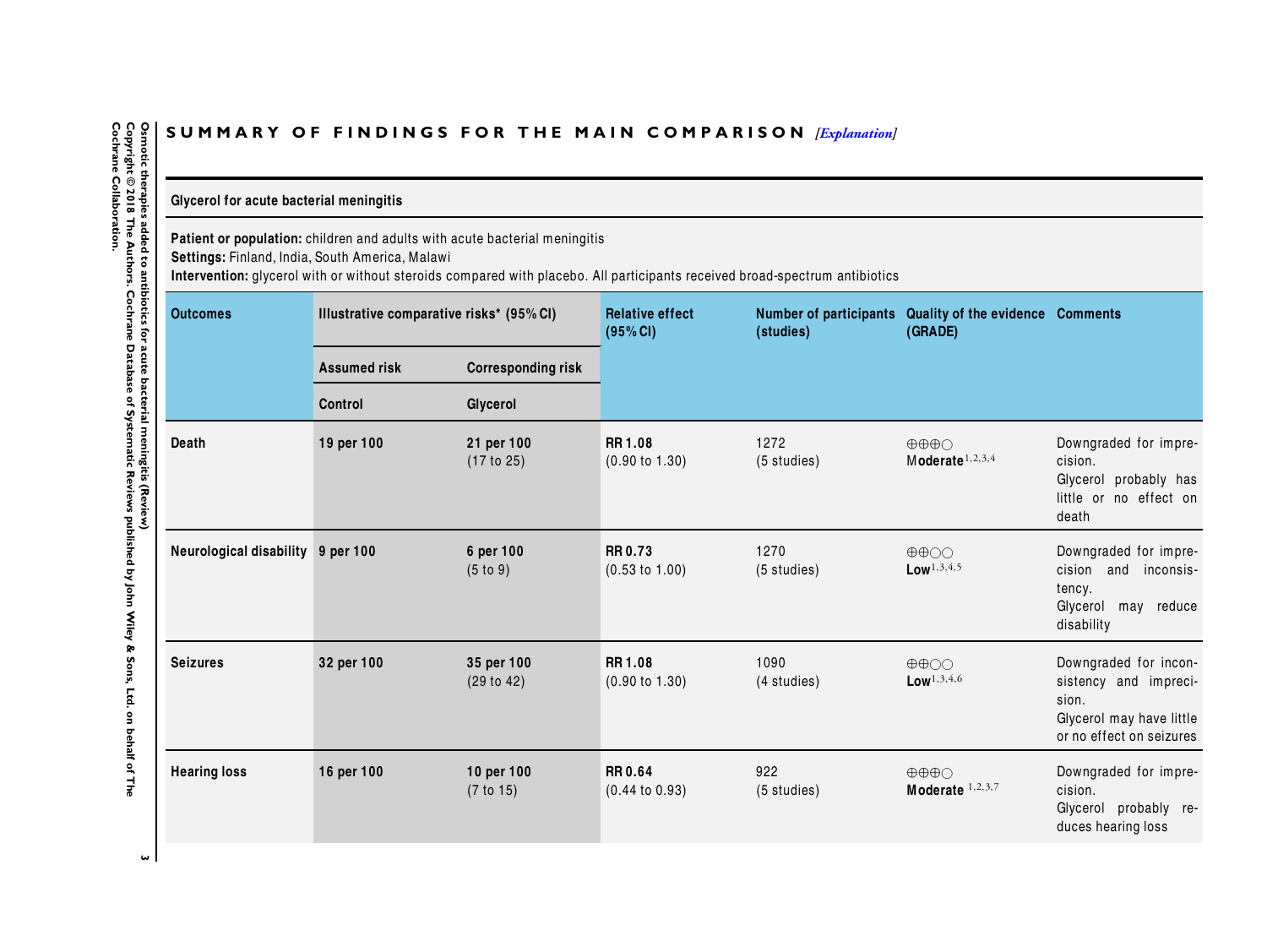| Adverse effects: nau- 47 per 100<br>sea, vomiting, diar-<br>rhoea                                                                                               |                                                | 51 per 100<br>(38 to 69)                                                                                                                                                                                             | RR 1.09<br>(0.81 to 1.47)                                                                                                              | 851<br>(2 studies) | $\bigoplus$<br>Very low <sup>1,3,4,8,9</sup>                                                                                                                                                                                                                                                                  | Downgraded for serious<br>inconsistency and im-<br>precision.<br>The effect of glycerol on<br>adverse events: nausea,<br>vomiting and diarrhoea<br>is uncertain |
|-----------------------------------------------------------------------------------------------------------------------------------------------------------------|------------------------------------------------|----------------------------------------------------------------------------------------------------------------------------------------------------------------------------------------------------------------------|----------------------------------------------------------------------------------------------------------------------------------------|--------------------|---------------------------------------------------------------------------------------------------------------------------------------------------------------------------------------------------------------------------------------------------------------------------------------------------------------|-----------------------------------------------------------------------------------------------------------------------------------------------------------------|
| Adverse effects: gas- 3 per 100<br>trointestinal bleeding                                                                                                       |                                                | 3 per 100<br>(13 to 8)                                                                                                                                                                                               | RR 0.93<br>$(0.39 \text{ to } 2.19)$                                                                                                   | 607<br>(3 studies) | $\oplus \oplus \oplus \cap$<br>Moderate $1,2,3,4$                                                                                                                                                                                                                                                             | Downgraded for impre-<br>cision.<br>Glycerol probably has<br>little or no effect on ad-<br>verse events: gastroin-<br>testinal bleeding                         |
| CI: confidence interval<br><b>RR:</b> risk ratio<br><b>GRADE Working Group grades of evidence</b><br>Very low quality: We are very uncertain about the estimate |                                                | based on the assumed risk in the comparison group and the relative effect of the intervention (and its 95%CI).<br>High quality: Further research is very unlikely to change our confidence in the estimate of effect |                                                                                                                                        |                    | Moderate quality: Further research is likely to have an important impact on our confidence in the estimate of effect and may change the estimate<br>Low quality: Further research is very likely to have an important impact on our confidence in the estimate of effect and is likely to change the estimate |                                                                                                                                                                 |
|                                                                                                                                                                 | <sup>2</sup> Not downgraded for inconsistency. | <sup>1</sup> No serious risk of bias: allocation concealment was adequate in four trials and unclear (not reported) in one trial.                                                                                    | <sup>3</sup> Not downgraded for indirectness. The five trials were conducted in Finland, Malawi, India and South America. Four were in |                    |                                                                                                                                                                                                                                                                                                               |                                                                                                                                                                 |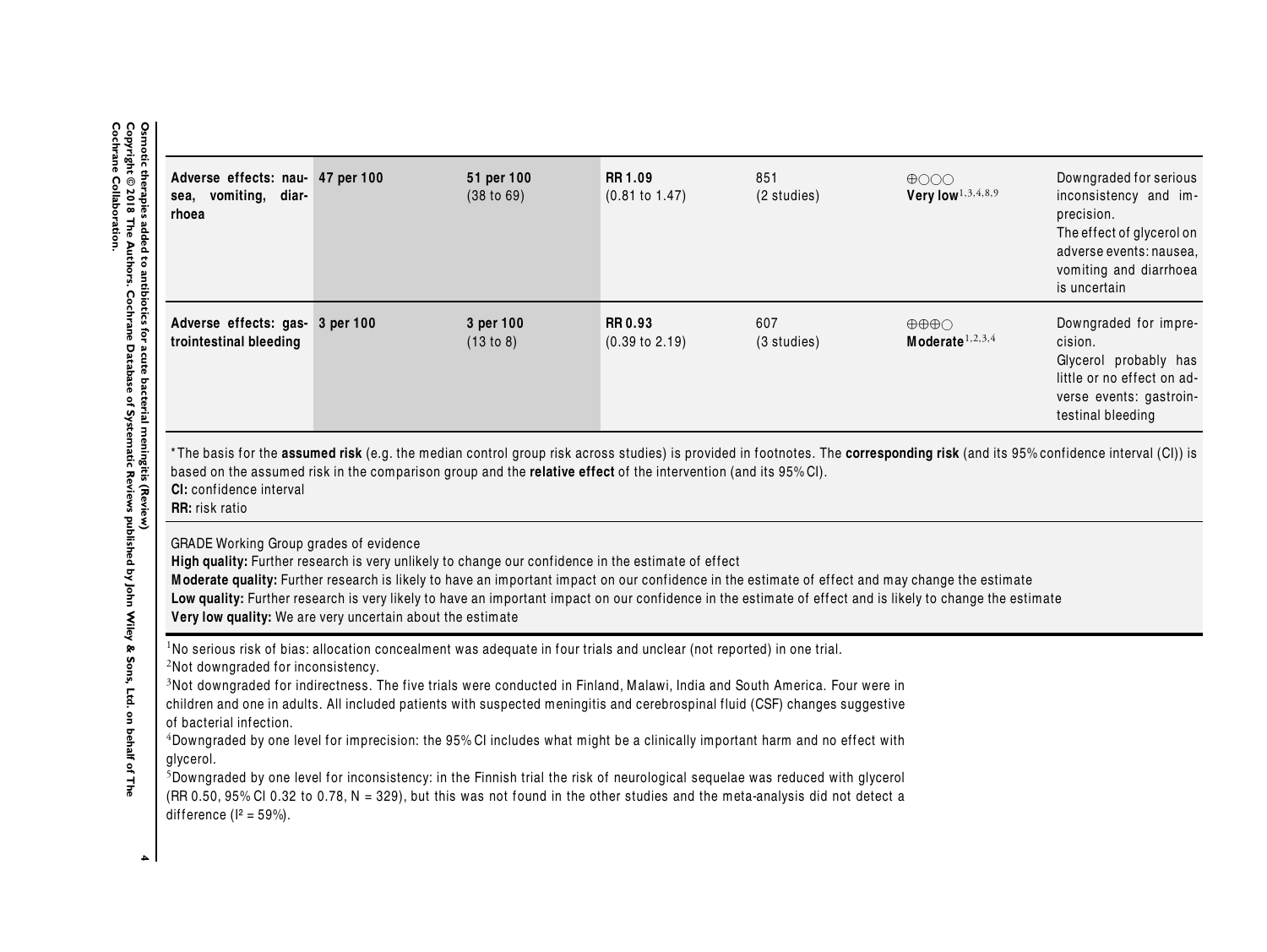$6$ Downgraded by one level for inconsistency: in the trial with adults the risk of seizures was higher with glycerol (RR 1.62, 95%) CI 1.18 to 2.23, N = 250), but this was not found in the other studies and the meta-analysis did not detect a difference (I<sup>2</sup> = 62%).

 $^7$ Downgraded by one level for imprecision: the number of patients with reported hearing loss was low in these studies and the 95% CI includes both no effect and what might be a clinically important benefit with glycerol. Larger studies would be necessary to have full confidence in this effect.

<sup>8</sup>Another two trials reported on this outcome but the results could not be added to the meta-analysis; one reported more cases of vomiting with glycerol and the other that the incidence of vomiting was "similar" in the treatment groups.

<sup>9</sup>Downgraded by two levels for inconsistency: in the South American and Finnish trials the risk of adverse effects was increased with glycerol, but this was not found in the Malawi and India trials, and the meta-analysis did not detect <sup>a</sup> difference  $(I^2 = 79\%).$ 

Osmotic therapies added to antibiotics for acute bacterial meningitis (Review)<br>Copyright © 2018 The Authors. Cochrane Database of Systematic Reviews published by John Wiley & Sons, Ltd. on behalf of The<br>Cochrane Collabora **Copyright © 2018 The Authors. Cochrane Database of Systematic Reviews published by John Wiley & Sons, Ltd. on behalf of The 5 Osmotic therapies added to antibiotics for acute bacterial meningitis (Review)**

**Cochrane Collaboration.**

G.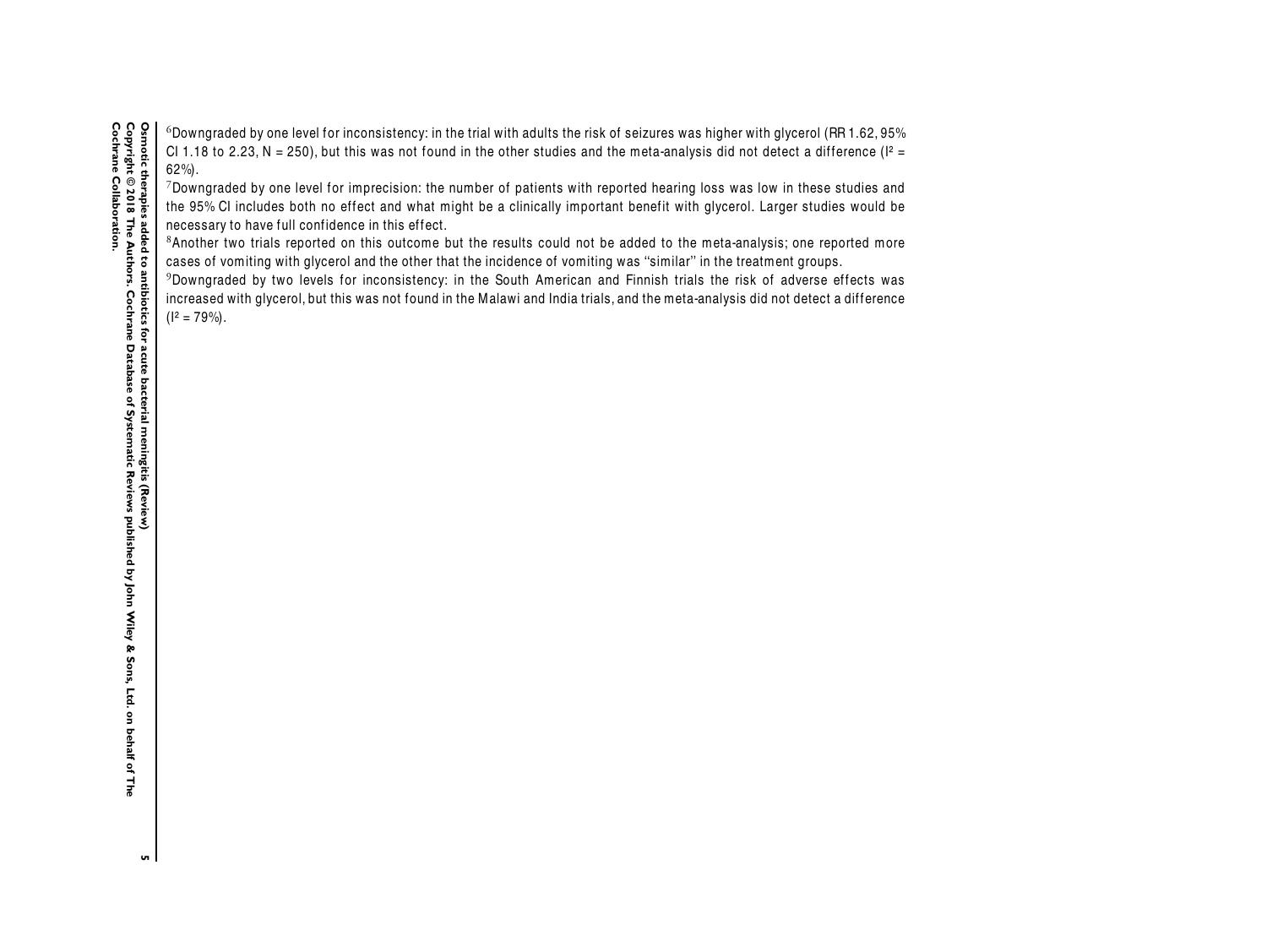# <span id="page-7-0"></span>**B A C K G R O U N D**

# **Description of the condition**

Community-acquired acute bacterial meningitis is a devastating infection with associated rates of death and disability that have changed little over the last 10 to 15 years. In high-income countries, 5% to 30% of adult patients die, rising to 50% to 60% in lowincome countries, despite highly effective antibiotics against the causative pathogens [\(de Gans 2002](#page-18-0); [Nguyen 2007](#page-18-0); [Scarborough](#page-18-0) [2007](#page-18-0)). The high mortality is predominately seen in *Streptococcus pneumoniae* (*S pneumoniae*) infections; meningitis caused by *Neisseria meningitidis* (*N meningitidis*) carries a lower mortality. In children, a wider range of pathogens are noted and the case fatality rate is lower ([Harnden 2006](#page-18-0); [Molyneux 2006](#page-18-0); [Pelkonen 2009;](#page-18-0) [Peltola 2009;](#page-18-0) [Roine 2009](#page-18-0)). Nevertheless, some survivors develop neurological problems that may be permanent. The most common meningitis sequelae are deafness, epilepsy and poor cognitive development ([Molyneux 2002;](#page-18-0) [Nguyen 2007;](#page-18-0) [van de Beek 2009](#page-18-0)), thought to be caused by infection-induced inflammation, thrombosis and brain oedema (swelling). The outcome from bacterial meningitis is influenced by the pathogen, the geographical area, the patient's access to healthcare and the quality of the healthcare system. There are very few data on risk factors for poor outcomes in low-income countries. However, anaemia and delayed presentation to hospital are probably important [\(McCormick 2012;](#page-18-0) [Sudarsanam 2017](#page-18-0)). HIV may influence outcomes but the role of the virus in pathogenesis is not yet clearly understood [\(Domingo](#page-18-0) [2009](#page-18-0)). High mortality rates, despite effective antibiotics, have led investigators to try and minimise neurological inflammation with adjunctive therapies.

Increasing understanding of the pathways of cerebral inflammation in meningitis has led several investigators to try treatments that aim to reduce brain oedema and inflammation and improve brain perfusion. The intervention most extensively tested in clinical trials has been corticosteroids. A Cochrane Review shows a mortality benefit in adults in Europe with meningitis due to *S pneumoniae* and an overall reduction in deafness in adults and children [\(Brouwer 2015\)](#page-18-0). Another systematic review of individual patient data from five randomised studies suggests that the effect of dexamethasone on outcomes for bacterial meningitis in these countries is limited to reducing the incidence of hearing loss in survivors [\(van de Beek 2010\)](#page-18-0). A long-held concern exists over excessive fluids contributing to brain oedema; a further Cochrane Review suggests that judicious fluid resuscitation guided by the clinical condition is appropriate to maximise brain perfusion without contributing to brain oedema ([Maconochie 2016](#page-18-0)).

#### **Description of the intervention**

Osmotic therapies work by increasing the concentration of the blood. They exert an osmotic pressure across a semi-permeable membrane (such as a cell wall or blood vessel lining in the brain), which draws water from the brain into the blood and reduces pressure in the brain. This is theoretically advantageous if brain swelling is causing reduction in brain function.

Osmotic therapies have long been used in acute brain trauma [\(BTF 2000\)](#page-18-0), and their use has been postulated in other forms of acute brain injury, particularly stroke [\(Bereczki 2007;](#page-18-0) [Yu 1992;](#page-18-0) [Yu 1993](#page-18-0)) and cerebral malaria [\(Namutangula 2007;](#page-18-0) [Okoromah](#page-18-0) [2011](#page-18-0)). Mannitol and hypertonic saline are the most commonly used osmotic therapies ([Wakai 2013](#page-18-0)), but glycerol, sorbitol and sodium lactate have also been investigated [\(Righetti 2004](#page-18-0); [Stoll](#page-18-0) [1998](#page-18-0)). Details of all these therapies are reported in [Table 1.](#page-29-0) Glycerol has been studied in animals with meningitis, where no effect was noted. Conclusions from these studies are limited by the applicability of animal models of meningitis, where set doses of pathogenic bacteria are introduced directly into the animal's central nervous system, to the complex host pathogen interactions in human disease ([Blaser 2010](#page-18-0); [Schmidt 1998](#page-18-0)). The excellent safety profile of glycerol in previous studies [\(Righetti 2004\)](#page-18-0), combined with its low cost and easy administration and availability, has led investigators to look for its efficacy as an adjuvant treatment in acute bacterial meningitis in both adults and children, particularly in low-income countries.

# **How the intervention might work**

All osmotic therapies have slightly different and poorly understood mechanisms of action. The osmotic drug's mechanism of action causes dehydration of central nervous system (CNS) cells, lowering intracranial pressure (ICP). However this effect may only be temporary and lead to a rebound phenomenon where cells subsequently draw in too much water, increasing the oedema. Mannitol has this mechanism of action but acts primarily by erythrocyte deformity through increases in intravascular water, allowing increased tissue oxygenation in the CNS. Mannitol produces a large diuresis through this effect, which causes a reflex cerebral vasoconstriction, temporarily reducing ICP. However, there is a significant risk of subsequent rebound raised ICP and mannitol is now used sparingly due to this concern. The main mechanism of action of glycerol in humans is unknown but there are some data to suggest that the addition of glycerol in meningitis could potentially improve cerebral blood flow and metabolism [\(Mathew 1972;](#page-18-0) [Meyer](#page-18-0) [1972](#page-18-0)). Glycerol also has a mild effect on serum osmolality ([Singhi](#page-18-0) [2008](#page-18-0)).

Hypertonic saline and sodium lactate appear to have direct osmotic actions on cells and they do not cause diuresis. These drugs may therefore be better than mannitol in reducing ICP [\(Ichai 2009](#page-18-0)). Osmotic diuretics such as mannitol and sorbitol could potentially also have a clinical benefit in meningitis through reduction in ICP but may risk volume depletion in the febrile patient. All osmotic

**Osmotic therapies added to antibiotics for acute bacterial meningitis (Review) 6**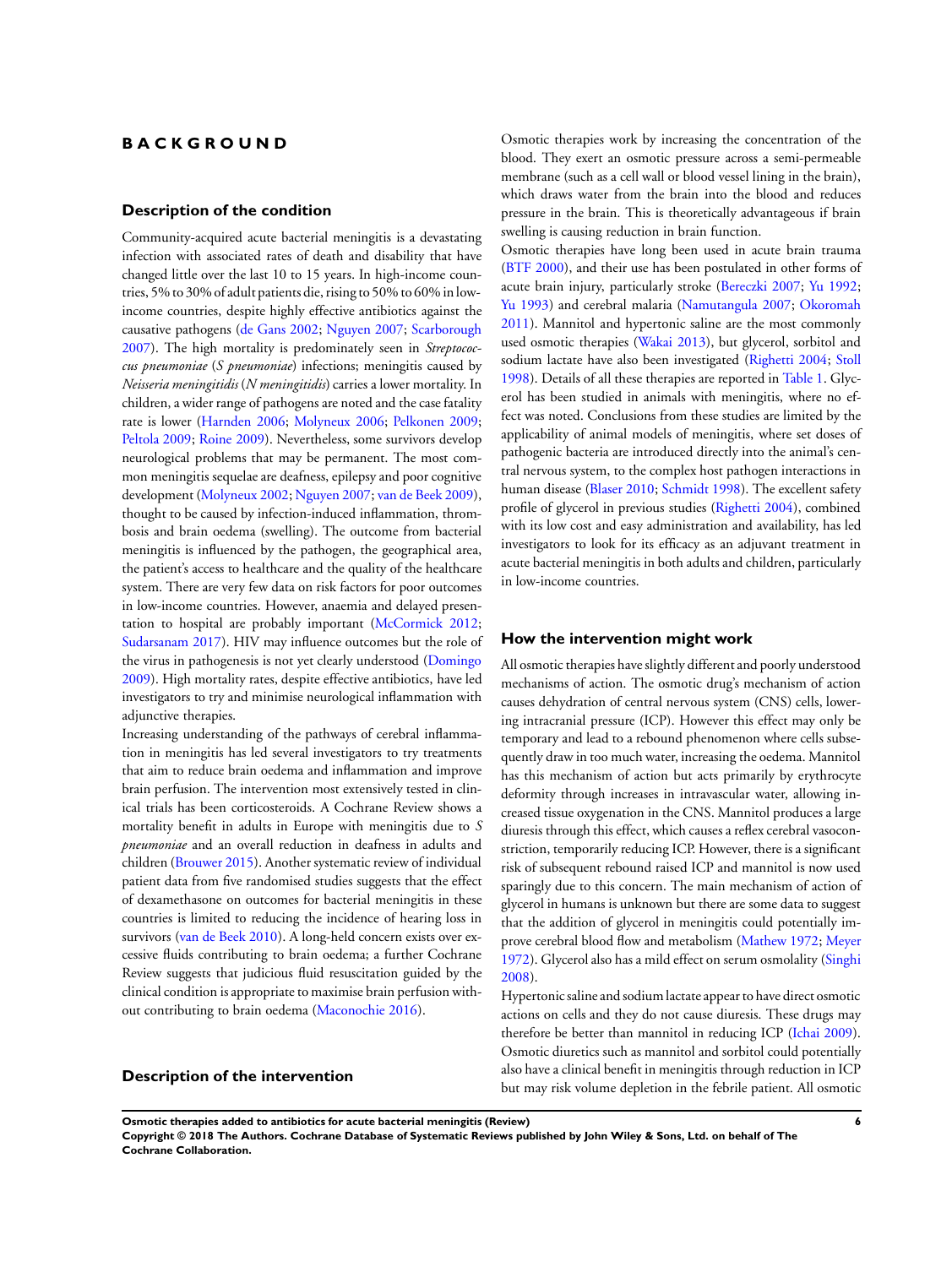therapies ideally require an intact blood brain barrier to exert their effects. Bacterial meningitis causes disruption of the barrier due to intense inflammation in the subarachnoid space and therefore it cannot be assumed that osmotic therapies would be beneficial. [Table 1](#page-29-0) gives details of all the properties of currently available osmotic therapies.

### **Why it is important to do this review**

To date, there have been a few placebo-controlled studies using osmotic therapies in meningitis published in different settings in children and adults. A systematic review and meta-analysis would help to decide if these studies have demonstrated clinical benefit either by improvement in mortality or long-term neurological disabilities from the use of these treatments. This review aimed to encompass all types of osmotic therapies to investigate whether the principle of osmotic pressure change in the CNS is of benefit in people with meningitis and to demonstrate whether osmotic therapies should be recommended in principle, or if a particular therapy should be recommended in the treatment of acute bacterial meningitis.

# **O B J E C T I V E S**

To evaluate the effects of osmotic therapies added to antibiotics for acute bacterial meningitis in children and adults on mortality, deafness and neurological disability.

# **M E T H O D S**

### **Criteria for considering studies for this review**

#### **Types of studies**

Randomised controlled trials (RCTs).

## **Types of participants**

Adults and children diagnosed with acute community-acquired bacterial meningitis, as defined by the trial authors, on the basis of cerebrospinal fluid (CSF) culture, white cell count, biochemical composition and clinical presentation.

#### **Types of interventions**

**Intervention**: osmotic therapy, including at least one of the following: orally administered glycerol, intravenous (IV) hypertonic saline, sodium lactate and osmotic diuretics including IV mannitol and sorbitol.

**Control**: standard IV therapy or matched placebo.

All participants received broad-spectrum intravenous antibiotic treatment.

#### **Types of outcome measures**

#### **Primary outcomes**

1. All-cause mortality.

#### **Secondary outcomes**

1. Residual neurological deficit at the end of the follow-up period, including focal neurological deficit, epilepsy and deafness. Deafness was defined as hearing loss greater than 40 decibels bilaterally.

- 2. Epilepsy/seizures.
- 3. Deafness (hearing loss greater than 40 decibels bilaterally).
- 4. Adverse effects.

# **Search methods for identification of studies**

### **Electronic searches**

We searched the Cochrane Central Register of Controlled Trials (CENTRAL 2017, Issue 1), part of the *Cochrane Library,* www.thecochranelibrary.com (accessed 17 February 2017), which contains the Acute Respiratory Infections Group's Specialised Register, MEDLINE (Ovid) (1950 to 17 February 2017), Embase (Elsevier) (1974 to 17 February 2017), LILACS (BIREME) (1982 to 17 February 2017) and CINAHL (Ebsco) (1981 to 17 February 2017).

We used the search terms described in Appendix 1 to search MED-LINE and CENTRAL. We combined the MEDLINE search strategy with the Cochrane Highly Sensitive Search Strategy for identifying randomised trials in MEDLINE: sensitivity-maximising version (2008 revision); Ovid format [\(Lefebvre 2011\)](#page-18-0). We adapted the search strategy to search Embase (Appendix 2), CINAHL (Appendix 3) and LILACS (Appendix 4).

# **Searching other resources**

We searched the following clinical trials registers on 21 February 2017.

1. ClinicalTrials.gov ([www.clinical trials.gov\)](http://www.clinical trials.gov) (Appendix 5).

**Osmotic therapies added to antibiotics for acute bacterial meningitis (Review) 7**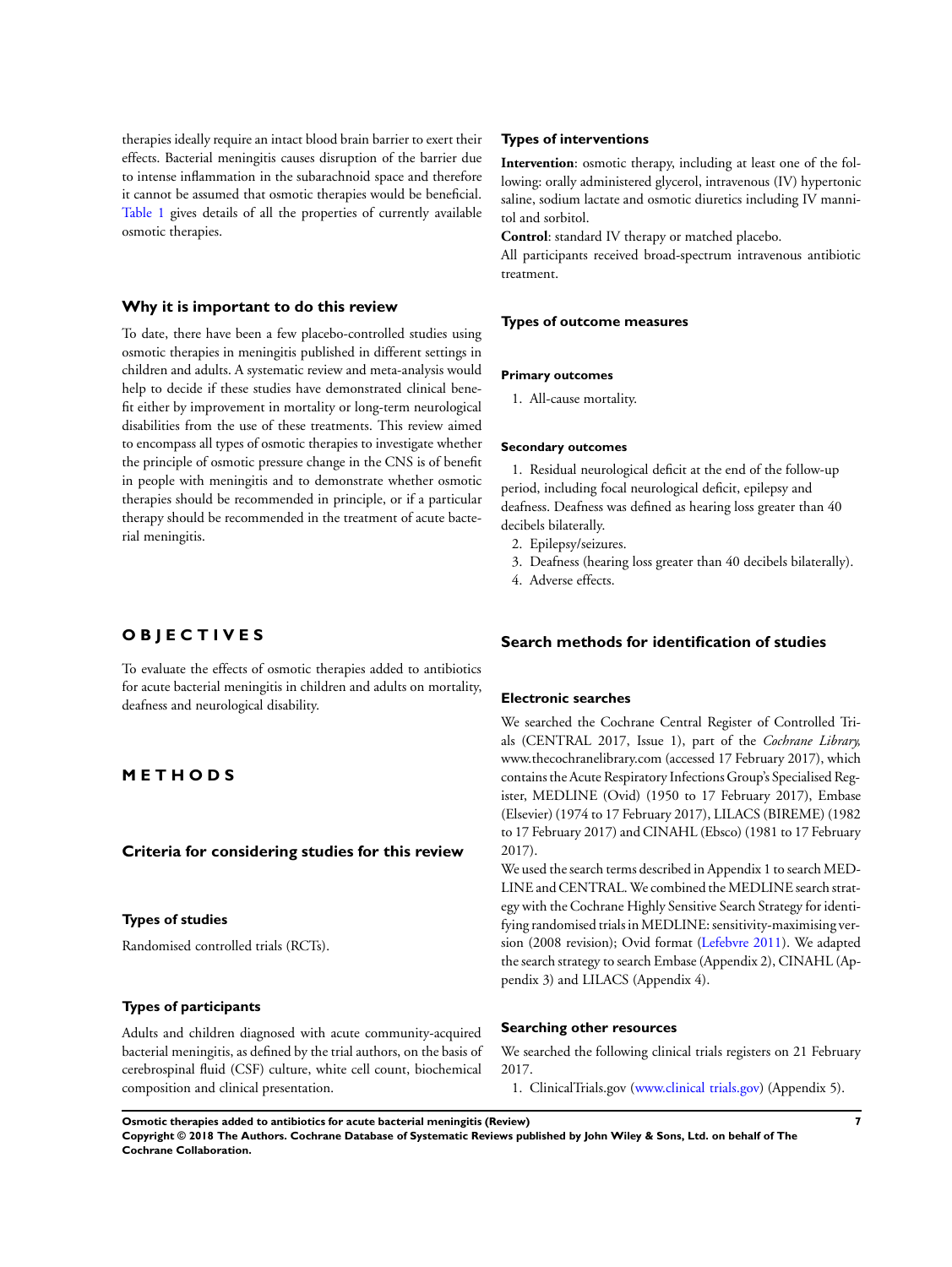2. World Health Organization International Clinical Trials Registry Portal (WHO ICTRP, [www.who.int/ictrp/en/\)](http://www.who.int/ictrp/en/) (Appendix 6).

For previous versions of this review we also searched conference abstracts and contacted researchers in the field (to 12 December 2015).

# **Data collection and analysis**

#### **Selection of studies**

One author (EW) screened all search results (title and abstract) and selected relevant studies according to the review inclusion criteria. Two authors (EW, KA) screened all selected studies by reading the published full text to ensure each study met the inclusion criteria. The same two authors then agreed which studies were to be included in the review. We emailed trial authors to clarify duplication and study numbers.

# **Data extraction and management**

Two review authors (EW, KA) independently extracted all data from the selected studies using a data extraction form. We discussed all trial data, which were then included only when the data matched those extracted by both review authors. We contacted one trial author regarding duplication and we excluded one study from the analysis as a result. No further discrepancies arose during data extraction. We entered data for analysis using RevMan 5.3 software [\(Review Manager 2014](#page-18-0)).

#### **Assessment of risk of bias in included studies**

The data extraction form included a 'Risk of bias' collection tool. Two review authors (EW, KA) independently judged the potential risk of bias for each included study as low, uncertain or high for the following parameters [\(Higgins 2011\)](#page-18-0). Both review authors then discussed and agreed the final judgements. One review author (EW) synthesised these judgements into a standard 'Risk of bias' table for each study. See [Characteristics of included studies.](#page-22-0)

- 1. Random sequence generation.
- 2. Allocation concealment.
- 3. Blinding.
- 4. Incomplete outcome data.
- 5. Selective reporting of outcome data.

6. Other identified areas of bias particular to that study (e.g. if the principal investigator was employed by the pharmaceutical company manufacturing the drug under investigation, or if the study is sponsored by a pharmaceutical company).

#### **Measures of treatment effect**

The primary outcome of this review was binary and the studies included were all RCTs, therefore we used the risk ratio (RR) as the most appropriate statistical tool to express the results of the treatment effect in a meta-analysis. We displayed the results as forest plots.

All included studies had outcomes defined by the trial authors using standardised measurements. We counted hearing loss of greater than 40 decibels (dB) as significant where measured. If a formal neurological score was used to define neurological disability we used this. However, where only a description was given, we counted a described deficit that results in the participant not being able to work or attend school as significant. As the number of studies was small we were not able to analyse mortality by continental geographical area and resource setting as secondary outcomes, as planned in the protocol.

Due to the small number of studies retrieved, we were unable to group results for both primary and secondary outcomes by the follow-up period: acute phase, less than three months since inclusion in the study and longer-term up to one year of followup.

# **Unit of analysis issues**

We did not anticipate any cluster-randomised trials on this topic. However, within the trials included, a four parallel-arm design was employed. We separated data into groups comparing the intervention alone with placebo, and the intervention plus a second intervention with the second intervention alone. These results are expressed in Analysis 1.1 and Analysis 1.4.

#### **Dealing with missing data**

We found some relevant data to be missing from [Kilpi 1995,](#page-18-0) [Sankar 2007](#page-18-0) and [Molyneux 2014](#page-18-0). We contacted the authors for clarification or additional data. Molyneux provided information and data; we did not receive responses from Kilpi or Sankar.

#### **Assessment of heterogeneity**

We intended to use the I<sup>2</sup> statistic and to explore explanations for heterogeneity by subgroup analysis as outlined in the protocol, but the data were insufficient.

### **Assessment of reporting biases**

We assessed each study for reporting bias. Where it was suspected that selected results had been presented, we contacted the authors for clarification (see [Dealing with missing data](#page-7-0)).

**Osmotic therapies added to antibiotics for acute bacterial meningitis (Review) 8**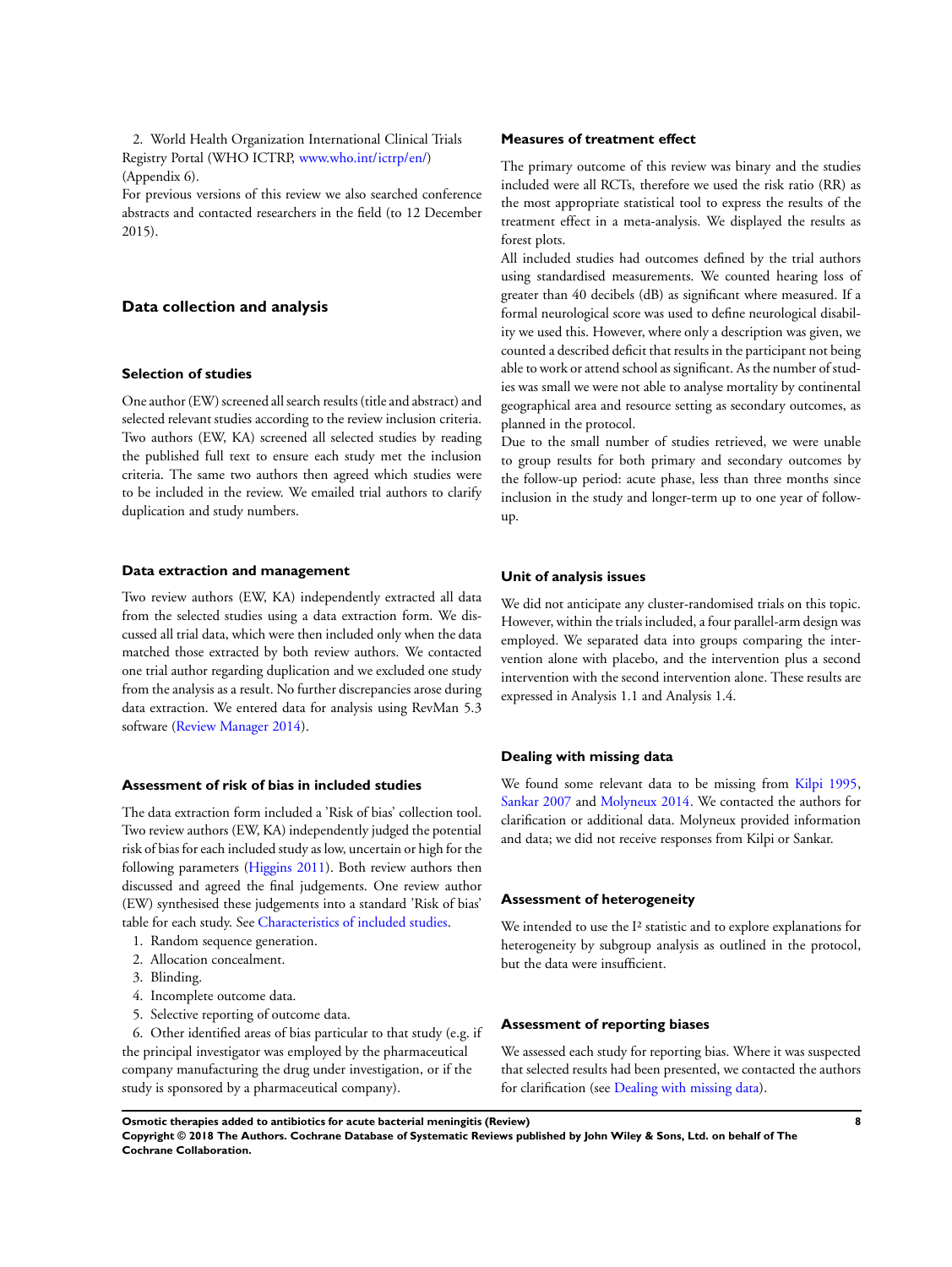# **Data synthesis**

We entered all extracted data into RevMan 5.3 [\(Review Manager](#page-18-0) [2014](#page-18-0)) and performed all analyses using this software. We expressed all results using forest plots. We used a fixed-effect model for analysis and found minimal heterogeneity between the studies. We repeated the analyses using a random-effects model where heterogeneity was detected. We present the results from the fixed-effect model. Where disagreement in effect size was determined between the fixed-effect and random-effects models, we present data from both models.

## **GRADE and 'Summary of findings' table**

We created [Summary of findings for the main comparison](#page-4-0) using the following outcomes: death, neurological disability, seizures, hearing loss and adverse effects*.* We used the five GRADE considerations (study limitations, consistency of effect, imprecision, indirectness and publication bias) to assess the quality of evidence as it related to the studies that contributed data to the meta-analyses for the prespecified outcomes ([Atkins 2004](#page-18-0)). We used the methods and recommendations described in Section 8.5 and Chapter 12 of the *Cochrane Handbook for Systematic Reviews of Interventions* [\(Higgins 2011\)](#page-18-0) using GRADEpro GDT software [\(GRADEpro](#page-18-0) [GDT 2014](#page-18-0)). We justified all decisions to downgrade or upgrade the quality of studies in footnotes, and made comments to aid readers' understanding of the review where necessary.

# **R E S U L T S**

#### **Description of studies**

#### **Results of the search**

We obtained 31 records from the 2017 update search; two duplicates were excluded. We assessed 29 records and could exclude 19 titles and abstracts. We obtained five full texts and excluded four. We included one new study in this update ([Molyneux 2014](#page-18-0)). We screened a total of 752 abstracts following the initial search in November 2010. Further records were screened following update searches in November 2012 (35 records from electronic databases), November 2014 (24 records) and February 2017 (24 records from electronic databases and five records from trials databases). This resulted in 840 screened abstracts in total over the history of this review including updates. See [Figure 1](#page-11-0).

**Osmotic therapies added to antibiotics for acute bacterial meningitis (Review) 9 Copyright © 2018 The Authors. Cochrane Database of Systematic Reviews published by John Wiley & Sons, Ltd. on behalf of The Cochrane Collaboration.**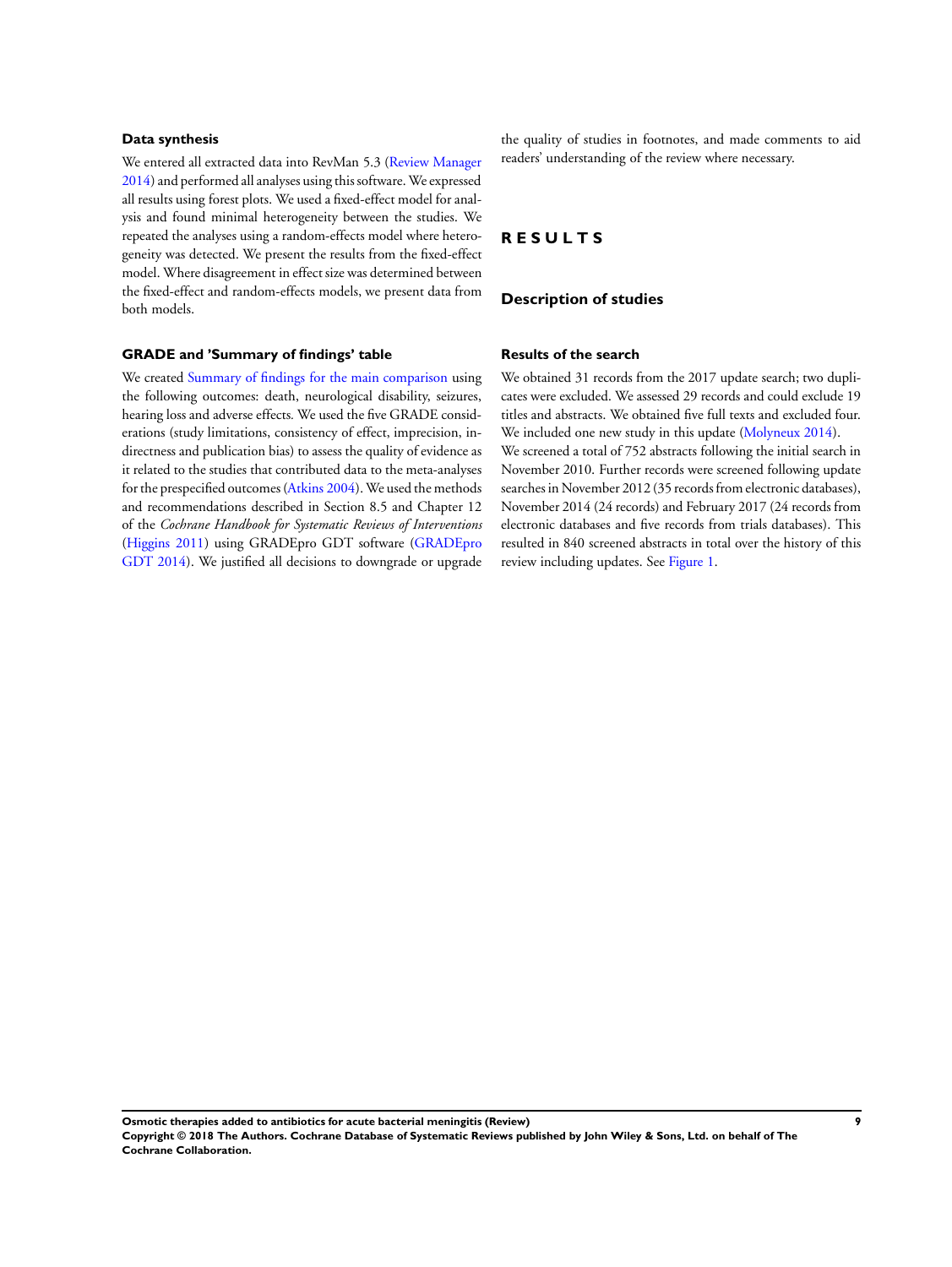<span id="page-11-0"></span>

**Figure 1. Study screening flow diagram**

**Osmotic therapies added to antibiotics for acute bacterial meningitis (Review) 10 Copyright © 2018 The Authors. Cochrane Database of Systematic Reviews published by John Wiley & Sons, Ltd. on behalf of The Cochrane Collaboration.**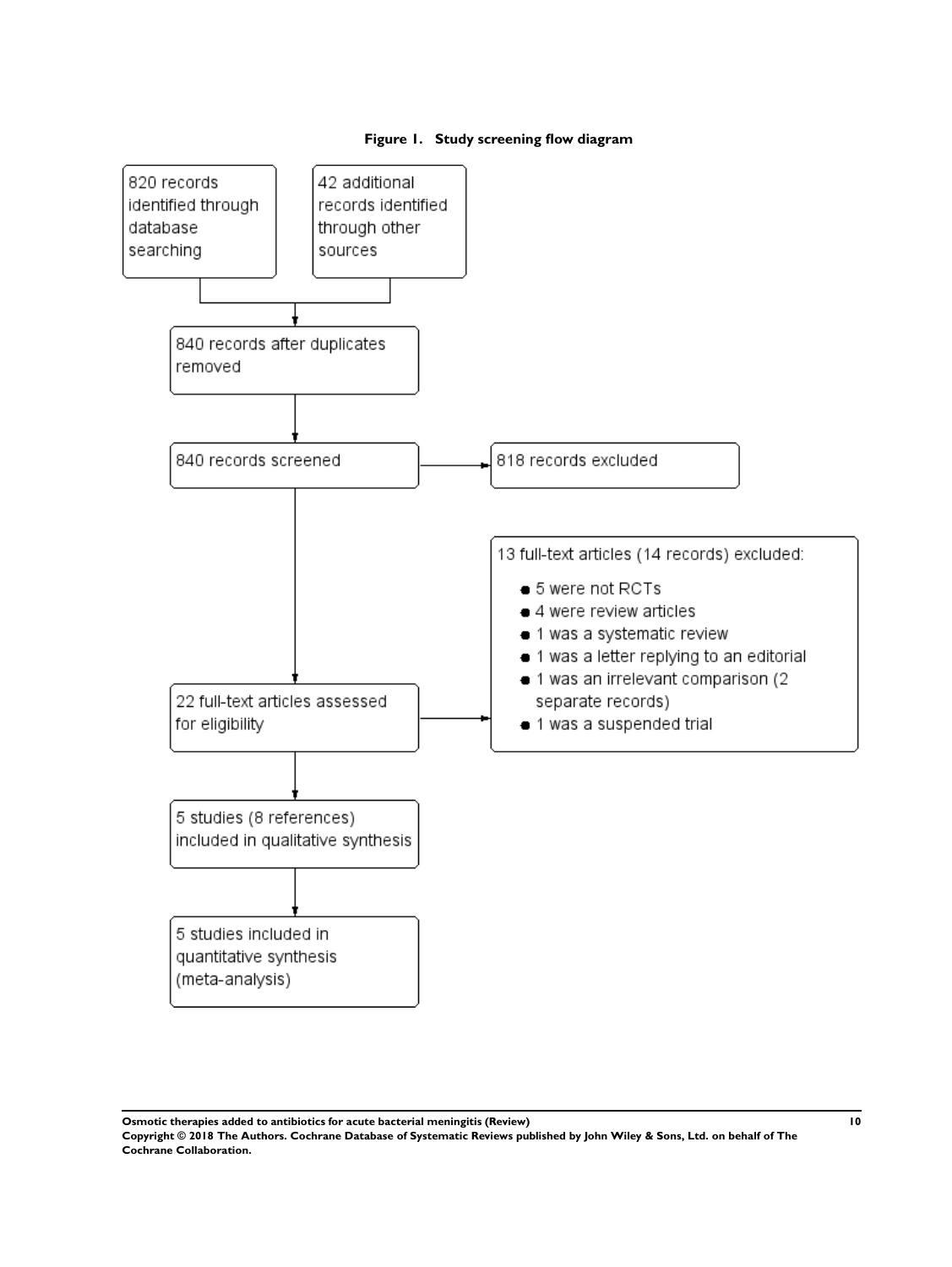## **Included studies**

Five trials, published in eight trial reports, with a total of 1451 participants met the inclusion criteria ([Ajdukiewicz 2011;](#page-18-0) [Kilpi](#page-18-0) [1995](#page-18-0); [Molyneux 2014](#page-18-0); [Peltola 2007;](#page-18-0) [Sankar 2007](#page-18-0)). [Molyneux](#page-18-0) [2014](#page-18-0) was added at this update and included 181 participants. We extracted no data from a companion paper to [Sankar 2007;](#page-18-0) it reported osmolarity data for a subset. We similarly extracted no data from a companion paper to [Peltola 2007;](#page-18-0) it reported on deafness in more detail.

All included studies tested glycerol compared to matched placebo, with some studies including a dexamethasone arm and one study an acetaminophen (paracetamol) arm.

#### **Study funding sources**

Four studies were funded by research foundations ([Ajdukiewicz](#page-18-0) [2011](#page-18-0);[Kilpi 1995;](#page-18-0) [Molyneux 2014](#page-18-0); [Peltola 2007\)](#page-18-0) and of these, two studies were also partially funded by the pharmaceutical industry ( [Kilpi 1995](#page-18-0); [Peltola 2007\)](#page-18-0). One study reported no funding ([Sankar](#page-18-0) [2007](#page-18-0)).

#### **Participants**

Four trials were conducted in children aged under 16 years ([Kilpi](#page-18-0) [1995](#page-18-0); [Molyneux 2014](#page-18-0); [Peltola 2007;](#page-18-0) [Sankar 2007](#page-18-0)) and one in adults and adolescents aged over 14 years ([Ajdukiewicz 2011\)](#page-18-0).

#### **Interventions**

All included studies used oral glycerol as the primary intervention. The potential mechanism of action of glycerol is detailed in [Table](#page-29-0) [1.](#page-29-0) The four trials in children evaluated glycerol alone, dexamethasone alone, glycerol combined with dexamethasone and glycerol combined with paracetamol. These studies used intravenous (IV) placebo to 'blind' the dexamethasone treatment group. No placebo for oral glycerol was used in [Kilpi 1995](#page-18-0) and [Sankar 2007](#page-18-0). [Peltola](#page-18-0) [2007](#page-18-0) and [Molyneux 2014](#page-18-0) used oral carboxymethylcellulose as a placebo for glycerol.

The adult study used 50% dextrose as an oral placebo agent to compare to glycerol diluted in water or 50% dextrose [\(Ajdukiewicz](#page-18-0) [2011](#page-18-0)).

#### **Location**

[Kilpi 1995](#page-18-0) took place in Finland, [Peltola 2007](#page-18-0) in South America (multiple sites), [Sankar 2007](#page-18-0) in India and both [Ajdukiewicz 2011](#page-18-0) and [Molyneux 2014](#page-18-0) in Malawi.

# **Outcomes**

Death was the primary outcome in all included studies.

In [Peltola 2007,](#page-18-0) we noted different results in tables 2 and 3. As there appeared to be exclusions in table 3, we used the data from table 2, which appeared to be intention-to-treat.

#### **Excluded studies**

We excluded 13 studies (14 records). We found that 11 studies, which each used or mentioned the use of osmotic therapies, were not randomised controlled trials (RCTs) and these were excluded. Reasons for exclusion were as follows:

- five studies were not randomised trials;
- four were review articles;

• one was a systematic review (we screened the reference list and found no new studies to include in our review); and

• one was a letter replying to an editorial comment.

We also excluded one study that included children with acute central nervous system infections and raised intracranial pressure (ICP) randomised to receive cerebral perfusion pressure-targeted therapy or intracranial pressure-targeted therapy [\(Kumar 2014](#page-18-0)); and one study that was a registered trial record [\(CTRI/2015/04/](#page-18-0) [005668](#page-18-0)). The trial registry stated that it had been suspended and this was confirmed with the trialists. See [Figure 1](#page-11-0) for a flow diagram of the study selection process.

# **Studies awaiting classification**

There are currently no studies awaiting classification.

#### **Ongoing studies**

We did not identify any ongoing studies.

#### **Risk of bias in included studies**

Risk of bias was mostly low; 70% of our judgements were of low risk of bias (see [Figure 2](#page-13-0)). See [Figure 3](#page-14-0) for our judgements for each risk of bias item for each included study.

**Osmotic therapies added to antibiotics for acute bacterial meningitis (Review) 11**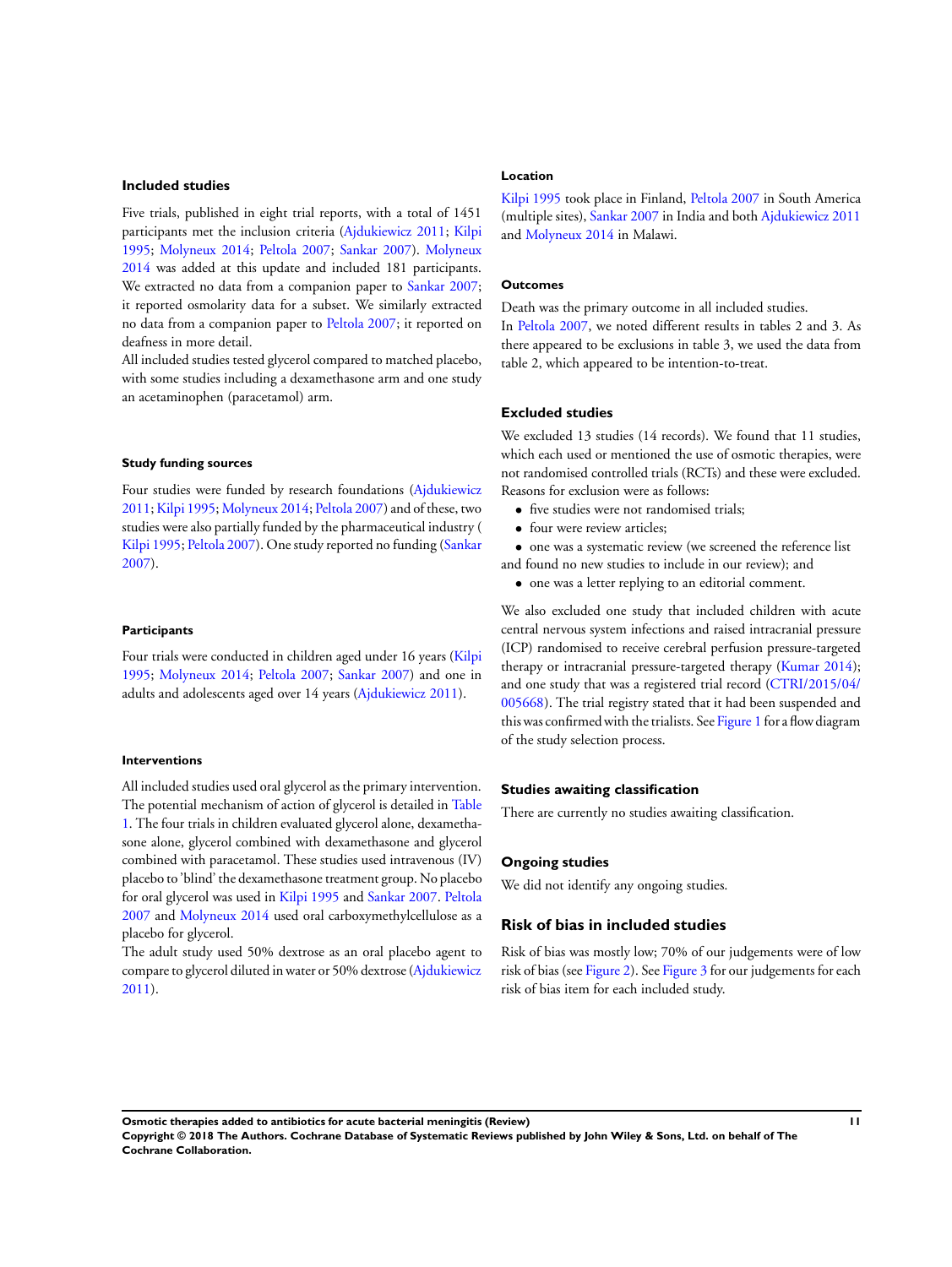# <span id="page-13-0"></span>**Figure 2. 'Risk of bias' graph: review authors' judgements about each risk of bias item presented as percentages across all included studies**



**Osmotic therapies added to antibiotics for acute bacterial meningitis (Review) 12 Copyright © 2018 The Authors. Cochrane Database of Systematic Reviews published by John Wiley & Sons, Ltd. on behalf of The Cochrane Collaboration.**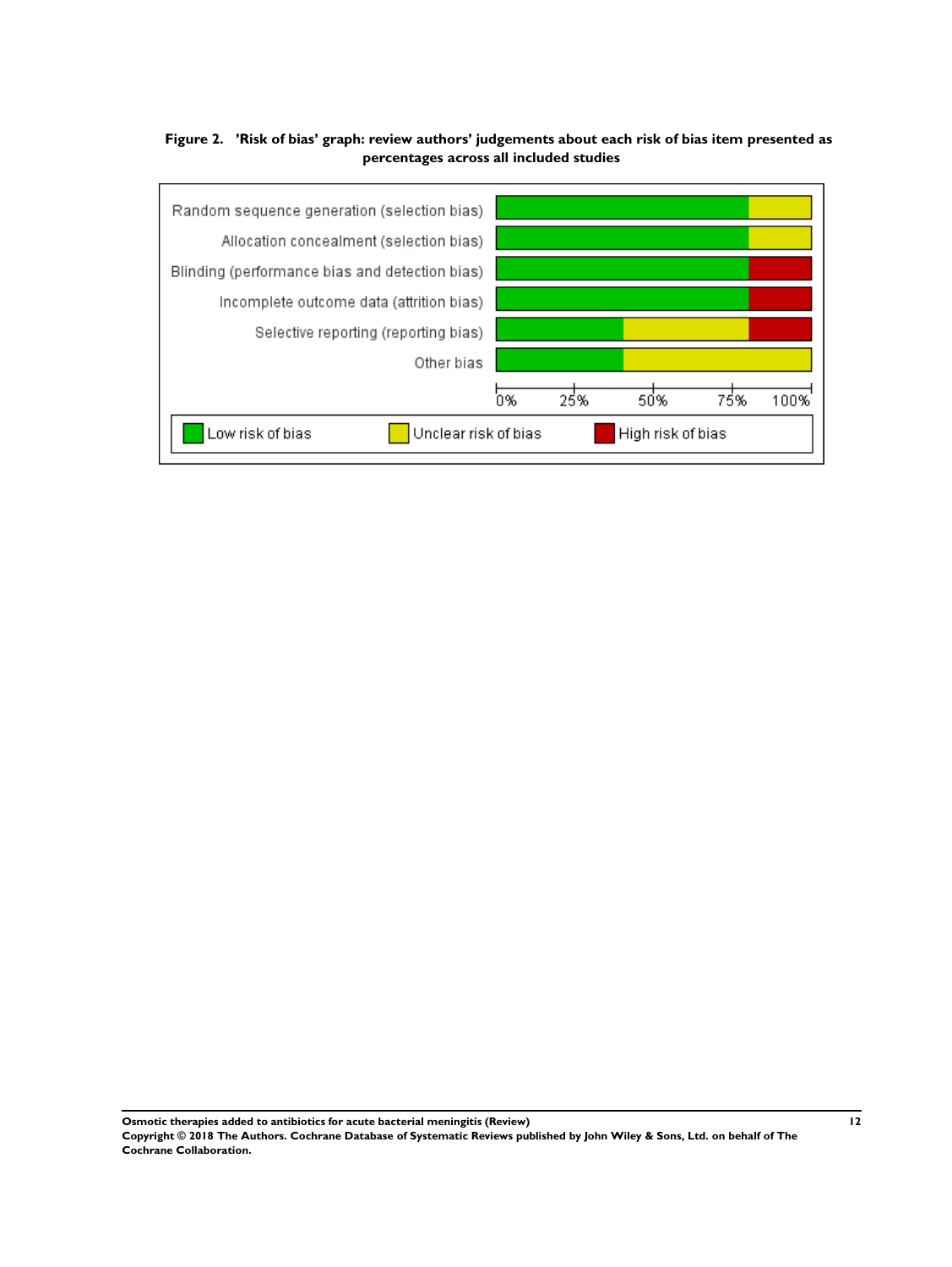|                  | Random sequence generation (selection bias) | Allocation concealment (selection bias) | Blinding (performance bias and detection bias) | Incomplete outcome data (attrition bias) | Selective reporting (reporting bias) | Other bias |
|------------------|---------------------------------------------|-----------------------------------------|------------------------------------------------|------------------------------------------|--------------------------------------|------------|
| Ajdukiewicz 2011 | ÷                                           | ÷                                       | ÷                                              | ¥                                        | ÷                                    | ÷          |
| Kilpi 1995       | ÷                                           | ÷                                       |                                                |                                          |                                      | ?          |
| Molyneux 2014    | ÷                                           | ?                                       | ÷                                              | ÷                                        | ?                                    | Ĩ,         |
| Peltola 2007     | Ĩ,                                          | ÷                                       | ÷                                              | ÷                                        | ÷                                    | Ĩ,         |
| Sankar 2007      | ÷                                           | ÷                                       | ÷                                              | ٠                                        | ?                                    | ÷          |

<span id="page-14-0"></span>**Figure 3. 'Risk of bias' summary: review authors' judgements about each risk of bias item for each included study**

**Osmotic therapies added to antibiotics for acute bacterial meningitis (Review) 13 Copyright © 2018 The Authors. Cochrane Database of Systematic Reviews published by John Wiley & Sons, Ltd. on behalf of The Cochrane Collaboration.**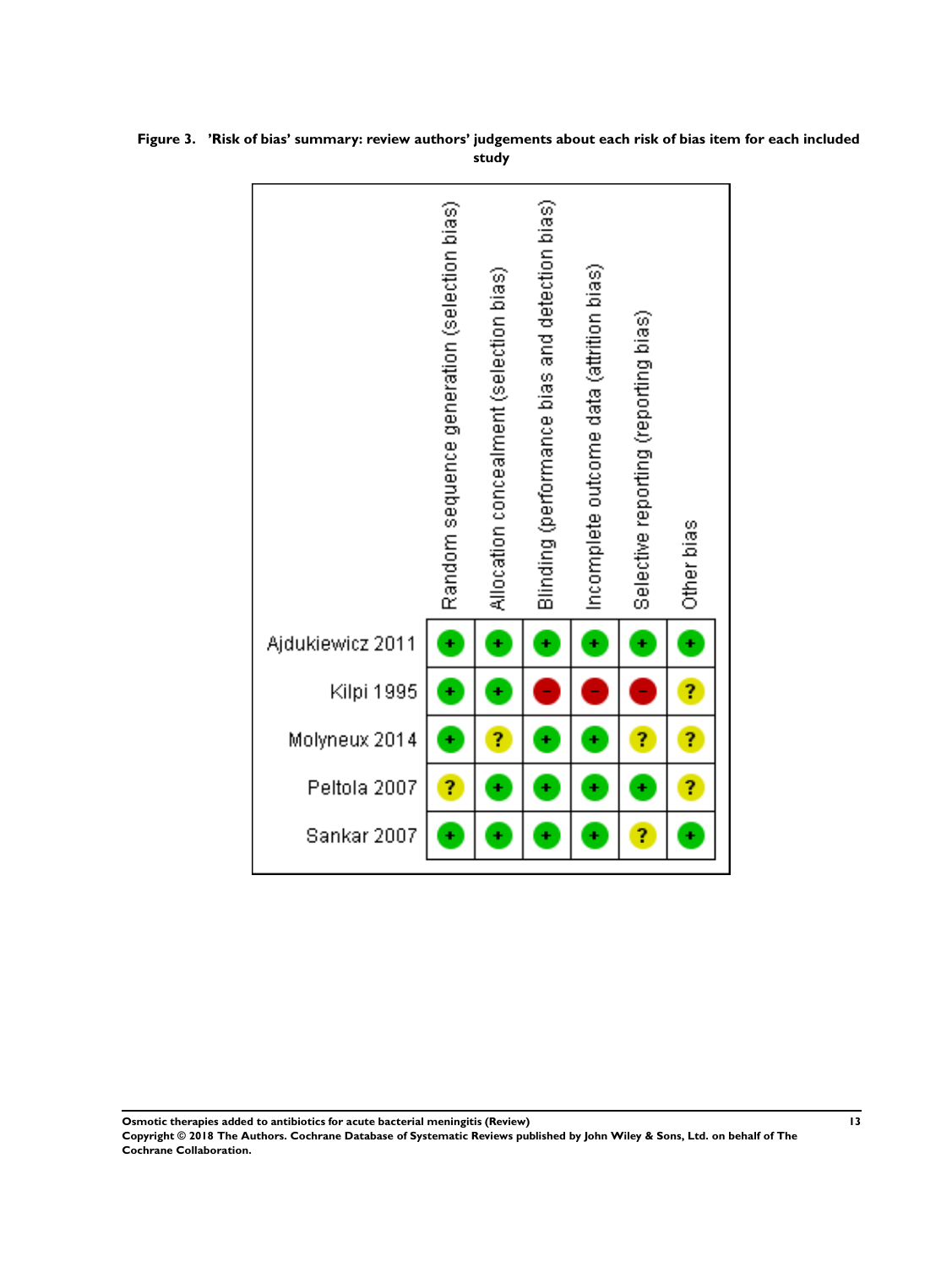### **Allocation**

The risk of bias was low for random sequence generation across all studies. Allocation concealment was adequately described for all but one study [\(Molyneux 2014\)](#page-18-0), which we judged at unclear risk of bias ([Figure 2](#page-13-0) and [Figure 3\)](#page-14-0). We judged [Peltola 2007](#page-18-0) at unclear risk of allocation bias due to changes in the protocol that occurred during the study, a change from two dexamethasone to one placebo to one dexamethasone to one placebo, as reported by a meta-analysis of individual patient data testing dexamethasone compared to placebo for bacterial meningitis ([van de Beek 2010](#page-18-0)).

# **Blinding**

The risk of bias was low for blinding across four studies. We judged [Kilpi 1995](#page-18-0) at high risk of performance and detection bias, as no details of any concealment were given, so we assumed that the allocations were not blinded [\(Figure 2](#page-13-0)). The review authors requested clarification from the authors of [Kilpi 1995](#page-18-0) but no response has been received.

#### **Incomplete outcome data**

Four studies reported complete data and we judged them to have a low risk of attrition bias. Data on two participants were missing from [Kilpi 1995](#page-18-0) and we judged this study to have a high risk of attrition bias.

### **Selective reporting**

We judged [Ajdukiewicz 2011](#page-18-0) and [Peltola 2007](#page-18-0) to have a low risk of reporting bias as all data appeared to be presented clearly and completely. [Kilpi 1995](#page-18-0) presented selected data as there was significant attrition bias, so we judged it to have a high risk of reporting bias. We judged [Sankar 2007](#page-18-0) to have an unclear risk of reporting bias as neither adverse effects nor time of stopping treatment were presented. [Kilpi 1995](#page-18-0) did not respond to our request for data on all enrolled trial participants.

#### **Other potential sources of bias**

No trials were sponsored by pharmaceutical companies, nor were the authors declared to have conflicts of interest. [Peltola 2007](#page-18-0) was partly funded by a pharmaceutical company, which supplied the dexamethasone for the trial but not the glycerol, so we did not judge this to have a significant bias effect on this analysis. [Kilpi](#page-18-0) [1995](#page-18-0) was also partially funded by a pharmaceutical company and we judged the risk of bias as unclear.

#### **Effects of interventions**

See: **[Summary of findings for the main comparison](#page-4-0)** [Glycerol](#page-4-0) [for acute bacterial meningitis](#page-4-0)

We included five trials, all evaluating glycerol. Four of the trials had four arms, which also compared glycerol plus dexamethasone with dexamethasone alone or glycerol plus paracetamol and paracetamol alone.

We carried out the initial analysis comparing participants who received glycerol or placebo only, or glycerol with paracetamol or placebo with paracetamol, labelled 'no steroids'. We carried out a subgroup analysis with the remaining trial participants who received either glycerol plus dexamethasone or dexamethasone plus placebo, labelled 'with steroids'. All trial participants received the antibiotic ceftriaxone, so no antibiotic subgroup analysis was necessary. Due to the small number of included studies, a subgroup analysis of paediatric data was not possible.

#### **Primary outcome**

#### **All-cause mortality**

In the adult study, there were more deaths in the glycerol group and this led to the study being stopped by the data monitoring committee (risk ratio (RR) 1.30, 95% confidence interval (CI) 1.04 to 1.62) ([Ajdukiewicz 2011\)](#page-18-0). None of the other studies detected harm with glycerol and the meta-analysis did not detect an effect on mortality (RR 1.08, 95% CI 0.90 to 1.30, 1272 participants, 5 trials, I² = 17%, Analysis 1.1, *moderate-certainty evidence*). The stratified analysis found no significant difference whether dexamethasone was administered or not.

#### **Secondary outcomes**

#### **1. Residual neurological deficit at the end of the follow-up period**

Overall, a slight reduction (54/644 cases) in neurological disability was reported in the glycerol group compared with the placebo group (77/626) (RR 0.73, 95% CI 0.53 to 1.00, 1270 participants, 5 trials, I² = 50%, Analysis 1.2, *low-certainty evidence*). The effect size was further reduced using the random-effects model (RR 0.70, 95% CI 0.38 to 1.27). Little or no difference was detected in the subgroup of participants who received steroids (RR 0.82, 95% CI 0.38 to 1.77, 419 participants, 3 trials,  $I^2 = 25\%$ ).

**Osmotic therapies added to antibiotics for acute bacterial meningitis (Review) 14**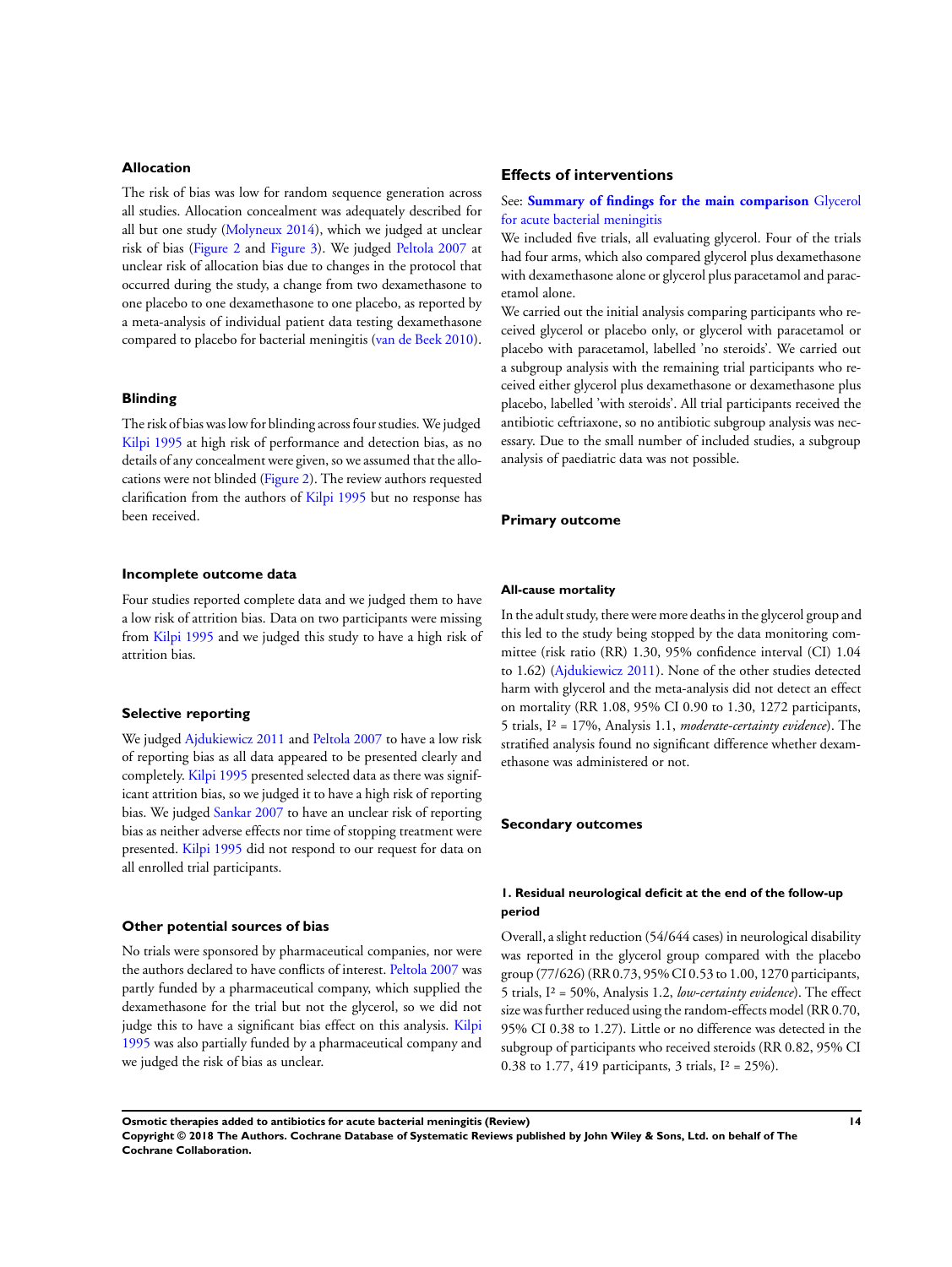#### **2. Epilepsy/seizures**

Convulsions on admission and during treatment were reported in all studies but none reported data for persistent epileptic seizures post discharge. In the adult study, the risk of seizures was higher with glycerol (RR 1.62, 95% CI 1.18 to 2.23) ([Ajdukiewicz 2011](#page-18-0)). However, this was not found in the other studies and the metaanalysis did not detect a difference (RR 1.08, 95% CI 0.90 to 1.30; 1090 participants, 4 trials, I² = 54%, Analysis 1.3, *low-certainty evidence*).

#### **3. Deafness**

Fewer surviving participants given glycerol were reported as deaf at four to eight weeks of follow-up compared to placebo (RR 0.64, 95% CI 0.44 to 0.93; 5 trials, 922 participants, I² = 7%, Analysis 1.4, *moderate-certainty evidence*). Using the random-effects model, the estimate of the effect size of glycerol on deafness was slightly lower (RR 0.67, 95% CI 0.44 to 1.01).

# **Adverse effects**

Neither glycerol nor dexamethasone were associated with significant adverse effects in the included studies but systematic recording of adverse events was not reported. Only [Ajdukiewicz 2011](#page-18-0) reported on serious adverse events (SAEs). One SAE was reported each in glycerol and placebo arm participants, both considered possibly due to the study drug but the researchers reported that the most likely diagnosis for both participants (HIV-positive adults in Malawi) was a major cerebrovascular event secondary to meningitis.

Common adverse effects were nausea and vomiting; there were also small numbers of cases of gastrointestinal bleeding.

### **Nausea, vomiting, diarrhoea**

Two studies reported on nausea, vomiting or diarrhoea, with 221/ 426 events in the glycerol groups and 200/425 in the placebo groups. The meta-analysis did not detect a difference (RR 1.09, 95% CI 0.81 to 1.47; 2 trials, 851 participants, I² = 79%, Analysis 1.5, *very low-certainty evidence*) but heterogeneity was high. [Peltola](#page-18-0) [2007](#page-18-0), a study conducted with children in South America, reported more adverse events in the glycerol without steroids group (80/ 148) than in the placebo group (53/148) (RR 1.51, 95% CI 1.16 to 1.96; 296 participants).

Two studies reported results that could not be added to the metaanalysis. [Sankar 2007](#page-18-0), a study conducted with children in India, reported that the incidence of vomiting in the glycerol and nonglycerol groups was "similar", and [Kilpi 1995](#page-18-0), a trial with children conducted in Finland, reported a higher incidence of vomiting on days 2 and 3 in the glycerol and glycerol with steroid groups (day 2: 38%, day 3: 23%) than in the steroid and placebo groups (day 2: 14%, day 3: 4%) and that vomiting led to discontinuation of glycerol treatment in three cases.

#### **Gastrointestinal bleeding**

Overall, 10 cases (3%) of gastrointestinal bleeding were reported in each of the glycerol and placebo groups. The meta-analysis did not detect a difference (RR 0.93, 95% CI 0.39 to 2.19; 3 trials, 607 participants, I² = 0%, Analysis 1.6, *moderate-certainty evidence*).

# **D I S C U S S I O N**

# **Summary of main results**

We included five trials evaluating glycerol in acute bacterial meningitis. Other osmotic diuretics, such as mannitol and hypertonic saline, have not yet been tested.

Glycerol was tested in adults and children with acute bacterial meningitis in a variety of different clinical settings and in four of the five included trials, glycerol was evaluated in a complex trial design including dexamethasone or acetaminophen. The review and meta-analysis did not detect an overall effect of glycerol on mortality from acute bacterial meningitis in children and adults. However, in the only trial in adults, glycerol was associated with increased mortality. We assessed the quality of the evidence using GRADE criteria as low ([GRADEpro GDT 2014;](#page-18-0) [Summary of](#page-4-0) [findings for the main comparison](#page-4-0)).

The meta-analysis of low-quality evidence suggested that glycerol may reduce hearing loss ([Summary of findings for the main](#page-4-0) [comparison\)](#page-4-0).

The small numbers seen overall in the studies in children were not sufficient to fully exclude the impact of dexamethasone, particularly on neurological disabilities and deafness in children, as this has been shown to be effective elsewhere [\(van de Beek 2010](#page-18-0)).

The overall number of study participants in this review was small and a significant degree of bias was found to be present in [Kilpi](#page-18-0) [1995](#page-18-0). Analysis was mainly weighted on [Ajdukiewicz 2011](#page-18-0) and [Peltola 2007,](#page-18-0) two large studies that were both well conducted, but limited in their population demographics and follow-up data. Data from [Peltola 2007](#page-18-0) have been subject to systematic reviews investigating the effect of dexamethasone, and some methodological concerns were raised regarding the randomisation schedule ([van](#page-18-0) [de Beek 2010\)](#page-18-0). As a result we have assigned this study an unclear risk of allocation bias.

Each study was undertaken in a very different environment and the population for each has its own particular issues. The HIV prevalence in [Ajdukiewicz 2011](#page-18-0) was 83.5% and the impact of this on mortality and other outcomes has not been measured and may be significant. [Ajdukiewicz 2011](#page-18-0) and [Molyneux 2014](#page-18-0) were conducted in a severely resource-limited environment in Malawi, with no access to advanced resuscitation or intensive care units [\(UNDP 2016](#page-18-0)). All other included studies were carried out in hospitals with intensive care units and paediatric specialist teams,

**Osmotic therapies added to antibiotics for acute bacterial meningitis (Review) 15**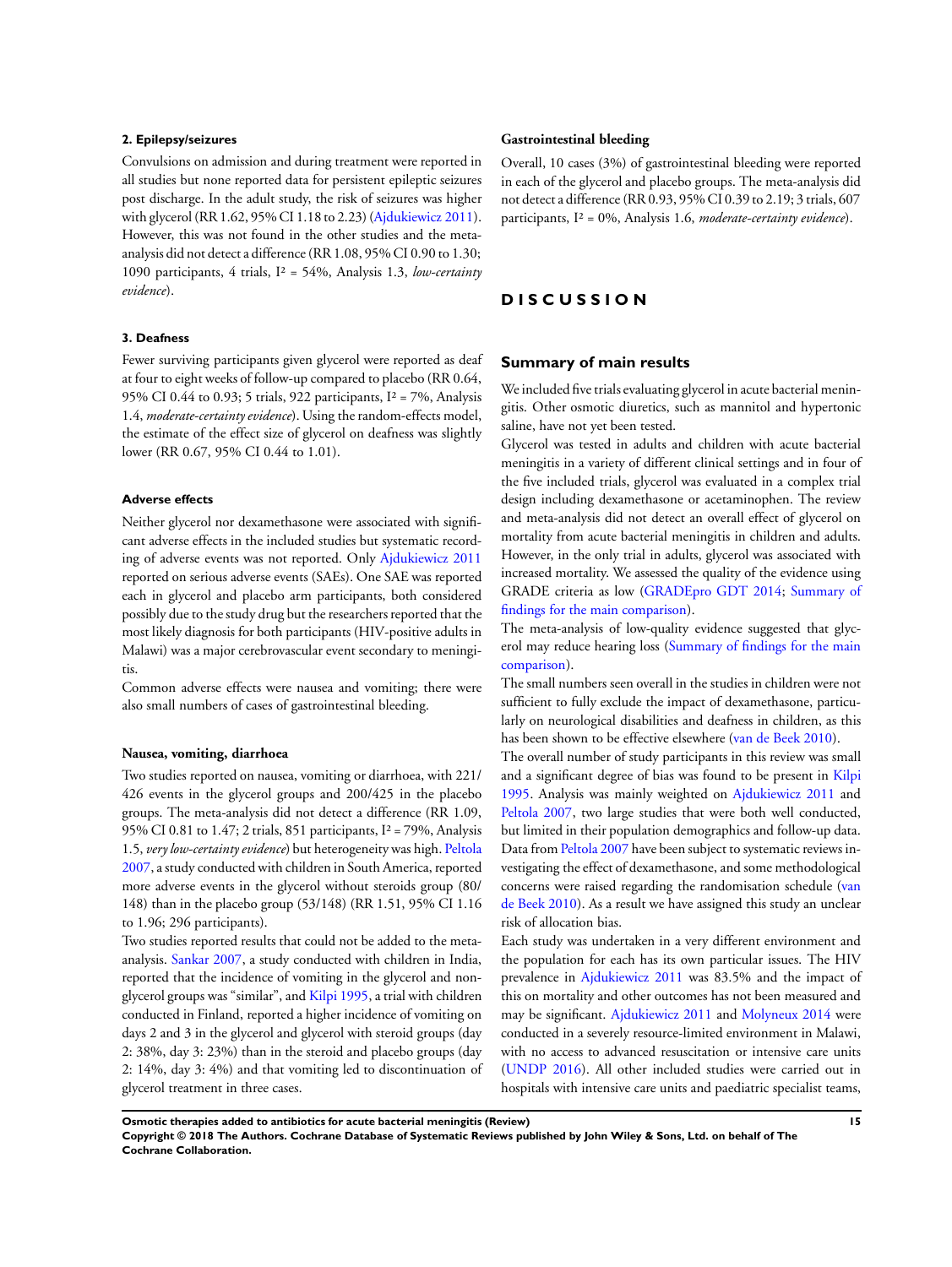which is not necessarily representative of most hospitals in lowincome countries. This may introduce a degree of confounding, particularly regarding lower mortality rates in children.

[Peltola 2007](#page-18-0) was conducted at multiple sites and excluded participants who had received parenteral antibiotics but not oral antibiotics before the first dose of glycerol or dexamethasone or both glycerol and dexamethasone. The authors of [Peltola 2007](#page-18-0) did not include these data in the analysis, so it is unclear if prior antibiotic treatment had an effect on outcomes, particularly deafness.

The doses and duration of glycerol used varied across the included studies, introducing further inconsistencies among studies (see [Table 2\)](#page-30-0). We were unable to control for this effect in the analysis, which may have introduced further heterogeneity ([Brouwer 2011;](#page-18-0) [Saez-Llorens 2007\)](#page-18-0). Prolonged use of osmotic agents, such as the four-day courses of glycerol used in [Ajdukiewicz 2011,](#page-18-0) have been suggested to be harmful. [Peltola 2007](#page-18-0) and [Sankar 2007](#page-18-0) both used two-day courses due to this concern. However, most seizures and deaths in [Ajdukiewicz 2011](#page-18-0) occurred in the first two days, and therefore an association between mortality and glycerol duration is unlikely.

Different agents were used as placebo comparators in the studies. [Ajdukiewicz 2011](#page-18-0) used 50% dextrose, [Peltola 2007](#page-18-0), [Sankar 2007](#page-18-0) and [Molyneux 2014](#page-18-0) used carboxymethylcellulose, and [Kilpi 1995](#page-18-0) did not use a placebo agent. It may be argued that the placebo agents used were not wholly inert and may exert an independent osmotic action. All trial authors designed control agents that had a similar taste and texture to glycerol for concealment purposes, and whether any of the substances used exerted an independent osmotic action is untested. However, the higher mortality reported by [Ajdukiewicz 2011](#page-18-0) in the glycerol group suggests that glycerol had an action beyond any osmotic effect exerted by the dextrose placebo, particularly as the glycerol was diluted in dextrose for some participants [\(Brouwer 2011](#page-18-0)).

The slight reduction in hearing loss observed suggests that glycerol may be acting to reduce oedema or improve cerebral blood flow in particular areas of the brain, either the nucleus or length of the vestibular-cochlear nerve (which is encased in a bony canal). There is some evidence to suggest that glycerol is required for bacterial metabolic pathways in the central nervous system (CNS) ([Mahdi](#page-18-0) [2012](#page-18-0)). Genetic susceptibility to hearing loss following meningitis has been suggested and the presence of glycerol may attenuate the production of free radicals that may affect CNS damage leading to hearing loss [\(van Well 2012\)](#page-18-0). We selected greater than 40 dB as the cut-off for hearing loss to capture all clinically significant deficits; the effect of glycerol on more severe hearing loss was not evaluated. Currently, there are no clear data showing the mechanistic effects of glycerol on either hearing or mortality in humans and more research is needed. Experimental animal work has shown no effect of glycerol in a bacterial meningitis model [\(Blaser 2010](#page-18-0)). The cause of increased mortality with glycerol in adults is unclear. Risk stratification of patients in that trial by disease severity showed that glycerol exerted harmful effects on those patients with low predicted risk of death on admission [\(Wall 2017](#page-18-0)). It is possible that increased mortality from glycerol in these patients with a more intact blood-brain barrier may relate to enhanced virulence of pneumococci in the CNS in the presence of glycerol ([Mahdi](#page-18-0) [2012](#page-18-0)), or harmful effects of osmotic shift across the blood-brain barrier.

The use of dexamethasone did not have any impact on the outcomes studied when used with or without glycerol. Other larger reviews have found an impact of dexamethasone on the reduction of hearing loss in children with meningitis [\(van de Beek 2010](#page-18-0)). There were too few data available for analysis to inform a robust conclusion about the utility of dexamethasone for treatment of people with bacterial meningitis.

# **Overall completeness and applicability of evidence**

This is an update of a Cochrane Review that examines the evidence for the use of osmotic therapies in acute bacterial meningitis. To date, the evidence is incomplete and unequivocal findings for the use of glycerol for people with meningitis could not be derived. Data from further studies are required, particularly in children, to assess the impact of glycerol on meningitis-induced hearing loss. There is no evidence testing any other osmotic therapy apart from glycerol for meningitis: data from clinical studies are required. The high-quality evidence from [Ajdukiewicz 2011](#page-18-0) demonstrates harm from glycerol in adults with bacterial meningitis in Malawi and no further testing or clinical use of glycerol in adults is currently warranted.

## **Quality of the evidence**

We assessed the quality of evidence provided by this review using the GRADE methods ([Summary of findings for the main](#page-4-0) [comparison\)](#page-4-0). We generally assessed the evidence as low- or very low-quality, which indicates that further research is very likely to change the estimates of effect.

The main reasons for downgrading evidence quality were the small size of the trials, the low numbers of events and the substantial differences between locations, sizes and participant populations studied in the included studies. Much larger trials would be necessary to prove or exclude significant benefits or harms.

We also downgraded the evidence quality for mortality and seizures due to inconsistency. The only trial in adults was stopped early due to small but statistically significant harm ([Ajdukiewicz 2011](#page-18-0)), while four trials in children did not demonstrate statistically significant effects.

#### **Potential biases in the review process**

**Osmotic therapies added to antibiotics for acute bacterial meningitis (Review) 16**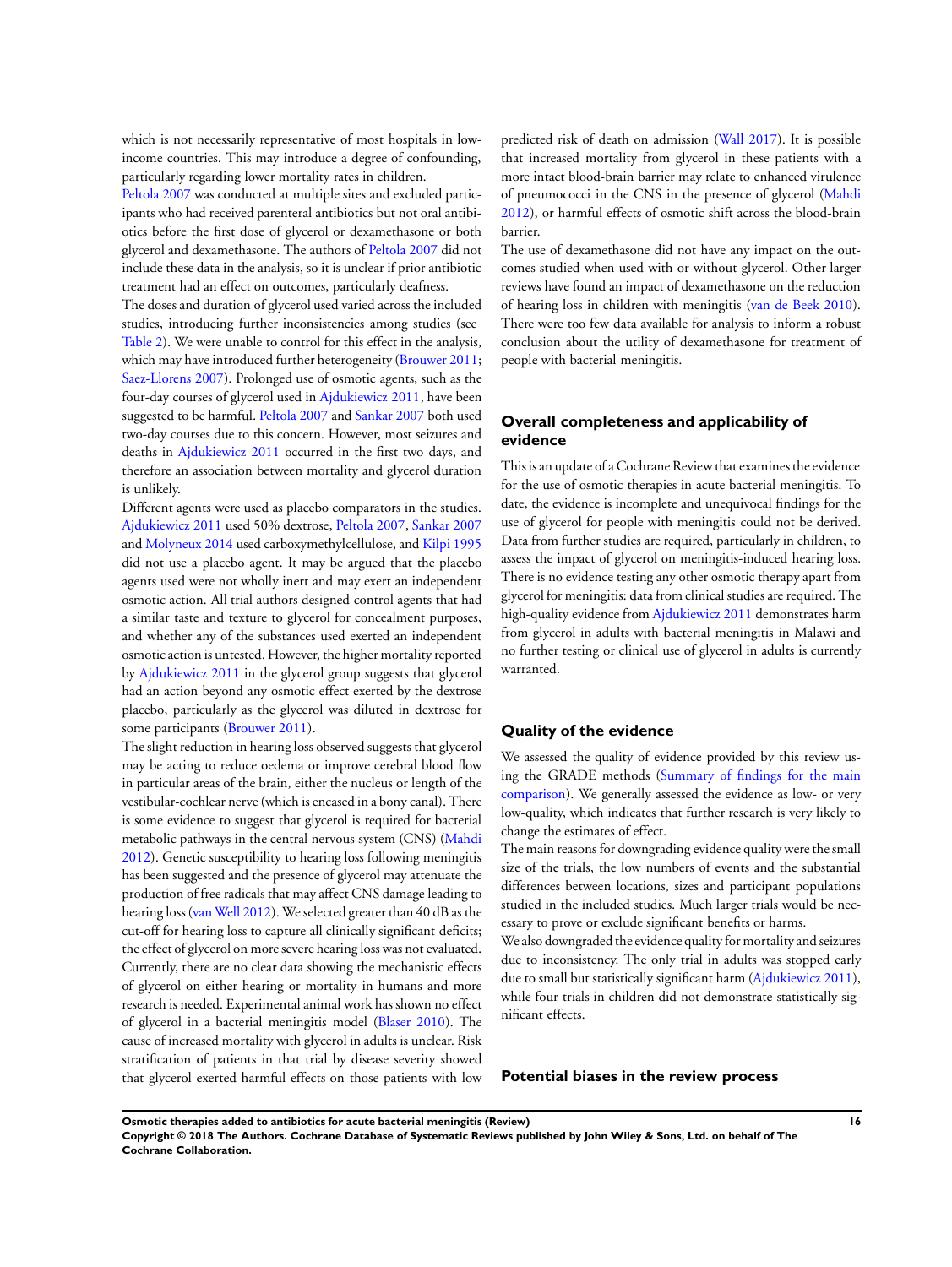<span id="page-18-0"></span>Dr Katherine Ajdukiewicz is an author of this Cochrane Review and was the principal investigator for one of the included studies. To minimise bias she did not extract any data from her study to include in the analysis or perform any of the analysis.

# **Agreements and disagreements with other studies or reviews**

There are no current systematic reviews examining glycerol or other osmotic agents for use in acute bacterial meningitis.

# **A U T H O R S ' C O N C L U S I O N S**

### **Implications for practice**

There is no evidence to support the use of glycerol as adjunctive treatment for acute bacterial meningitis. Glycerol may have a small beneficial effect on reducing deafness in surviving children but further data are needed. Overall, the evidence quality is low.

### **Implications for research**

Trials testing other osmotic interventions in acute bacterial meningitis may be considered, particularly in children.

## **A C K N O W L E D G E M E N T S**

We wish to thank Sarah Thorning for assistance with the search strategy and support and Dr David Sinclair for his help synthesising the 'Summary of findings' table. We thank the following people for commenting on the draft protocol: Anne Lyddiatt, Teenah Handiside, Amit Kumar, Max Bulsara and Diederik van de Beek. We also thank the following people for commenting on the original review: Sylvia Beamon, Kameshwar Prasad, Matthijs Brouwer, Teresa Neeman and Diederik van de Beek.

Paul Garner and David Sinclair received support from the Effective Health Care Research Consortium, which is funded by UK aid from the UK Government Department for International Development (grant number 5242).

# **R E F E R E N C E S**

#### **References to studies included in this review**

#### **Ajdukiewicz 2011** *{published data only}*

Ajdukiewicz KM. *Glycerol adjuvant therapy in adult bacterial meningitis in Malawi [MD thesis]*. Liverpool (UK): University of Liverpool, 2012.

<sup>∗</sup> Ajdukiewicz KM, Cartwright KE, Scarborough M, Mwambene JB, Goodson P, Molyneux ME, et al. Glycerol adjuvant therapy in adults with bacterial meningitis in a high HIV seroprevalence setting in Malawi: a double-blind, randomised controlled trial. *Lancet Infectious Diseases* 2011; **11**(4):293–300.

#### **Kilpi 1995** *{published data only}*

Kilpi T, Peltola H, Jauhiainen T, Kallio MJ. Oral glycerol and intravenous dexamethasone in preventing neurologic and audiologic sequelae of childhood bacterial meningitis. The Finnish Study Group. *Pediatric Infectious Disease Journal* 1995;**14**(4):270–8.

#### **Molyneux 2014** *{published data only}*

Molyneux EM, Kawaza K, Phiri A, Chimalizeni Y, Mankhambo L, Schwalbe E, et al. Glycerol and acetaminophen as adjuvant therapy did not affect the outcome of bacterial meningitis in Malawian children. *Pediatric Infectious Disease Journal* 2014;**33**(2):214–6.

#### **Peltola 2007** *{published data only}*

Peltola H, Roine I, Fernandez J, Gonzlez MA, Zavala I, Gonzalez A, et al. Hearing impairment in childhood bacterial meningitis is little relieved by dexamethasone or glycerol. *Paediatrics* 2010;**125**(1):e1–8.

<sup>∗</sup> Peltola H, Roine I, Fernandez J, Zavala I, Ayala SG, Mata AG, et al. Adjuvant glycerol and/or dexamethasone to improve the outcomes of childhood bacterial meningitis: a prospective, randomized, double-blind, placebo-controlled trial. *Clinical Infectious Diseases* 2007;**45**(10):1277–86.

#### **Sankar 2007** *{published data only}*

∗ Sankar J, Singhi P, Bansal A, Ray P, Singhi S. Role of dexamethasone and oral glycerol in reducing hearing and neurological sequelae in children with bacterial meningitis. *Indian Pediatrics* 2007;**44**(9):649–56.

Singhi S, Järvinen A, Peltola H. Increase in serum osmolality is possible mechanism for the beneficial effects of glycerol in childhood bacterial meningitis. *Pediatric Infectious Diseases Journal* 2008;**27**(10):892–6.

#### **References to studies excluded from this review**

#### **Almirante 1995** *{published data only}*

Almirante B, Cortés E, Pigrau C, Gasser I, del Valle O, Campos L, et al. Therapy and outcome of pneumococcal meningitis in adults. A recent series of 70 episodes. *Medicina Clinica* 1995;**105**(18):681–6.

#### **CTRI/2015/04/005668** *{published data only}*

CTRI/2015/04/005668. Oral glycerol in newborn brain infections [Randomized comparison of oral glycerol and standard treatment versus standard treatment alone in management of neonatal bacterial meningitis]. ctri.nic.in/

**Osmotic therapies added to antibiotics for acute bacterial meningitis (Review) 17**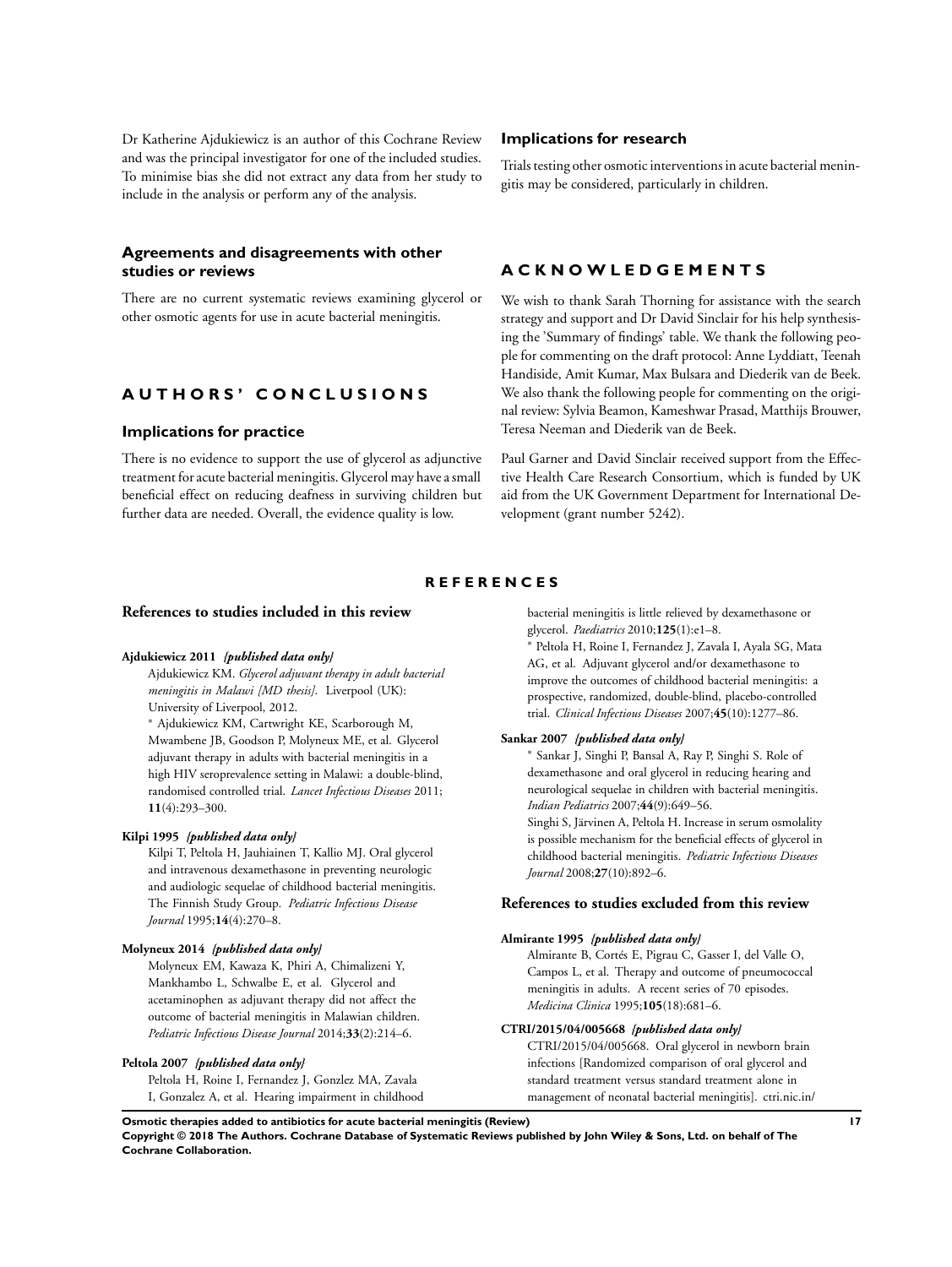Clinicaltrials/pmaindet2.php?trialid=11180 (first received 7 April 2015).

#### **Glimåker 2014** *{published data only}*

Glimåker M, Johansson B, Halldorsdottir H, Wanecek M, Elmi-Terander A, Ghatan PH, et al. Neuro-intensive treatment targeting intracranial hypertension improves outcome in severe bacterial meningitis: an interventioncontrol study. *PloS One* 2014;**9**(3):e91976.

#### **Herson 1977** *{published data only}*

Herson VC, Todd JK. Prediction of morbidity in Hemophilus influenzae meningitis. *Pediatrics* 1977;**59**(1): 35–9.

#### **Kumar 2014** *{published data only}*

CTRI/2012/05/002650. The effects of cerebral perfusion pressure and intracranial pressure targeted therapy in children with raised intracranial pressure and acute central nervous system infections [A pilot study to compare the outcome of CPP targeted therapy versus ICP targeted therapy in children with acute meningitis]. ctri.nic.in/ Clinicaltrials/pmaindet2.php?trialid=4595 (first received 14 May 2012).

Kumar R, Singhi S, Singhi P, Jayashree M, Bansal A, Bhatti A. Randomized controlled trial comparing cerebral perfusion pressure-targeted therapy versus intracranial pressure-targeted therapy for raised intracranial pressure due to acute CNS infections in children. *Critical Care Medicine* 2014;**42**(8):1775–87.

#### **Molyneux 2015** *{published data only}*

Molyneux E, Njiram'madzi J. Prevention and treatment of bacterial meningitis in resource poor settings. *Pediatric Infectious Disease Journal* 2015;**34**(4):441–3.

#### **Pecco 1991** *{published data only}*

Pecco P, Pavesio D, Peisino MG. Rational basis of modern therapy of bacterial meningitis. Review of the literature and our clinical experience of 122 pediatric cases. *Panminerva Medica* 1991;**33**(4):185–90.

### **Pelegrin 2012** *{published data only}*

Pelegrin I, Verdaguer R, Ariza J, Viladrich PF, Cabellos C. Effect of adjuvant therapy in pneumococcal meningitis: seizures and mortality. *Clinical Microbiology and Infection* 2012;**19**(Suppl):834.

### **Peltola 2013** *{published data only}*

Peltola H, Leib SL. Performance of adjunctive therapy in bacterial meningitis depends on circumstances. *Pediatric Infectious Disease Journal* 2013;**32**(12):1381–2.

### **Singhi 2004** *{published data only}*

Singhi S, Khetarpal R, Baranwal AK, Singhi PD. Intensive care needs of children with acute bacterial meningitis: a developing country perspective. *Annals of Tropical Paediatrics* 2004;**24**(2):133–40.

#### **Singhi 2007** *{published data only}*

Singhi S, Singhi P. Glycerol and dexamethasone in bacterial meningitis in low-income countries: response to the editorial commentary. *Clinical Infectious Diseases* 2007;**47** (5):732–3.

#### **Urciuoli 1963** *{published data only}*

Urciuoli R. A new osmotic drug: hypertonic solution of mannitol. Advantages as compared with urea. Use in the treatment of aseptic serous meningitis and postoperative cerebrospinal fluid fistulas. *Gazzetta Medica Italiana* 1963; **122**:234–6.

#### **Vaziri 2016** *{published data only}*

Vaziri S, Mansouri F, Sayad B, Ghadiri K, Torkashvand E, Rezaei M, et al. Meta-analysis of studies comparing adjuvant dexamethasone to glycerol to improve clinical outcome of bacterial meningitis. *Journal of Research in Medical Sciences* 2016;**21**(2):8.

# **Additional references**

## **Atkins 2004**

Atkins D, Best D, Briss PA, Eccles M, Falck-Ytter Y, Flottorp S, et al. GRADE Working Group. Grading quality of evidence and strength of recommendations. *BMJ* 2004; **328**(7454):1490.

#### **Bereczki 2007**

Bereczki D, Liu M, Fernandes do Prado G, Fekete I. Mannitol for acute stroke. *Cochrane Database of Systematic Reviews* 2007, Issue 3. [DOI: 10.1002/ 14651858.CD001153.pub2

#### **Blaser 2010**

Blaser C, Klein M, Grandgirard D, Wittwer M, Peltola H, Weigand M, et al. Adjuvant glycerol is not beneficial in experimental pneumococcal meningitis. *BMC Infectious Diseases* 2010;**10**:84.

#### **Brouwer 2011**

Brouwer M, van de Beek D. Glycerol in bacterial meningitis: one strike and out?. *Lancet Infectious Diseases* 2011;**11**(4): 257–8.

#### **Brouwer 2015**

Brouwer MC, McIntyre P, de Gans J, Prasad K, van de Beek D. Corticosteroids for acute bacterial meningitis. *Cochrane Database of Systematic Reviews* 2015, Issue 9. [DOI: 10.1002/14651858.CD004405.pub5

#### **BTF 2000**

Brain Trauma Foundation. The American Association of Neurological Surgeons. The Joint Section on Neurotrauma and Critical Care. Initial management. *Journal of Neurotrauma* 2000;**17**(6-7):463–9.

#### **Choi 2005**

Choi CW, Hwang JH, Chang JS, Park WS, Kim BI, Choi JH, et al. Effects of hypertonic (7%) saline on brain injury in experimental Escherichia coli meningitis. *Journal of Korean Medical Science* 2005;**20**(5):870–6.

#### **de Gans 2002**

de Gans J, van de Beek D. Dexamethasone in adults with bacterial meningitis. *New England Journal of Medicine* 2002;**347**(20):1549–56.

#### **Domingo 2009**

Domingo P, Suarez-Lozano I, Torres F, Pomar V, Ribera E, Galindo MJ, et al. Bacterial meningitis in HIV-1-infected

### **Osmotic therapies added to antibiotics for acute bacterial meningitis (Review) 18**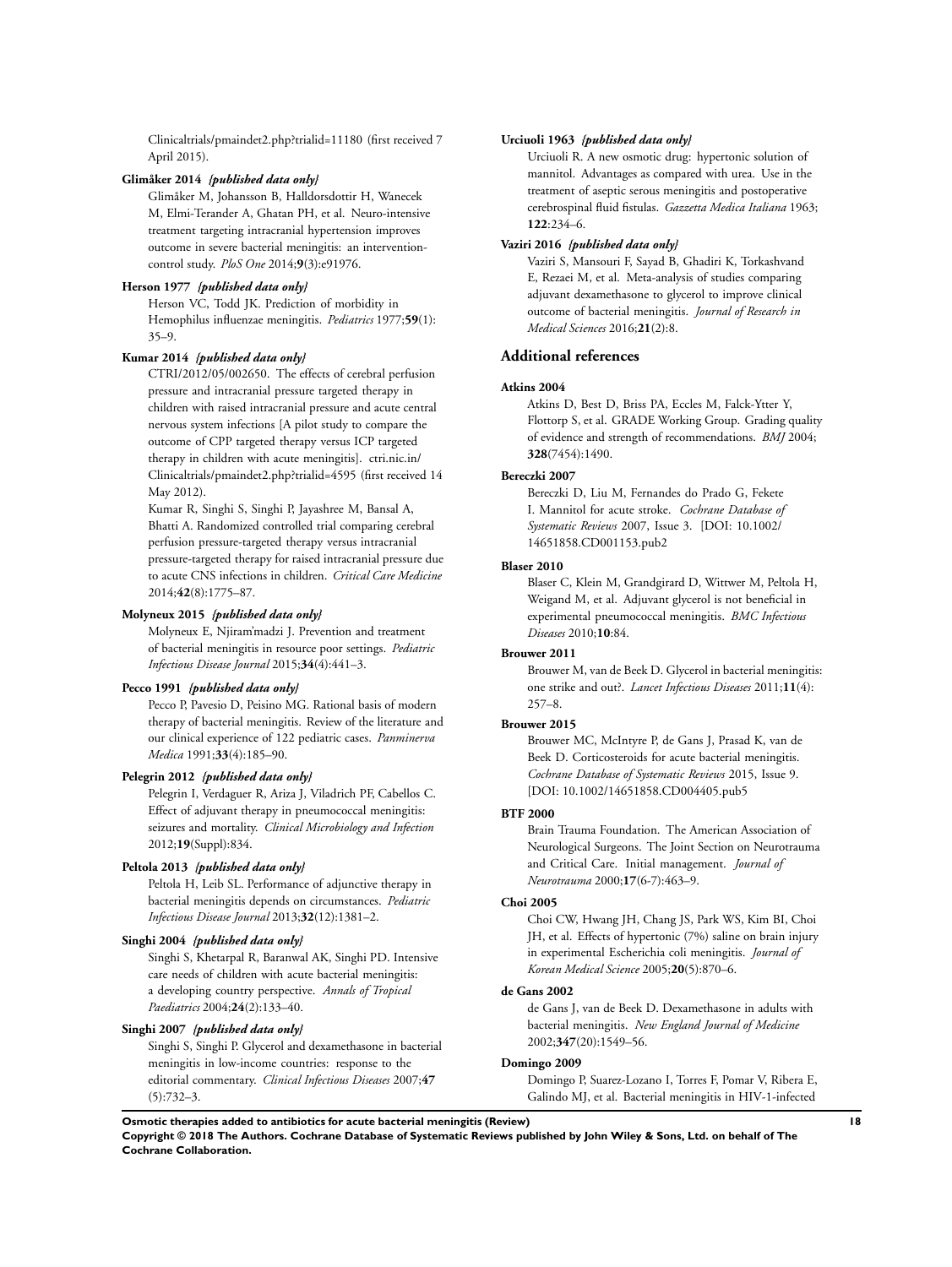patients in the era of highly active antiretroviral therapy. *Journal of Acquired Immune Deficiency Syndromes* 2009;**51**  $(5):582-7.$ 

# **GRADEpro GDT 2014 [Computer program]**

GRADE Working Group, McMaster University. GRADEpro GDT. Version accessed prior to 6 September 2017. Hamilton (ON): GRADE Working Group, McMaster University, 2014.

#### **Harnden 2006**

Harnden A, Ninis N, Thompson M, Perera R, Levin M, Mant D, et al. Parenteral penicillin for children with meningococcal disease before hospital admission: casecontrol study. *BMJ (Clinical Research ed.)* 2006;**332**(7553): 1295–8.

# **Higgins 2011**

Higgins JP, Green S, editor(s). Cochrane Handbook for Systematic Reviews of Interventions Version 5.1.0 (updated March 2011). The Cochrane Collaboration, 2011. Available from handbook.cochrane.org.

#### **Ichai 2009**

Ichai C, Armando G, Orban JC, Berthier F, Rami L, Samat-Long C, et al. Sodium lactate versus mannitol in the treatment of intracranial hypertensive episodes in severe traumatic brain-injured patients. *Intensive Care Medicine* 2009;**35**(3):471–9.

# **Lefebvre 2011**

Lefebvre C, Manheimer E, Glanville J. Chapter 6: Searching for studies. Cochrane Handbook for Systematic Reviews of Interventions. Version 5.1.0 (updated March 2011). The Cochrane Collaboration. Available from www.handbook.cochrane.org 2011.

#### **Maconochie 2016**

Maconochie IK, Baumer JH. Fluid therapy for acute bacterial meningitis. *Cochrane Database of Systematic Reviews* 2016, Issue 11. [DOI: 10.1002/ 14651858.CD004786.pub5

#### **Mahdi 2012**

Mahdi LK, Wang H, Van der Hoek M, Paton JC, Ogunniyi AD. Identification of a novel pneumococcal vaccine antigen preferentially expressed during meningitis in mice. *Journal of Clinical Investigation* 2012;**122**(6):2208–20.

#### **Mathew 1972**

Mathew NT, Rivera VM, Meyer JS, Charney JZ, Hartmann A. Double-blind evaluation of glycerol therapy in acute cerebral infarction. *Lancet* 1972;**2**(7791):1327–9.

#### **McCormick 2012**

McCormick DW, Wilson ML, Mankhambo L, Phiri A, Chimalizeni Y, Kawaza K, et al. Risk factors for death and severe sequelae in Malawian children with bacterial meningitis, 1997-2010. *Pediatric Infectious Diseases Journal* 2012;**32**(2):e54–61.

### **Meyer 1972**

Meyer JS, Teraura T, Marx P, Hashi K, Sakamoto K. Brain swelling due to experimental cerebral infarction. Changes in vasomotor capacitance and effects of intravenous glycerol. *Brain* 1972;**95**(4):833–52.

#### **Molyneux 2002**

Molyneux EM, Walsh AL, Forsyth H, Tembo M, Mwenechanya J, Kayira K, et al. Dexamethasone treatment in childhood bacterial meningitis in Malawi: a randomised controlled trial. *Lancet* 2002;**360**(9328):211–8.

#### **Molyneux 2006**

Molyneux E, Riordan FA, Walsh A. Acute bacterial meningitis in children presenting to the Royal Liverpool Children's Hospital, Liverpool, UK and the Queen Elizabeth Central Hospital in Blantyre, Malawi: a world of difference. *Annals of Tropical Paediatrics* 2006;**26**(1):29–37.

#### **Namutangula 2007**

Namutangula B, Ndeezi G, Byarugaba JS, Tumwine JK. Mannitol as adjunct therapy for childhood cerebral malaria in Uganda: a randomized clinical trial. *Malaria Journal* 2007;**6**:138.

#### **Nguyen 2007**

Nguyen TH, Tran TH, Thwaites G, Ly VC, Dinh XS, Ho Dang TN, et al. Dexamethasone in Vietnamese adolescents and adults with bacterial meningitis. *New England Journal of Medicine* 2007;**357**(24):2431–40.

#### **Okoromah 2011**

Okoromah CAN, Afolabi BB, Wall ECB. Mannitol and other osmotic diuretics as adjuncts for treating cerebral malaria. *Cochrane Database of Systematic Reviews* 2011, Issue 4. [DOI: 10.1002/14651858.CD004615.pub3

#### **Pelkonen 2009**

Pelkonen T, Roine I, Monteiro L, Correia M, Pitkaranta A, Bernardino L, et al. Risk factors for death and severe neurological sequelae in childhood bacterial meningitis in sub-Saharan Africa. *Clinical Infectious Diseases* 2009;**48**(8): 1107–10.

#### **Peltola 2009**

Peltola H, Roine I. Improving the outcomes in children with bacterial meningitis. *Current Opinion in Infectious Diseases* 2009;**22**(3):250–5.

#### **Review Manager 2014 [Computer program]**

Nordic Cochrane Centre, The Cochrane Collaboration. Review Manager 5 (RevMan). Version 5.3. Copenhagen: Nordic Cochrane Centre, The Cochrane Collaboration, 2014.

#### **Righetti 2004**

Righetti E, Celani MG, Cantisani TA, Sterzi R, Boysen G, Ricci S. Glycerol for acute stroke. *Cochrane Database of Systematic Reviews* 2004, Issue 2. [DOI: 10.1002/ 14651858.CD000096.pub2

#### **Roine 2009**

Roine I, Saukkoriipi A, Leinonen M, Peltola H. Microbial genome count in cerebrospinal fluid compared with clinical characteristics in pneumococcal and Haemophilus influenzae type B meningitis in children. *Diagnostic Microbiology Infectious Diseases* 2009;**63**(1):16–23.

**Osmotic therapies added to antibiotics for acute bacterial meningitis (Review) 19 Copyright © 2018 The Authors. Cochrane Database of Systematic Reviews published by John Wiley & Sons, Ltd. on behalf of The Cochrane Collaboration.**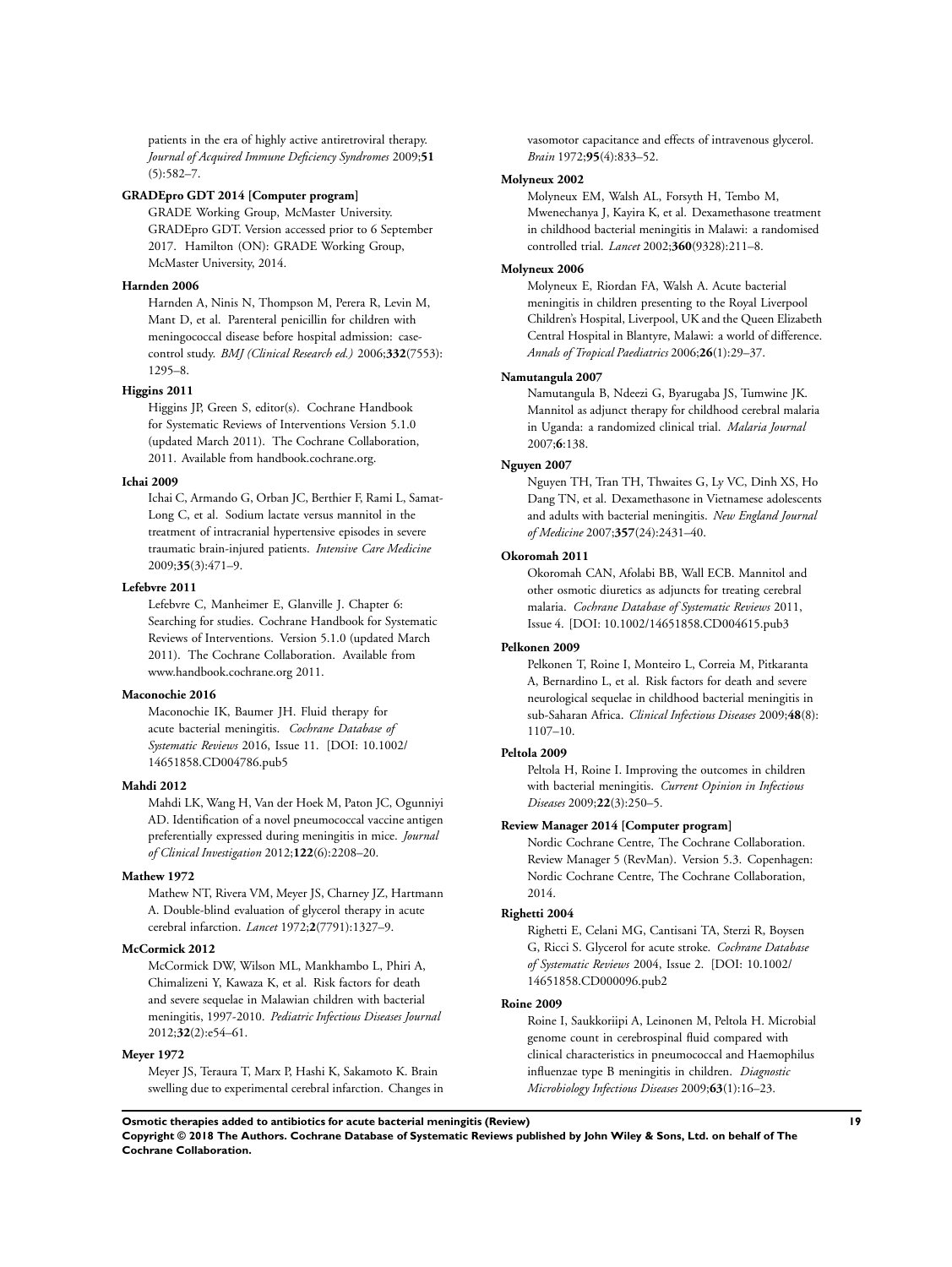#### **Saez-Llorens 2007**

Saez-Llorens X, McCracken GH Jr. Glycerol and bacterial meningitis. *Clinical Infectious Diseases* 2007;**45**(10): 1287–9.

#### **Scarborough 2007**

Scarborough M, Gordon SB, Whitty CJ, French N, Njalale Y, Chitani A, et al. Corticosteroids for bacterial meningitis in adults in sub-Saharan Africa. *New England Journal of Medicine* 2007;**357**(24):2441–50.

### **Schmidt 1998**

Schmidt H, Stuertz K, Chen V, Stringaris AK, Bruck W, Nau R. Glycerol does not reduce neuronal damage in experimental Streptococcus pneumoniae meningitis in rabbits. *Inflammopharmacology* 1998;**6**(1):19–26.

#### **Schwarz 2002**

Schwarz S, Georgiadis D, Aschoff A, Schwab S. Effects of hypertonic (10%) saline in patients with raised intracranial pressure after stroke. *Stroke* 2002;**33**(1):136–40.

#### **Singhi 2008**

Singhi S, Järvinen A, Peltola H. Increase in serum osmolality is possible mechanism for the beneficial effects of glycerol in childhood bacterial meningitis. *Pediatric Infectious Diseases Journal* 2008;**27**(10):892–6.

#### **Stoll 1998**

Stoll J, Hagen M, Bartylla T, Weber K, Jost M, Treib V. Changes of cerebral perfusion after osmotherapy in acute cerebral edema assessed with perfusion weighted MRI. *Neurological Research* 1998;**20**(6):474–8.

#### **Sudarsanam 2017**

Sudarsanam TD, Rupali P, Tharyan P, Abraham OC, Thomas K. Pre-admission antibiotics for suspected cases of meningococcal disease. *Cochrane Database of Systematic Reviews* 2017, Issue 6. [DOI: 10.1002/ 14651858.CD005437.pub4

#### **UNDP 2016**

United Nations Development Programme. Human Development Report. hdr.undp.org/en/reports/global/ hdr2009/ (accessed prior to 13 September 2017).

#### **van de Beek 2009**

van de Beek D. Corticosteroids for acute adult bacterial meningitis. *Medical Maladies Infectieuse* 2009;**39**(7-8): 531–8.

#### **van de Beek 2010**

van de Beek D, Farrar JJ, de Gans J, Mai NT, Molyneux EM, Peltola H, et al. Adjunctive dexamethasone in bacterial meningitis: a meta-analysis of individual patient data. *Lancet Neurology* 2010;**9**(3):254–63.

#### **van Well 2012**

van Well GT, Sanders MS, Ouburg S, van Furth AM, Morré SA. Polymorphisms in toll-like receptors 2, 4, and 9 are highly associated with hearing loss in survivors of bacterial meningitis. *PLoS One* 2012;**7**(5):e35837.

#### **Wakai 2013**

Wakai A, McCabe A, Roberts I, Schierhout G. Mannitol for acute traumatic brain injury. *Cochrane Database of Systematic Reviews* 2013, Issue 8. [DOI: 10.1002/ 14651858.CD001049.pub5

#### **Wall 2017**

Wall EC, Mukaka M, Scarborough M, Ajdukiewicz KMA, Cartwright KE, Nyirenda M, et al. Prediction of outcome from adult bacterial meningitis in a high-HIVseroprevalence, resource-poor setting using the Malawi Adult Meningitis Score (MAMS). *Clinical Infectious Diseases* 2017;**64**(4):413–9.

# **Yu 1992**

Yu YL, Kumana CR, Lauder IJ, Cheung YK, Chan FL, Kou M, et al. Treatment of acute cerebral hemorrhage with intravenous glycerol. A double-blind, placebo-controlled, randomized trial. *Stroke* 1992;**23**(7):967–71.

### **Yu 1993**

Yu YL, Kumana CR, Lauder IJ, Cheung YK, Chan FL, Kou M, et al. Treatment of acute cortical infarct with intravenous glycerol. A double-blind, placebo-controlled randomized trial. *Stroke* 1993;**24**(8):1119–24.

## **References to other published versions of this review**

#### **Wall 2010**

Wall ECB, Ajdukiewicz KMB, Heyderman RS, Garner P. Osmotic therapies as adjuncts to antibiotics for acute bacterial meningitis. *Cochrane Database of Systematic Reviews* 2010, Issue 11. [DOI: 10.1002/14651858.CD008806

#### **Wall 2013**

Wall ECB, Ajdukiewicz KMB, Heyderman RS, Garner P. Osmotic therapies added to antibiotics for acute bacterial meningitis. *Cochrane Database of Systematic Reviews* 2013, Issue 3. [DOI: 10.1002/14651858.CD008806.pub2

∗ *Indicates the major publication for the study*

**Osmotic therapies added to antibiotics for acute bacterial meningitis (Review) 20**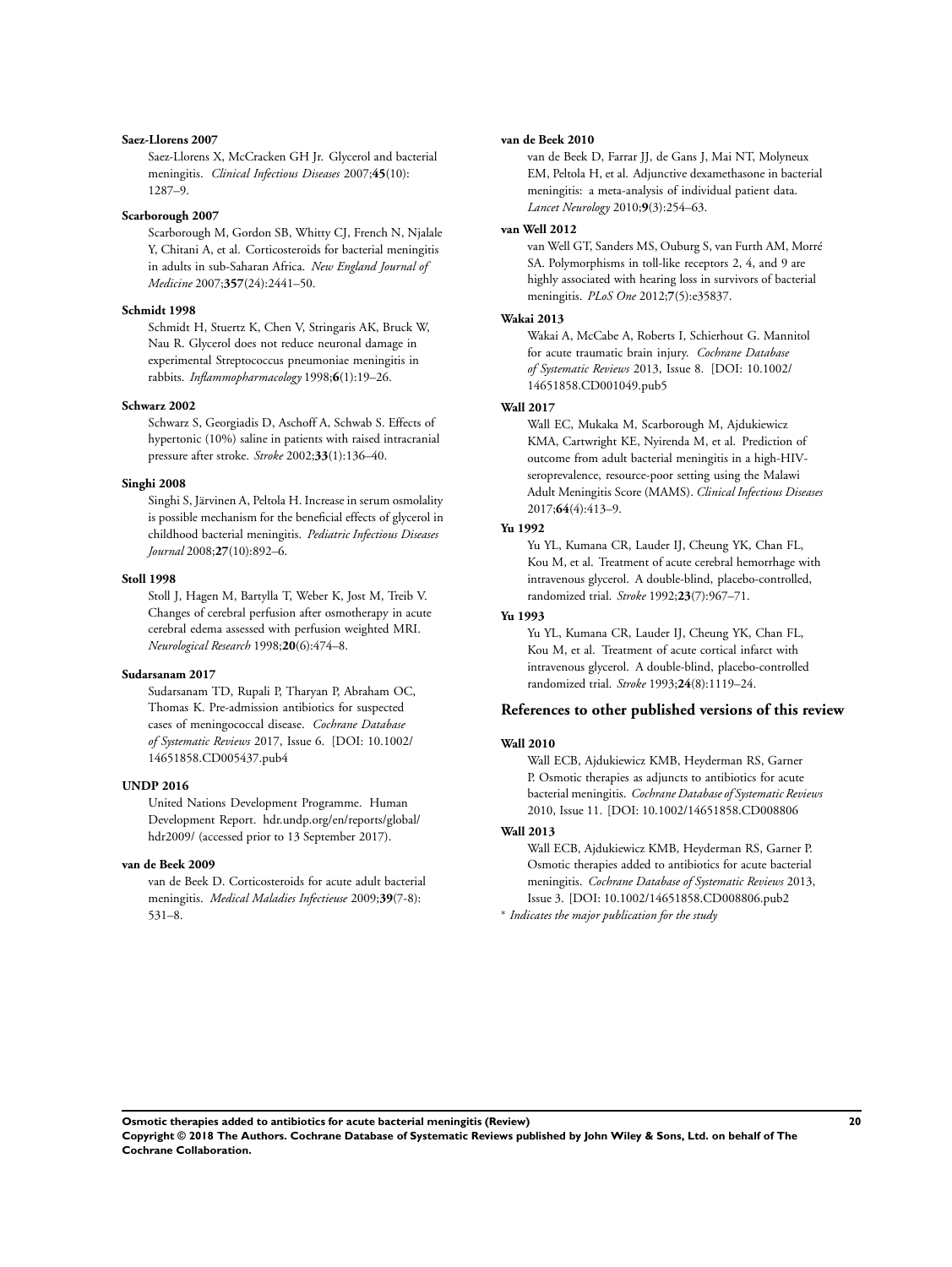# <span id="page-22-0"></span>**CHARACTERISTICS OF STUDIES**

# **Characteristics of included studies** *[ordered by study ID]*

# **[Ajdukiewicz 2011](#page-18-0)**

| Methods                                                                    | Randomised controlled trial                                                                                                                                                                                  |                                                                                                                                                                                                              |  |  |
|----------------------------------------------------------------------------|--------------------------------------------------------------------------------------------------------------------------------------------------------------------------------------------------------------|--------------------------------------------------------------------------------------------------------------------------------------------------------------------------------------------------------------|--|--|
| Participants                                                               | Adults with bacterial meningitis (clinical suspicion of meningitis plus CSF evidence of<br>infection: > 100 white cells/mm <sup>3</sup> , predominately neutrophils, a positive gram stain or<br>cloudy CSF) |                                                                                                                                                                                                              |  |  |
| Interventions                                                              | Oral glycerol 75 mg in 135 mL<br>Oral glucose 50% solution 135 mL                                                                                                                                            |                                                                                                                                                                                                              |  |  |
| Outcomes                                                                   | Primary outcome: mortality<br>Secondary outcomes: epilepsy, deafness, residual neurological deficit at day 40                                                                                                |                                                                                                                                                                                                              |  |  |
| Notes                                                                      | effect in meningitis                                                                                                                                                                                         | Source of funding: the Meningitis Research Foundation<br>Placebo is potentially not completely inactive and 50% glucose may exert a neurological                                                             |  |  |
| Risk of bias                                                               |                                                                                                                                                                                                              |                                                                                                                                                                                                              |  |  |
| <b>Bias</b>                                                                | Support for judgement<br>Authors' judgement                                                                                                                                                                  |                                                                                                                                                                                                              |  |  |
| Random sequence generation (selection Low risk<br>bias)                    |                                                                                                                                                                                                              | "A randomisation number list in blocks of 12 was pro-<br>duced by an independent statistician using Stata version<br>9.0"                                                                                    |  |  |
| Allocation concealment (selection bias)                                    | Low risk                                                                                                                                                                                                     | "Numbers and allocation were placed into sealed en-<br>velopes. Envelopes were opened sequentially by an inde-<br>pendent person not involved in the clinical care or assess-<br>ment of trial participants" |  |  |
| Blinding (performance bias and detection Low risk<br>bias)<br>All outcomes |                                                                                                                                                                                                              | "Triple blinded"                                                                                                                                                                                             |  |  |
| Incomplete outcome data (attrition bias)<br>All outcomes                   | Low risk                                                                                                                                                                                                     | Intention-to-treat analysis; all participants included in<br>the analysis                                                                                                                                    |  |  |
| Selective reporting (reporting bias)                                       | Low risk                                                                                                                                                                                                     | None apparent                                                                                                                                                                                                |  |  |
| Other bias                                                                 | Low risk                                                                                                                                                                                                     | No other biases apparent                                                                                                                                                                                     |  |  |

**Osmotic therapies added to antibiotics for acute bacterial meningitis (Review) 21**

**Copyright © 2018 The Authors. Cochrane Database of Systematic Reviews published by John Wiley & Sons, Ltd. on behalf of The Cochrane Collaboration.**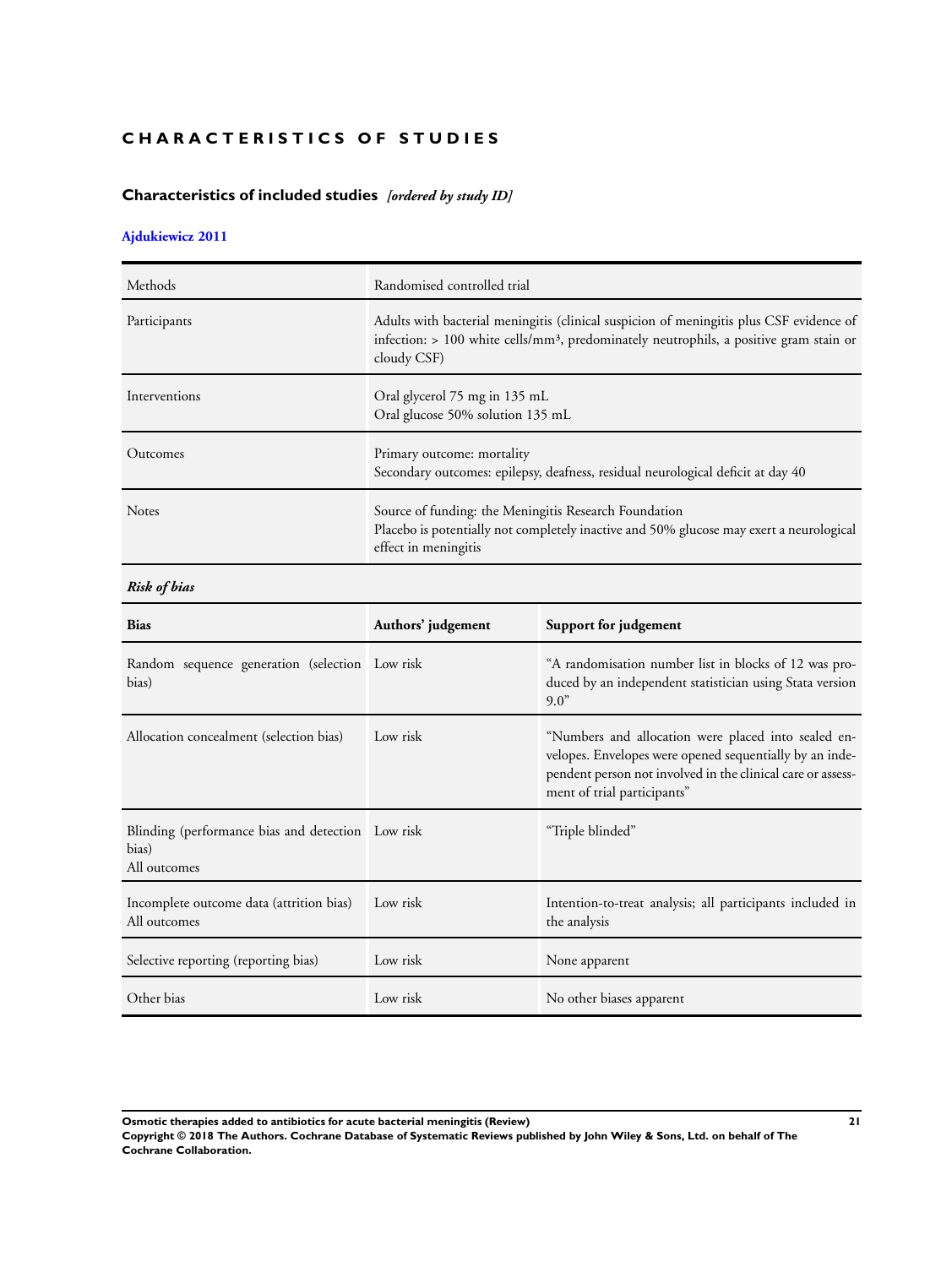**[Kilpi 1995](#page-18-0)**

| Methods       | Randomised controlled trial with 4 arms                                                                                                                                                                                                                                                                                                                                                                                                    |  |  |
|---------------|--------------------------------------------------------------------------------------------------------------------------------------------------------------------------------------------------------------------------------------------------------------------------------------------------------------------------------------------------------------------------------------------------------------------------------------------|--|--|
| Participants  | Children from 3 months to 15 years of age with bacterial meningitis (CSF culture<br>positive; CSF leucocytes > 100/mm <sup>2</sup> ; positive blood culture in a child with signs and<br>symptoms of bacterial meningitis)                                                                                                                                                                                                                 |  |  |
| Interventions | Glycerol 4.5 g/kg to a maximum 180 g/day divided into 3 doses/24 hours. Increased by<br>50% for dose 1 and decreased by 50% for dose 2. No details of placebo given. Treatment<br>given for 3 days<br>Dexamethasone 1.5 mg/kg once daily IV divided into 3 doses/24 hours. 50% dose<br>adjustments as per glycerol also used. Treatment given for 3 days<br>4 groups used, glycerol, glycerol + dexamethasone, dexamethasone and "neither" |  |  |
| Outcomes      | Primary outcome: mortality<br>Secondary outcomes: epilepsy, deafness, residual neurological deficit                                                                                                                                                                                                                                                                                                                                        |  |  |
| <b>Notes</b>  | Source of funding: the Arvo and Lea Ylppö Foundation, Helsinki, Finland, and Roche<br>Oy, Helsinki, Finland<br>No details given of whether any placebo agent was used                                                                                                                                                                                                                                                                      |  |  |

*Risk of bias*

| <b>Bias</b>                                                                 | Authors' judgement | Support for judgement                                                                                                                                                                               |
|-----------------------------------------------------------------------------|--------------------|-----------------------------------------------------------------------------------------------------------------------------------------------------------------------------------------------------|
| Random sequence generation (selection Low risk<br>bias)                     |                    | "A computer generated list of random ther-<br>apy assignments was kept at the children's<br>hospital"                                                                                               |
| Allocation concealment (selection bias)                                     | Low risk           | "The next adjunctive treatment regimen was<br>obtainable by telephone 24 hours a day"<br>It was not clear if this person giving the as-<br>signments was part of the study team or in-<br>dependent |
| Blinding (performance bias and detection High risk<br>bias)<br>All outcomes |                    | No details of blinding were given, so we as-<br>sumed the study was unblinded                                                                                                                       |
| Incomplete outcome data (attrition bias)<br>All outcomes                    | High risk          | 134 children enrolled, 12 excluded, 122 in<br>the final series but only 120 analysed. Details<br>of the missing data were not present in the<br>text                                                |
| Selective reporting (reporting bias)                                        | High risk          | No details of the missing data given, so it is<br>not clear if selective cases are presented                                                                                                        |
| Other bias                                                                  | Unclear risk       | Groups not completely matched: more fe-<br>males in the dexamethasone group and in-<br>creased meningitis due to S pneumoniae in                                                                    |

**Osmotic therapies added to antibiotics for acute bacterial meningitis (Review) 22**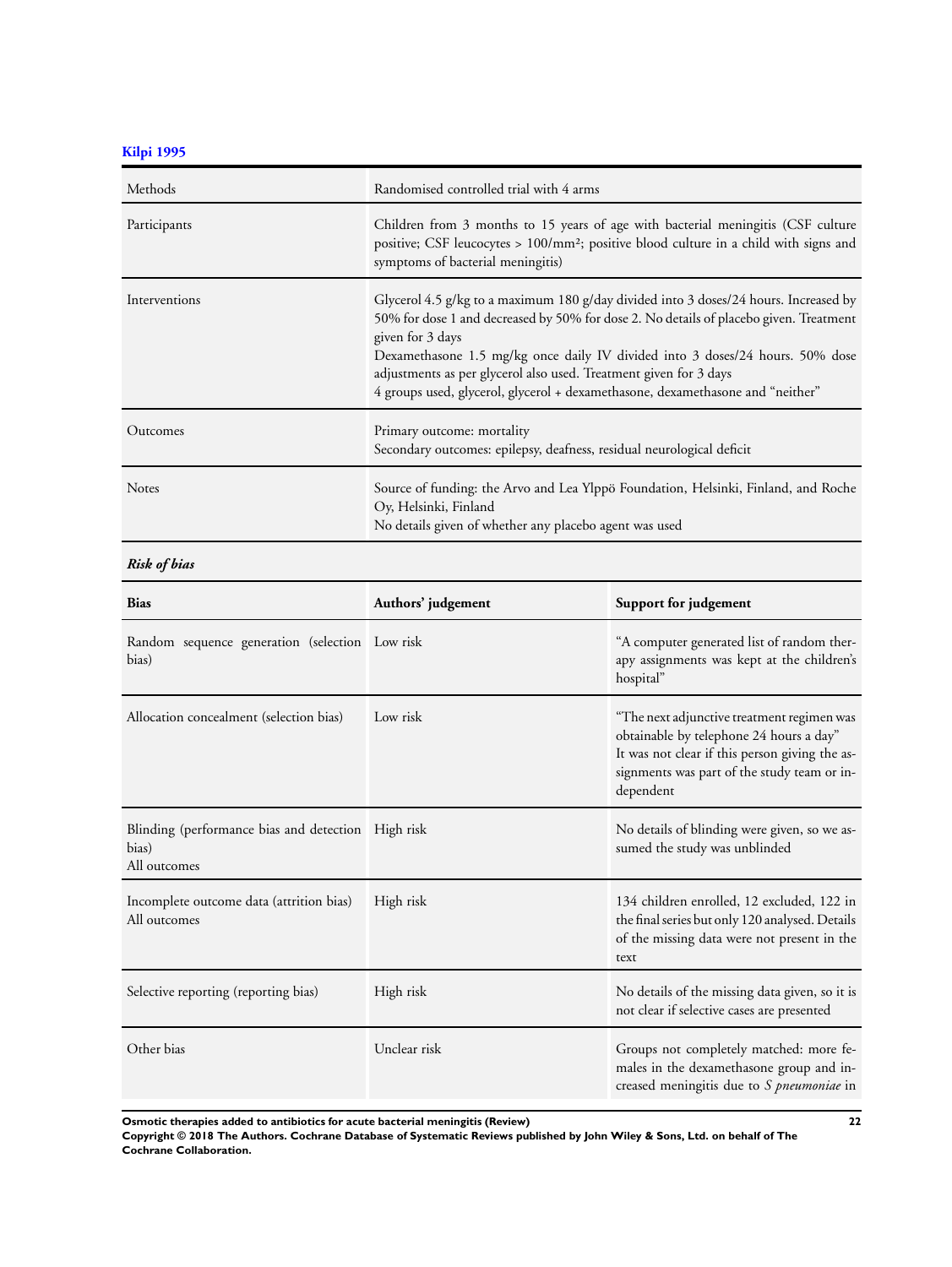the control group

| <b>Molyneux 2014</b> |                                                                                                                                                                                                                                                                                                                                                                                                        |
|----------------------|--------------------------------------------------------------------------------------------------------------------------------------------------------------------------------------------------------------------------------------------------------------------------------------------------------------------------------------------------------------------------------------------------------|
| Methods              | Randomised controlled trial with 4 arms                                                                                                                                                                                                                                                                                                                                                                |
| Participants         | Children aged 2 months or older with bacterial meningitis (CSF culture positive; CSF<br>leucocytes $\geq 100/\text{mm}^2$ with positive blood culture; CSF $\geq 100$ leukocytes with signs<br>and symptoms of bacterial meningitis)                                                                                                                                                                   |
| Interventions        | 1. Glycerol + paracetamol<br>2. Glycerol<br>3. Paracetamol<br>4. Placebo<br>All placebo-controlled: carboxymethylcellulose (placebo for glycerol) and cocoa butter<br>base suppository (placebo for paracetamol)<br>Doses: glycerol 6 g/kg/day in 4 daily doses (maximum 2.5 mg/dose) for 2 days<br>Acetaminophen rectal suppository 35 mg/kg first dose followed by 20 mg/kg 6-hourly<br>for 42 hours |
| Outcomes             | Primary outcome:<br>• Survival to 6 months post discharge with no sequelae<br>Secondary outcomes:<br>• Sequelae that affect daily life (e.g. hemiplegia, deafness, blindness, seizures, global<br>developmental delay) at 6 months<br>• Severe incapacitating sequelae<br>$\bullet$ Death                                                                                                              |
| <b>Notes</b>         | Source of funding: the Academy of Finland<br>In the trial registration from 2008, the primary outcomes were: death, severe neurological<br>sequelae and hearing loss; secondary outcomes were: audiological or neurological sequelae                                                                                                                                                                   |

*Risk of bias*

| <b>Bias</b>                                                                | Authors' judgement | Support for judgement                                                      |
|----------------------------------------------------------------------------|--------------------|----------------------------------------------------------------------------|
| Random sequence generation (selection Low risk<br>bias)                    |                    | "randomisation was computer generated<br>in permuted blocks of 12"         |
| Allocation concealment (selection bias)                                    | Unclear risk       | No information                                                             |
| Blinding (performance bias and detection Low risk<br>bias)<br>All outcomes |                    | No report in trial. Email from author that<br>the trial was "double blind" |
| Incomplete outcome data (attrition bias) Low risk<br>All outcomes          |                    | Intention-to-treat analysis; all participants<br>included in the analysis  |

**Osmotic therapies added to antibiotics for acute bacterial meningitis (Review) 23**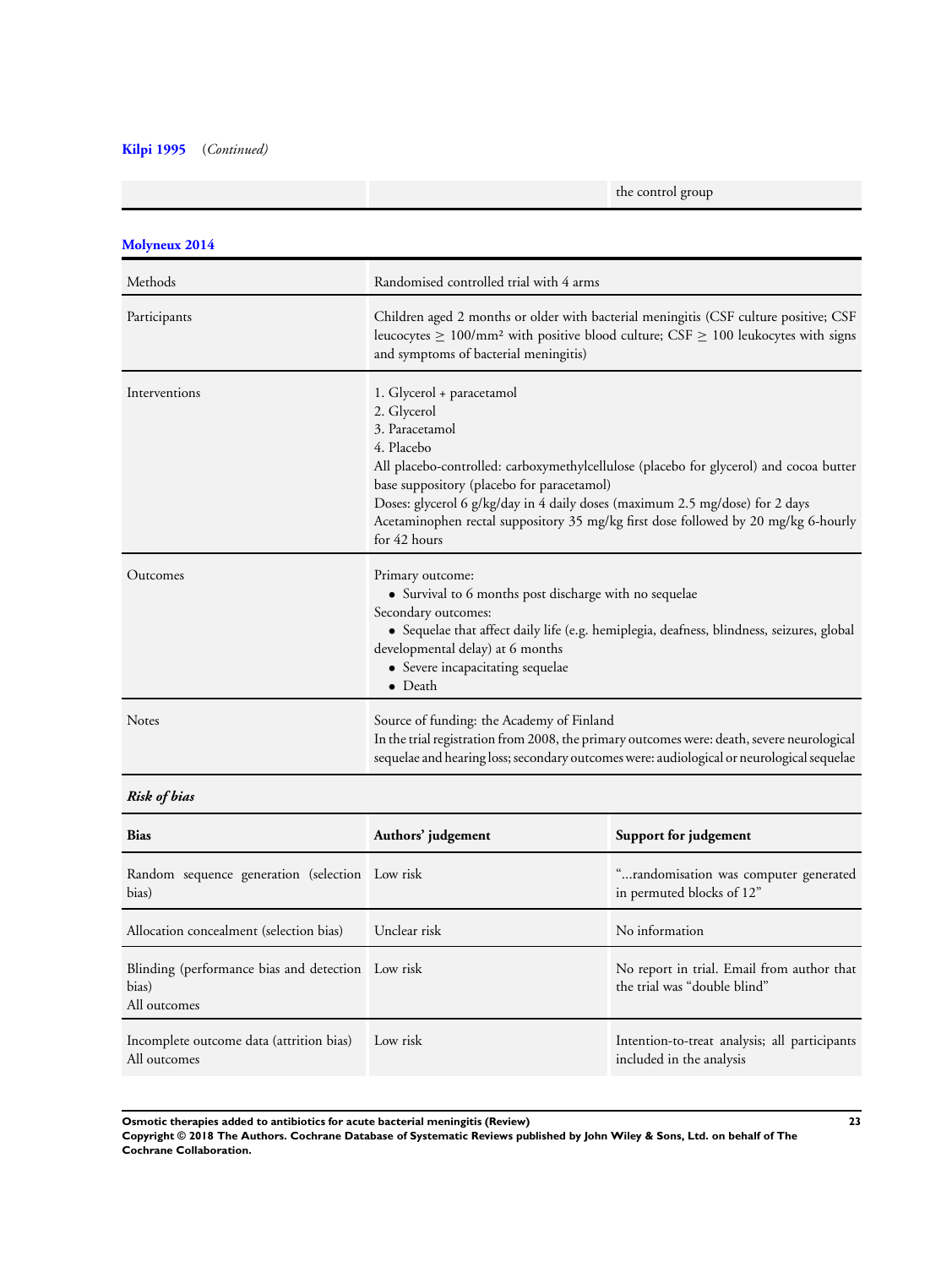# **[Molyneux 2014](#page-18-0)** (*Continued)*

| Selective reporting (reporting bias) | Unclear risk                                                                                                                                                                                                                                                                                                                                                                                                                               | None apparent. Some differences between<br>trial report and trial registration                                                                                                     |  |
|--------------------------------------|--------------------------------------------------------------------------------------------------------------------------------------------------------------------------------------------------------------------------------------------------------------------------------------------------------------------------------------------------------------------------------------------------------------------------------------------|------------------------------------------------------------------------------------------------------------------------------------------------------------------------------------|--|
| Other bias                           | Unclear risk                                                                                                                                                                                                                                                                                                                                                                                                                               | No detailed baseline characteristics: "base-<br>line data for the 4 groups were similar ex-<br>cept more children had received antibiotics<br>in the paracetamol + glycerol group" |  |
| Peltola 2007                         |                                                                                                                                                                                                                                                                                                                                                                                                                                            |                                                                                                                                                                                    |  |
| Methods                              | Randomised controlled trial with 4 arms, multicentre in South America                                                                                                                                                                                                                                                                                                                                                                      |                                                                                                                                                                                    |  |
| Participants                         | Children aged 2 months to 16 years with bacterial meningitis (CSF culture positive,<br>"characteristic CSF findings" with a positive blood culture or CSF positive with latex<br>antigen test; symptoms and signs of bacterial meningitis with at least 3 of the following:<br>CSF white cell count > 1000 cells/mm <sup>3</sup> , CSF glucose < 40 mg/dL, CSF protein > 40<br>mg/dL, blood white cell count >15,000 cells/mm <sup>3</sup> |                                                                                                                                                                                    |  |
| Interventions                        | Glycerol 1.5 g/kg in an 85% solution divided into 3 doses/24 hours. Treatment given<br>for 2 days<br>Placebo: saline plus carboxy methylcellulose. Doses and volumes of placebo not given in<br>the paper<br>Dexamethasone 0.15 mg/kg once daily IV divided into 3 doses/24 hours. Treatment<br>given for 2 days<br>4 groups: glycerol + placebo, glycerol + dexamethasone, dexamethasone + placebo and<br>placebo + placebo               |                                                                                                                                                                                    |  |
| Outcomes                             | Primary mortality. No secondary mortality at the end of follow-up given<br>Secondary outcomes: epilepsy, deafness and residual neurological deficit                                                                                                                                                                                                                                                                                        |                                                                                                                                                                                    |  |
| Notes                                | Source of funding: GlaxoSmithKline, Alfred Kordelin, Päivikki and Sakari Sohlberg, and<br>Sigfrid Jusélius Funds. Farmacia Ahumada donated glycerol and both placebo prepara-<br>tions. Laboratorio de Chile partly donated ceftriaxone                                                                                                                                                                                                    |                                                                                                                                                                                    |  |

*Risk of bias*

| <b>Bias</b>                                                 | Authors' judgement | Support for judgement                                                                                                                                                                                                                                                          |
|-------------------------------------------------------------|--------------------|--------------------------------------------------------------------------------------------------------------------------------------------------------------------------------------------------------------------------------------------------------------------------------|
| Random sequence generation (selection Unclear risk<br>bias) |                    | "Stratified block randomisation took place<br>in blocks of 20"                                                                                                                                                                                                                 |
| Allocation concealment (selection bias)                     | Low risk           | "All treatment kits were packaged accord-<br>ing to the randomisation lists in Santi-<br>ago, Chile. Saline and carboxymethylcellu-<br>lose were the placebo preparations for dex-<br>amethasone and glycerol, respectively. The<br>agents were provided in identical ampoules |

**Osmotic therapies added to antibiotics for acute bacterial meningitis (Review) 24**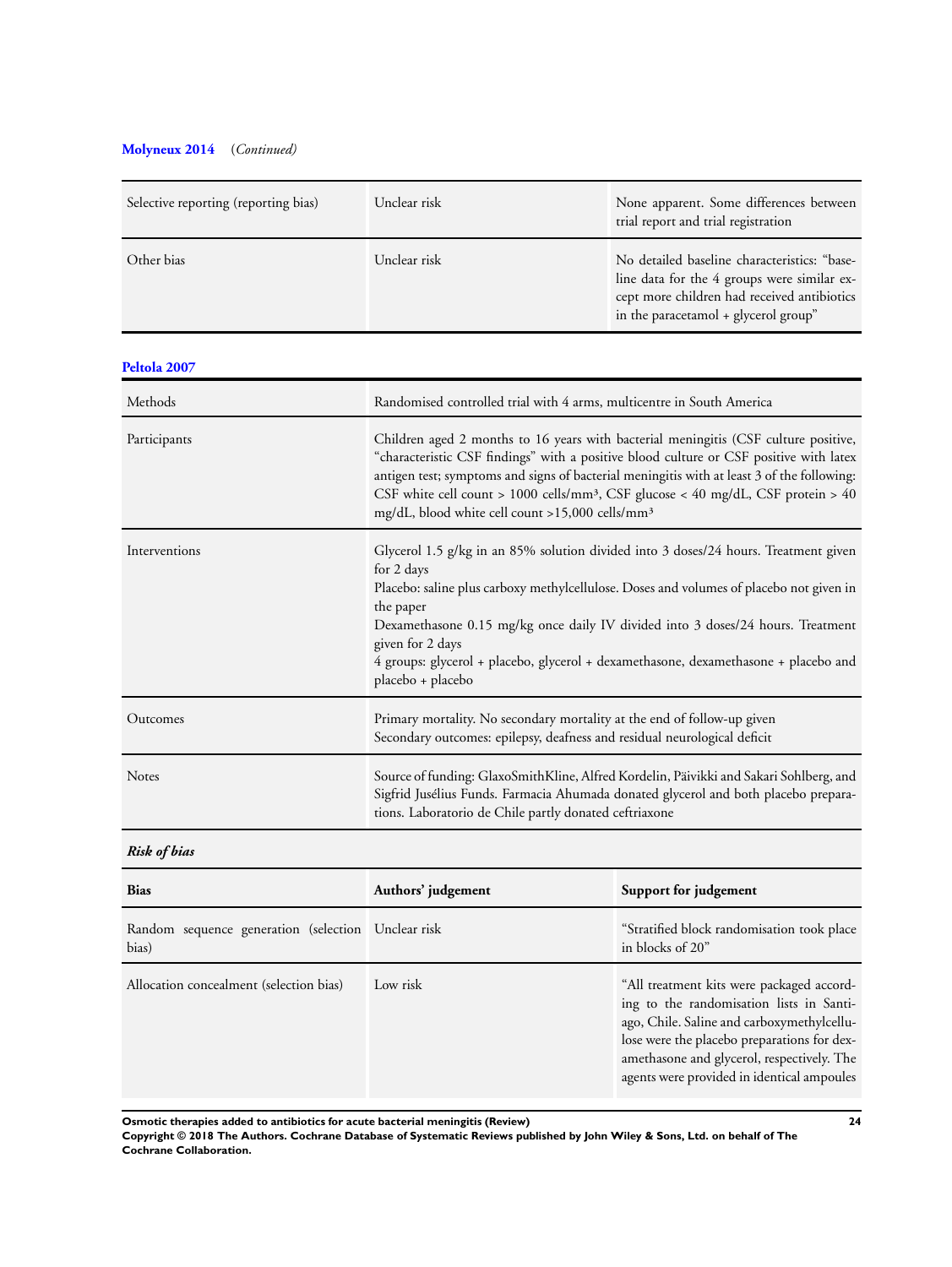# **[Peltola 2007](#page-18-0)** (*Continued)*

|                                                                            |              | or bottles and were labelled only with a<br>study code"                                                                                                                                                                                                                                                                                   |
|----------------------------------------------------------------------------|--------------|-------------------------------------------------------------------------------------------------------------------------------------------------------------------------------------------------------------------------------------------------------------------------------------------------------------------------------------------|
| Blinding (performance bias and detection Low risk<br>bias)<br>All outcomes |              | "All treatment kits were packaged accord-<br>ing to the randomisation lists in Santi-<br>ago, Chile. Saline and carboxymethylcellu-<br>lose were the placebo preparations for dex-<br>amethasone and glycerol, respectively. The<br>agents were provided in identical ampoules<br>or bottles and were labelled only with a<br>study code" |
| Incomplete outcome data (attrition bias)<br>All outcomes                   | Low risk     | None identified                                                                                                                                                                                                                                                                                                                           |
| Selective reporting (reporting bias)                                       | Low risk     | No missing data identified                                                                                                                                                                                                                                                                                                                |
| Other bias                                                                 | Unclear risk | Drugs were supplied by GlaxoSmithKline<br>(GSK) and Farmacia Ahumada. GSK par-<br>tially funded the study                                                                                                                                                                                                                                 |

# **[Sankar 2007](#page-18-0)**

| Methods             | Randomised controlled trial. Single centre                                                                                                                                                                                      |
|---------------------|---------------------------------------------------------------------------------------------------------------------------------------------------------------------------------------------------------------------------------|
| Participants        | Children aged 2 months to 12 years with bacterial meningitis (positive CSF culture or<br>CSF latex agglutination positive, or CSF cytology with a suggestive biochemical profile<br>with fever and signs of CNS involvement)    |
| Interventions       | Glycerol 1.5 g/kg IV or orally 6-hourly. Placebo carboxymethyl cellulose 2% solution<br>IV. Total dose of placebo not given just documented "matched". Dexamethasone 0.15<br>mg/kg 6-hourly. Duration of treatment not reported |
| Outcomes            | Primary mortality. No secondary mortality at the end of follow-up given<br>Secondary outcomes: epilepsy, deafness and residual neurological deficit                                                                             |
| <b>Notes</b>        | Source of funding: reported as "Nil"<br>This study was published twice, with a preliminary analysis of the osmotic effects pub-<br>lished as Singhi 2008                                                                        |
| <b>Risk of bias</b> |                                                                                                                                                                                                                                 |

| <b>Bias</b>                                             | Authors' judgement | Support for judgement                                             |
|---------------------------------------------------------|--------------------|-------------------------------------------------------------------|
| Random sequence generation (selection Low risk<br>bias) |                    | Randomisation list prepared with a simple<br>random numbers table |

**Osmotic therapies added to antibiotics for acute bacterial meningitis (Review) 25**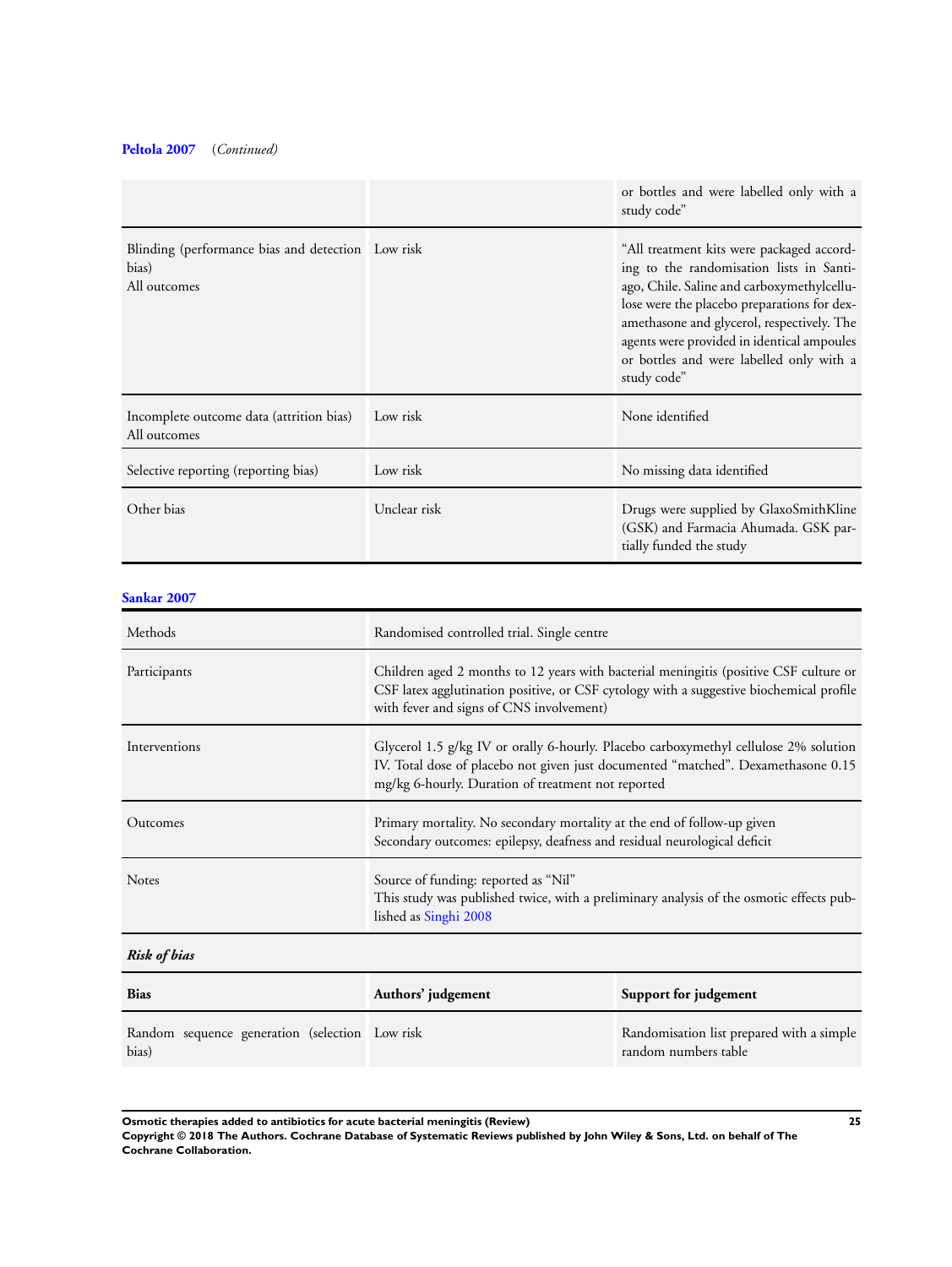# **[Sankar 2007](#page-18-0)** (*Continued)*

| Allocation concealment (selection bias)                                    | Low risk     | Serially numbered, sealed packets prepared,<br>kept readily available                                                                                                                                      |
|----------------------------------------------------------------------------|--------------|------------------------------------------------------------------------------------------------------------------------------------------------------------------------------------------------------------|
| Blinding (performance bias and detection Low risk<br>bias)<br>All outcomes |              | Clinicians and participants blinded. It was<br>not clear from the text if the investigators<br>were fully blinded but the packets were pre-<br>pared by a separate person from the inves-<br>tigating team |
| Incomplete outcome data (attrition bias)                                   | Low risk     | Outcome data were complete                                                                                                                                                                                 |
| All outcomes                                                               |              |                                                                                                                                                                                                            |
| Selective reporting (reporting bias)                                       | Unclear risk | No data were reported for important out-<br>comes: adverse events and time for stop-<br>ping treatment                                                                                                     |

CNS - central nervous system; CSF - cerebrospinal fluid; IV - intravenous

# **Characteristics of excluded studies** *[ordered by study ID]*

| Study               | Reason for exclusion                                                                                                                                                                                                                                                                                        |
|---------------------|-------------------------------------------------------------------------------------------------------------------------------------------------------------------------------------------------------------------------------------------------------------------------------------------------------------|
| Almirante 1995      | Case series of mannitol used for bacterial meningitis. No randomisation or placebo use documented                                                                                                                                                                                                           |
| CTRI/2015/04/005668 | RCT of newborns with bacterial meningitis receiving oral glycerol versus standard treatment. Eligible for<br>inclusion, but the trial was suspended. This was confirmed by the trialists                                                                                                                    |
| Glimåker 2014       | Not a RCT: retrospectively identified controls. Osmotherapy (hypertonic saline) was one of the interven-<br>tions                                                                                                                                                                                           |
| Herson 1977         | Not a RCT. Glycerol use discussed                                                                                                                                                                                                                                                                           |
| Kumar 2014          | Open-label RCT of children with raised intracranial pressure due to acute CNS infections, including<br>meningitis receiving fluid and vasoactive therapy to maintain cerebral perfusion pressure above 60 mm<br>Hg versus hyperventilation and osmotherapy to maintain intercranial pressure below 20 mm Hg |
| Molyneux 2015       | Review article. Glycerol use discussed                                                                                                                                                                                                                                                                      |
| Pecco 1991          | Literature review and documented personal experience of the use of mannitol in meningitis                                                                                                                                                                                                                   |

**Osmotic therapies added to antibiotics for acute bacterial meningitis (Review) 26**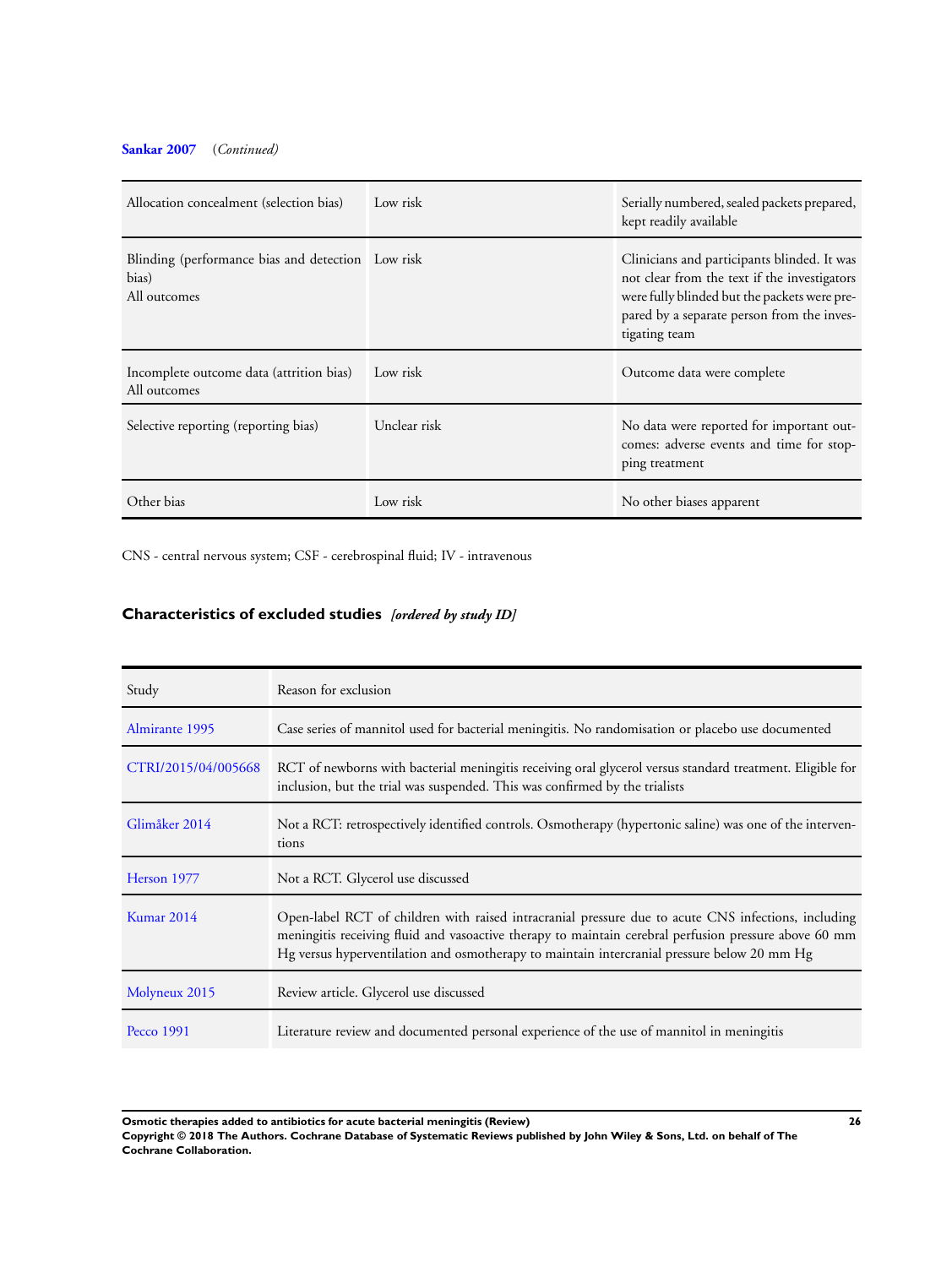(*Continued)*

| Pelegrin 2012 | Retrospective cohort study examining patients with bacterial meningitis 1987 to 2009 who were treated<br>with dexamethasone, mannitol and phenytoin. No data were collected prospectively and participants were<br>not randomised to receive any of the interventions |
|---------------|-----------------------------------------------------------------------------------------------------------------------------------------------------------------------------------------------------------------------------------------------------------------------|
| Peltola 2013  | Review article. Glycerol use discussed                                                                                                                                                                                                                                |
| Singhi 2004   | Review article. Not a RCT                                                                                                                                                                                                                                             |
| Singhi 2007   | Letter in response to the journal editorial summary of Peltola 2007                                                                                                                                                                                                   |
| Urciuoli 1963 | Mannitol tested for neurosurgical infections and not acute bacterial meningitis. Not a RCT                                                                                                                                                                            |
| Vaziri 2016   | Systematic review. Glycerol use discussed                                                                                                                                                                                                                             |

CNS - central nervous system; RCT - randomised controlled trial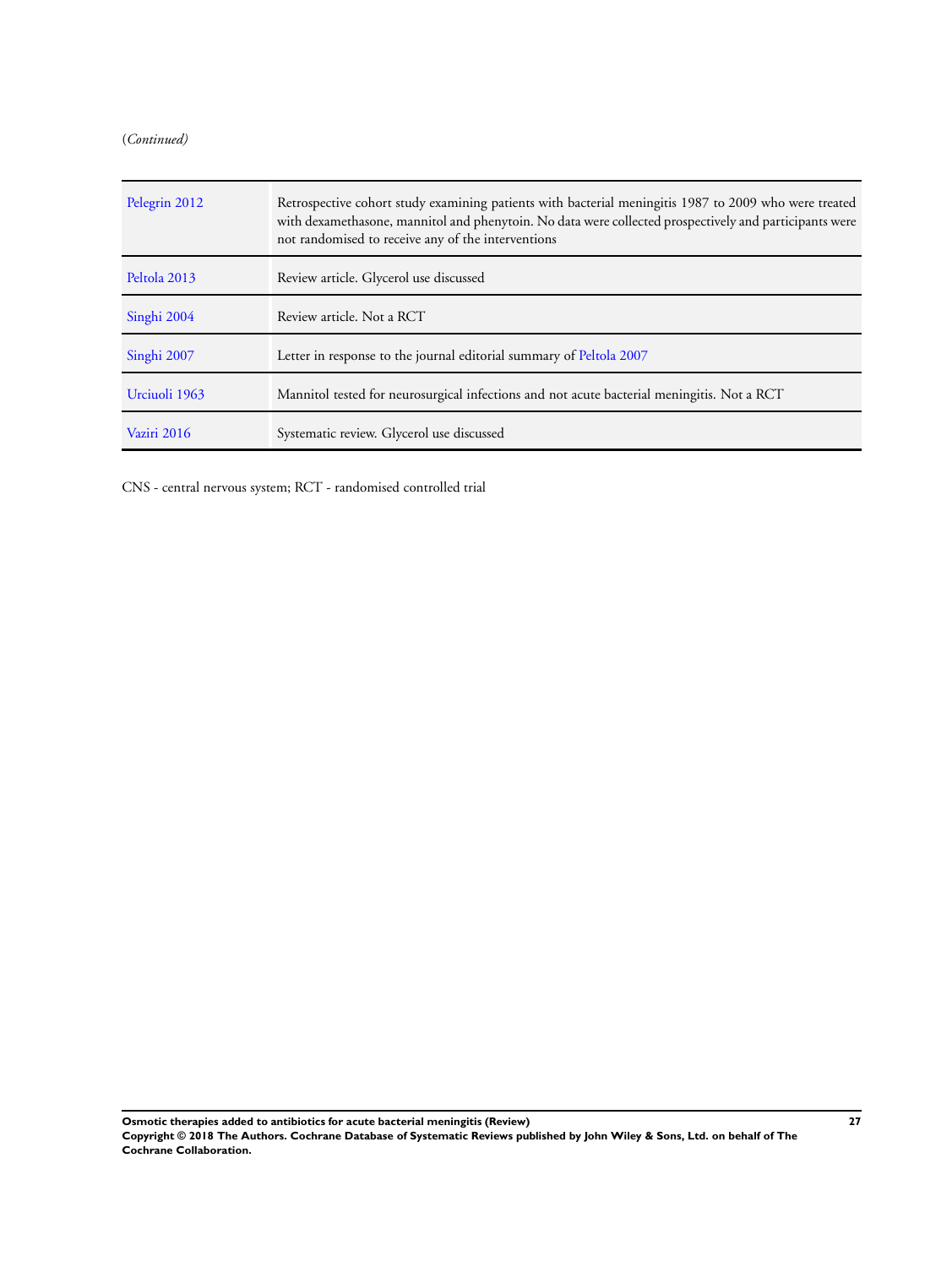# <span id="page-29-0"></span>**D A T A A N D A N A L Y S E S**

| Comparison 1. Glycerol versus no osmotic diuretic |  |  |  |  |
|---------------------------------------------------|--|--|--|--|
|---------------------------------------------------|--|--|--|--|

| Outcome or subgroup title                         | No. of<br>studies | No. of<br>participants | <b>Statistical method</b>        | <b>Effect</b> size  |
|---------------------------------------------------|-------------------|------------------------|----------------------------------|---------------------|
| 1 Death                                           | 5                 | 1272                   | Risk Ratio (M-H, Fixed, 95% CI)  | $1.08$ [0.90, 1.30] |
| 1.1 No steroids                                   | 5                 | 853                    | Risk Ratio (M-H, Fixed, 95% CI)  | $1.10$ [0.90, 1.33] |
| 1.2 With steroids                                 | 3                 | 419                    | Risk Ratio (M-H, Fixed, 95% CI)  | $1.02$ [0.60, 1.74] |
| 2 Neurological disability                         | 5                 | 1270                   | Risk Ratio (M-H, Fixed, 95% CI)  | $0.73$ [0.53, 1.00] |
| 2.1 No steroids                                   | 5                 | 851                    | Risk Ratio (M-H, Fixed, 95% CI)  | $0.71$ [0.49, 1.01] |
| 2.2 With steroids                                 | 3                 | 419                    | Risk Ratio (M-H, Fixed, 95% CI)  | $0.82$ [0.38, 1.77] |
| 3 Seizures                                        | 4                 | 1090                   | Risk Ratio (M-H, Fixed, 95% CI)  | $1.08$ [0.90, 1.30] |
| 3.1 No steroids                                   | 4                 | 755                    | Risk Ratio (M-H, Fixed, 95% CI)  | $1.15$ [0.92, 1.44] |
| 3.2 With steroids                                 | 2                 | 335                    | Risk Ratio (M-H, Fixed, 95% CI)  | $0.96$ [0.70, 1.33] |
| 4 Hearing loss                                    | 5                 | 922                    | Risk Ratio (M-H, Fixed, 95% CI)  | $0.64$ [0.44, 0.93] |
| 4.1 No steroids                                   | 4                 | 572                    | Risk Ratio (M-H, Fixed, 95% CI)  | $0.63$ [0.41, 0.99] |
| 4.2 With steroids                                 | 3                 | 350                    | Risk Ratio (M-H, Fixed, 95% CI)  | $0.66$ [0.32, 1.35] |
| 5 Adverse effects: nausea,<br>vomiting, diarrhoea | $\overline{2}$    | 851                    | Risk Ratio (M-H, Random, 95% CI) | $1.09$ [0.81, 1.47] |
| 5.1 No steroids                                   | $\overline{2}$    | 546                    | Risk Ratio (M-H, Random, 95% CI) | $1.22$ [0.81, 1.83] |
| 5.2 With steroids                                 | 1                 | 305                    | Risk Ratio (M-H, Random, 95% CI) | $0.86$ [0.66, 1.13] |
| 6 Adverse effects: gastrointestinal               | 3                 | 607                    | Risk Ratio (M-H, Random, 95% CI) | $0.93$ [0.39, 2.19] |
| bleeding                                          |                   |                        |                                  |                     |
| 6.1 No steroids                                   | 3                 | 296                    | Risk Ratio (M-H, Random, 95% CI) | $0.39$ [0.06, 2.60] |
| 6.2 With steroids                                 | 3                 | 311                    | Risk Ratio (M-H, Random, 95% CI) | 1.16 [0.44, 3.04]   |

# **A D D I T I O N A L T A B L E S**

**Table 1. Available osmotic therapies**

| Drug     | <b>Class</b>  | Mechanism of action                          | Dose range and route                                                   | Studied/used in                                                                                  |
|----------|---------------|----------------------------------------------|------------------------------------------------------------------------|--------------------------------------------------------------------------------------------------|
| Glycerol | Sugar alcohol | sible vascular and metabolic 50 g<br>benefit | Probably osmosis plus pos- IV 5% to 10% solution or<br>Oral $1.5$ g/kg | Meningitis (Peltola 2007),<br>stroke (Righetti 2004)                                             |
| Mannitol | Sugar alcohol | Osmotic diuretic                             | IV 20% solution<br>1 mL/kg to 10 mL/kg or $1 \,$ ,<br>g/kg             | Brain trauma (Wakai 2013)<br>cerebral<br>malaria<br>Namutangula 2007), stroke<br>(Bereczki 2007) |
| Sorbitol | Sugar alcohol | Osmotic diuretic (weak)                      | Oral, IV                                                               | Experimental brain perfu-<br>sion, stroke                                                        |

**Osmotic therapies added to antibiotics for acute bacterial meningitis (Review) 28**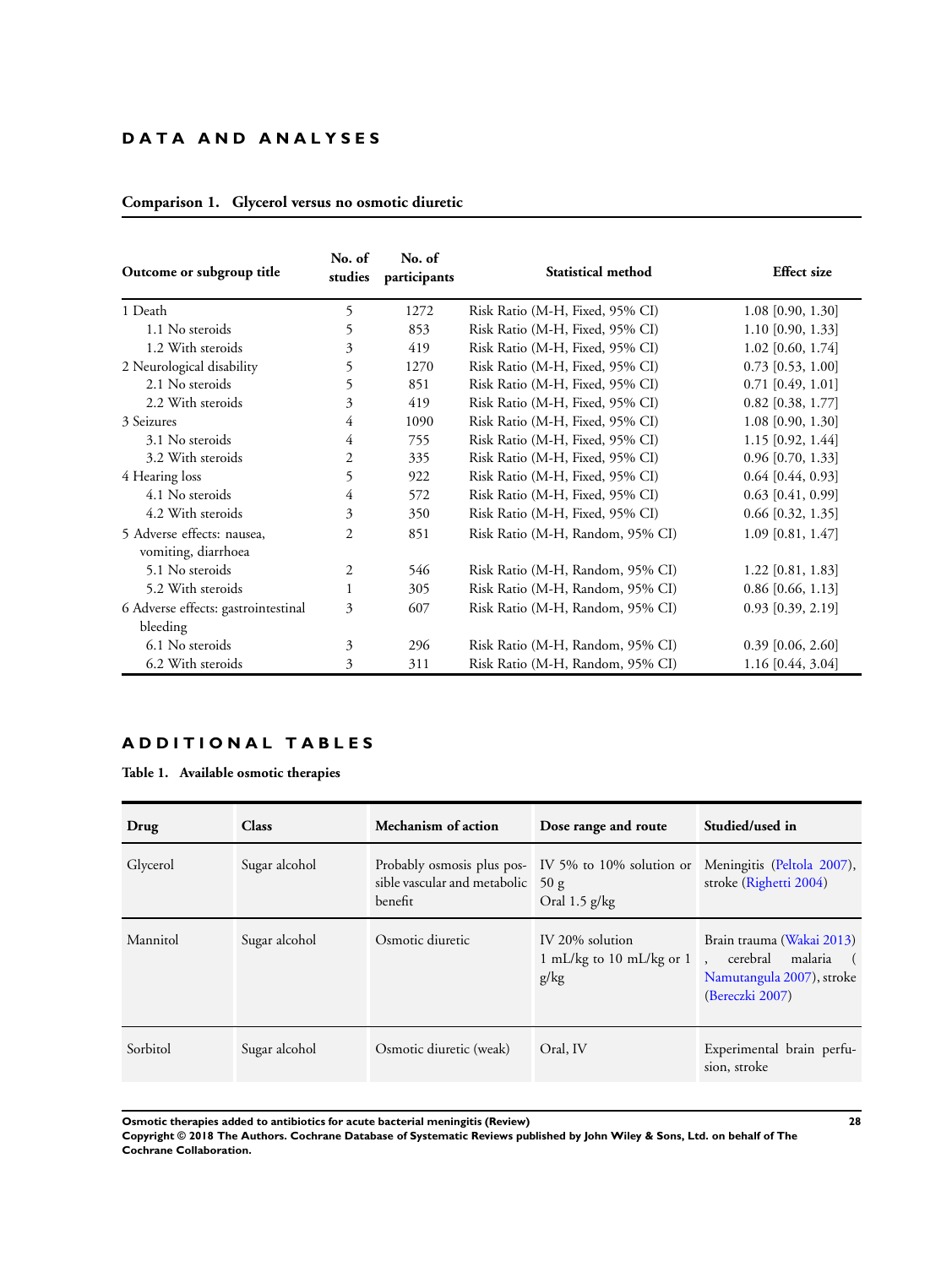# <span id="page-30-0"></span>**Table 1. Available osmotic therapies** (*Continued)*

| Hypertonic<br>saline | Hypertonic solutions | Osmosis        | IV | Brain trauma (Choi 2005),<br>stroke (Schwarz 2002) |
|----------------------|----------------------|----------------|----|----------------------------------------------------|
| Sodium<br>lactate    | Hydroxy acids        | Osmosis (weak) | IV | Brain trauma (Ichai 2009)                          |
| IV: intravenous      |                      |                |    |                                                    |

# **Table 2. Comparison of included study interventions**

| Name of study    | Population                             | Intervention<br>dose                                                                                                                                                   | and Control used                                       | <b>Treatment</b><br>duration | Study arms                                                                                                                                         |
|------------------|----------------------------------------|------------------------------------------------------------------------------------------------------------------------------------------------------------------------|--------------------------------------------------------|------------------------------|----------------------------------------------------------------------------------------------------------------------------------------------------|
| Kilpi 1995       |                                        | Children in Finland   Oral glycerol 4.5 g/ No oral placebo<br>kg max 180 g/24 h IV saline<br>in 3 divided doses<br>Dexamethasone<br>$(dex)$ 1.5 mg/kg max<br>60 mg/day |                                                        | 3 days                       | 4 arms: IV dexam-<br>ethasone + glycerol,<br>oral glycerol, IV dex-<br>amethasone, neither<br>treatment                                            |
| Sankar 2007      | Children in India                      | Oral glycerol 1.5 g/<br>kg 3 x daily<br>Dexamethasone 0.<br>15 mg/kg 3 x daily                                                                                         | Oral<br>car-<br>boxymethylcellulose<br>2%<br>IV saline | Not detailed                 | 4 arms: placebo oral<br>and IV, IV dexam-<br>ethasone + oral glyc-<br>erol, IV placebo +<br>oral glycerol, IV dex-<br>amethasone + oral<br>placebo |
| Peltola 2007     | America                                | Children in South Oral glycerol 1.5 g/<br>kg 3 x daily<br>Dexamethasone 0.<br>15 mg/kg $3 \times$ daily                                                                | Oral<br>car-<br>boxymethylcellulose<br>2%<br>IV saline | 2 days                       | 4 arms: oral and IV<br>placebo, IV dexam-<br>ethasone + oral glyc-<br>erol, IV placebo +<br>oral glycerol, IV dex-<br>amethasone + oral<br>placebo |
| Ajdukiewicz 2011 | Adults in Malawi,<br>Southern Africa   | 4 x daily diluted in solution<br>water or 50% dex-<br>trose solution                                                                                                   | Oral glycerol 75 mg   Oral 50% dextrose   4 days       |                              | Oral glycerol versus<br>oral 50% dextrose                                                                                                          |
| Molyneux 2014    | Children in Malawi,<br>Southern Africa | Oral<br>glycerol 25 mL/dose<br>$(maximum$ dose) =<br>$100 \text{ mL}/24$ hours.<br>Acetaminophen 35<br>mg/kg 6-hourly                                                  | Oral<br>car-<br>boxymethylcellulose<br>2%              | 2 days                       | 3 arms: oral glycerol<br>and<br>oral<br>acetaminophen, oral<br>placebo and glyc-<br>erol.<br>oral acetaminophen<br>and oral placebo                |

**Osmotic therapies added to antibiotics for acute bacterial meningitis (Review) 29**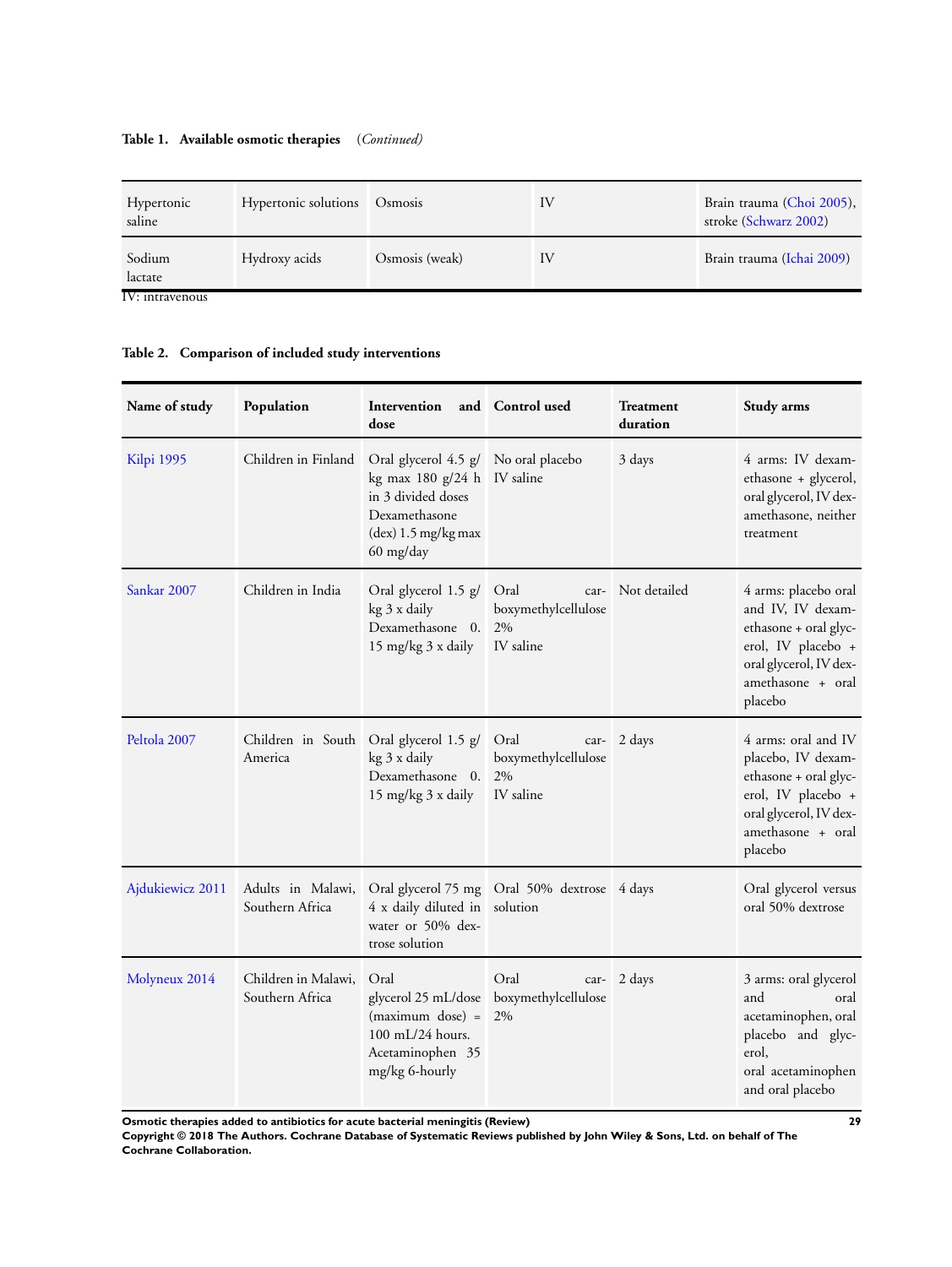IV: intravenous

# **W H A T ' S N E W**

Last assessed as up-to-date: 17 February 2017.

| Date             | Event                                                                                       | Description                                                                                                                                                                                                                                                                                                                                                                             |
|------------------|---------------------------------------------------------------------------------------------|-----------------------------------------------------------------------------------------------------------------------------------------------------------------------------------------------------------------------------------------------------------------------------------------------------------------------------------------------------------------------------------------|
|                  | 3 September 2017 New search has been performed                                              | We updated our searches. We included one new<br>trial (Molyneux 2014) and excluded six new tri-<br>als (CTRI/2015/04/005668; Glimåker 2014; Kumar<br>2014; Molyneux 2015; Peltola 2013; Vaziri 2016).<br>We added adverse events as an outcome and presented<br>death and neurological disability separately<br>A new author joined the team to complete this update<br>(Hanna Bergman) |
| 17 February 2017 | New citation required but conclusions have not Our conclusions remain unchanged.<br>changed |                                                                                                                                                                                                                                                                                                                                                                                         |

# **C O N T R I B U T I O N S O F A U T H O R S**

Emma Wall (EW) was responsible for writing the main text, extracting data from studies and reviewing the analyses; Paul Garner (PG) was responsible for methodological input, help with interpretation and writing the review; Katherine Ajdukiewicz (KA) was responsible for updating the main text, extracting data from studies and updating the analyses with new data, and commented on the text; Robert Heyderman (RH) provided comments on the text; Hannah Bergman carried out data extraction and updated this review.

# **D E C L A R A T I O N S O F I N T E R E S T**

Emma Wall: none known.

Katherine Ajdukiewicz: none known.

Hanna Bergman: works for Cochrane Response, a healthcare evidence consultancy that take commissions from healthcare guideline developers and policy makers. Hanna received payment for updating this review from UKAID through the grant held by PG.

Robert Heyderman: none known

Paul Garner: This review and the salary of PG is supported by UKAID aimed at ensuring systematic reviews, particularly Cochrane Reviews, are completed on topics relevant to the poor in low- and middle-income countries (grant number 5242). UKAID does not participate in the selection of topics, in the conduct of the review or in the interpretation of findings.

**Osmotic therapies added to antibiotics for acute bacterial meningitis (Review) 30**